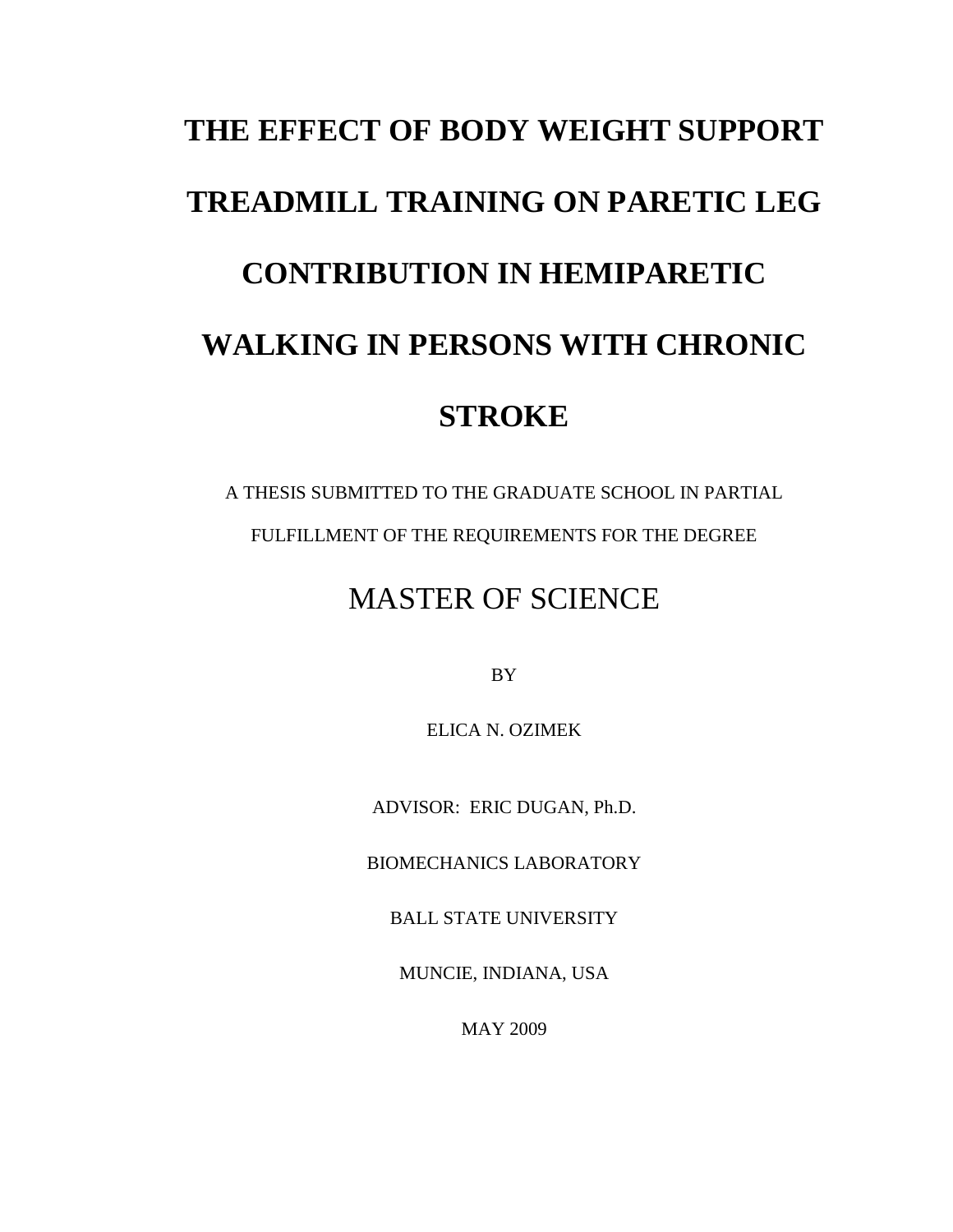### THE EFFECT OF BODY WEIGHT SUPPORT TREADMILL TRAINING ON PARETIC LEG CONTRIBUTION IN HEMIPARETIC WALKING IN PERSONS WITH CHRONIC STROKE

#### A THESIS SUBMITTED TO THE GRADUATE SCHOOL IN PARTIAL

#### FULFILLMENT OF THE REQUIREMENTS FOR THE DEGREE

#### MASTER OF EXERCISE SCIENCE

BY

Elicia N. Ozimek

COMMITTEE APPROVAL:

Committee Chairperson (Dr. Eric Dugan) Date

Committee Member (Stephanie Combs) Date

Committee Member (Dr. Henry Wang) Date

DEPARTMENTAL APPROVAL:

Graduate Coordinator Date **Date** 

GRADUATE OFFICE CHECK:

Dean of Graduate School Date

BALL STATE UNIVERSITY MUNCIE, INDIANA, USA MAY 2009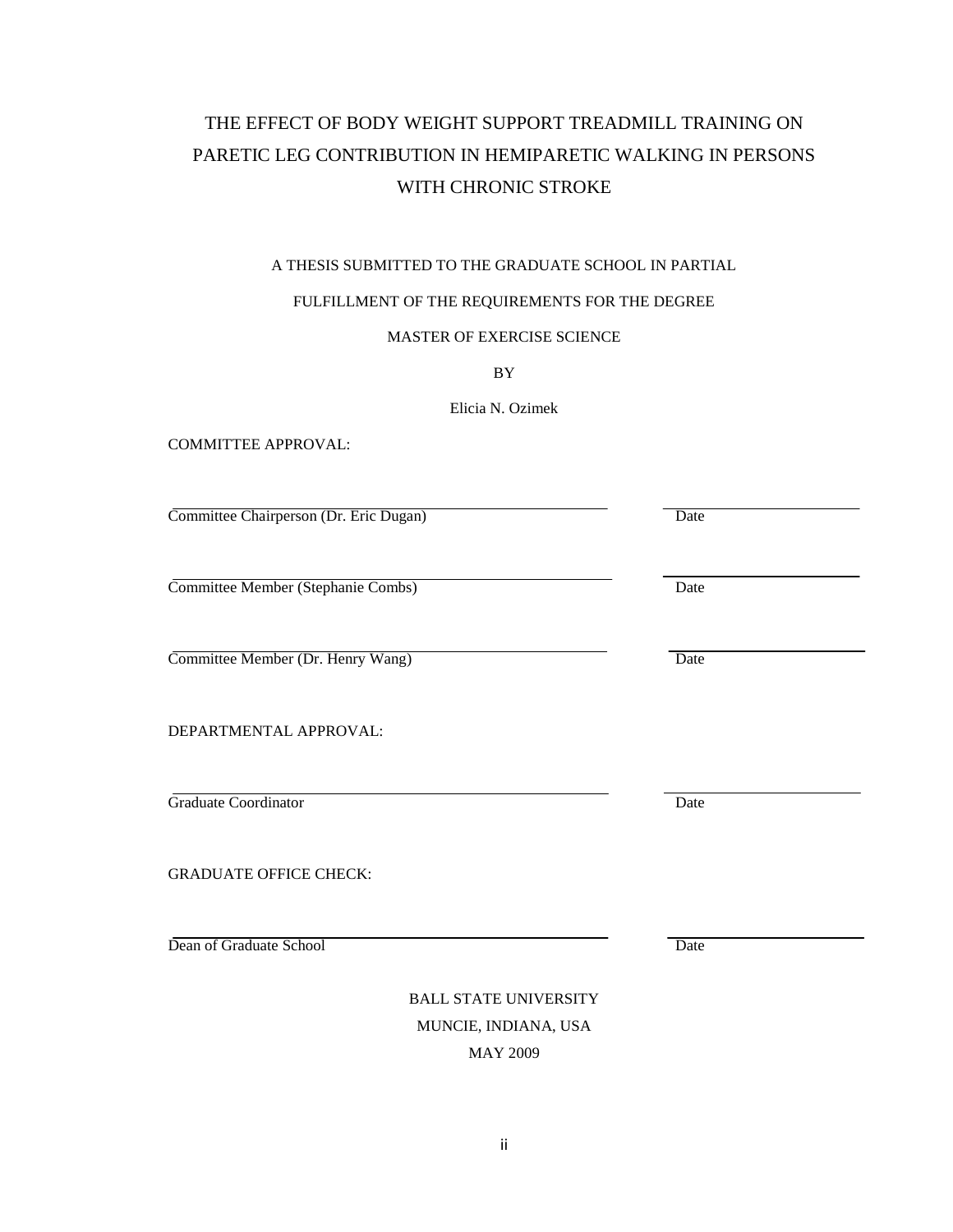The work presented in this thesis is, to the best of my knowledge and belief, original, except as acknowledged in the text, and the material has not been submitted, either in whole or in part, for a degree at this or any other university.

Elicia N. Ozimek

\_\_\_\_\_\_\_\_\_\_\_\_\_\_\_\_\_\_\_\_\_\_\_\_\_\_\_\_\_\_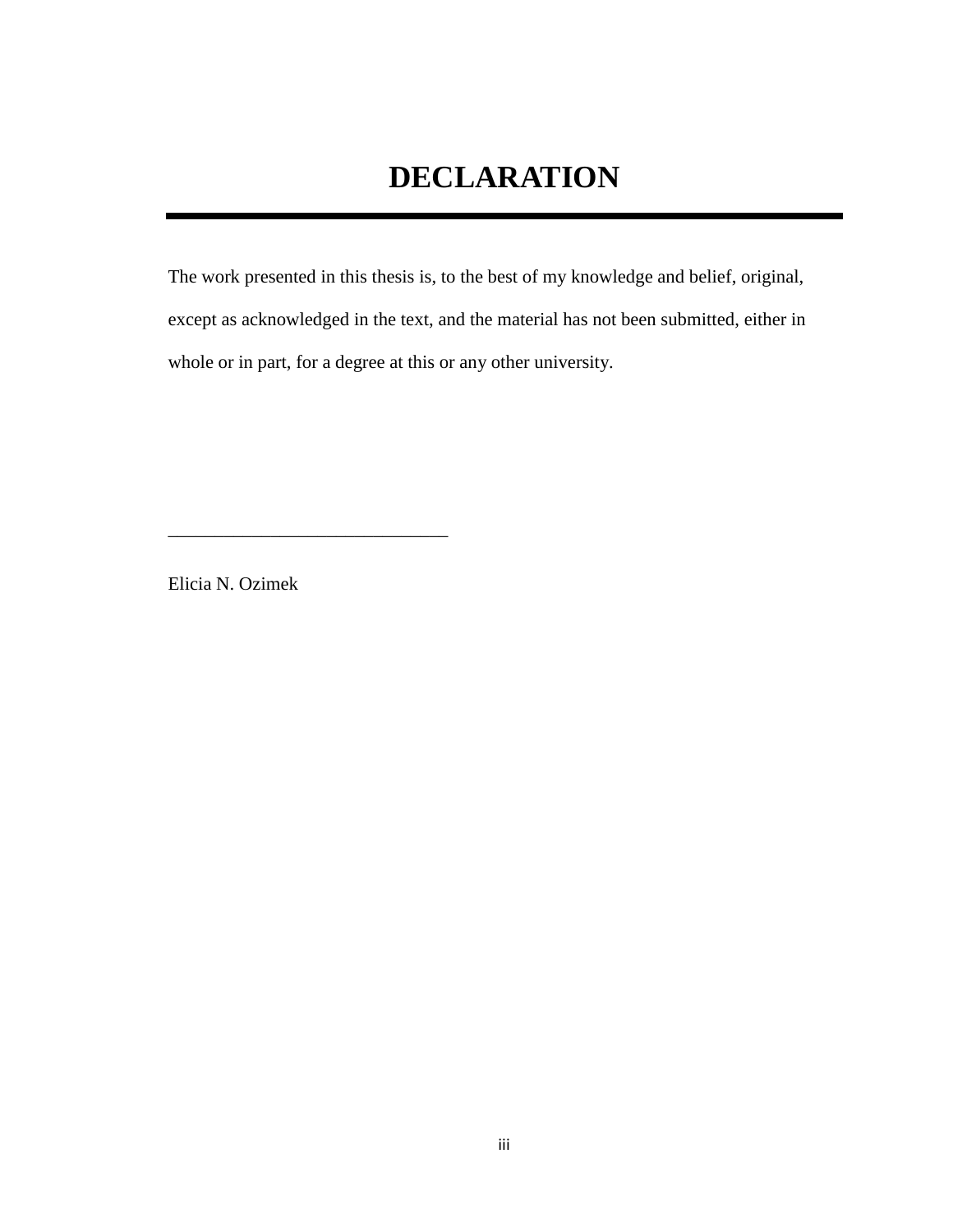### **ACKNOWLEDGMENTS**

Dr. Eric Dugan for his guidance throughout the entire thesis process.

Stephanie Combs for her willingness to continually explain the intervention process and share her knowledge about the effects of stroke.

Dr. Henry Wang for being willing to serve on my committee.

Jeffrey Frame for his assistance with data collection for this project.

The graduate students in the Biomechanics Laboratory for assisting in the processing portion of this study. Special thanks to Mike Lawrence for being a sound board, aka sentence checker, during the thesis writing process.

Lois Kosisko-Lombardi and Lisa Kaufmann for all they have done during my time at Ball State.

Kristi Dugan and Michelle Pfann for their moral support during our training runs.

And my loving husband and family for listening during times of stress and providing words of encouragement when necessary.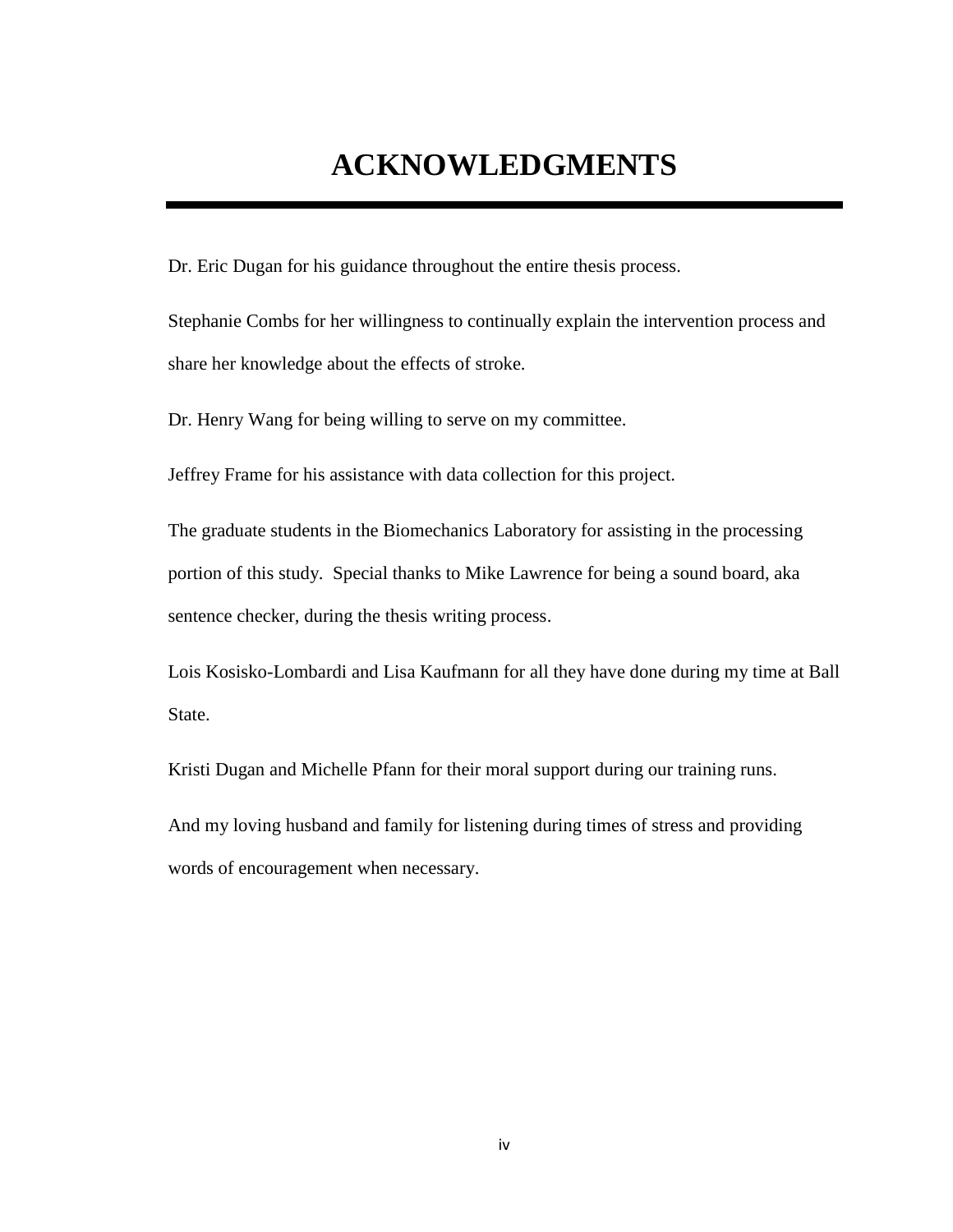### **ABSTRACT**

**THESIS**: The Effect of Body Weight Support Treadmill Training on Paretic Leg Contribuion in Hemiparetic Walking in Persons with Chronic Stroke

**STUDENT**: Elicia N. Ozimek

**DEGREE**: Master of Science

**DATE**: May 2009

**PAGES**: 75

The purpose of this study was to assess the effect of BWSTT on paretic limb function using the outcome measures of overground walking velocity, paretic leg propulsion, and the mechanical work produced by the hip, knee, and ankle of the paretic limb. Thirteen participants with chronic stroke, ranging in age from 40 to 80 years, completed 24 sessions of BWSTT over eight weeks. Overground walking velocity and bilateral kinematics and kinetics were collected prior to and following completion of the BWSTT intervention. All participants exhibited statistically significant increases in overground walking velocity post BWSTT. Neither the propulsive impulse of the paretic limb, relative to total propulsive impulse, nor the relative contribution of the paretic hip, knee, and ankle to total positive work significantly changed post BWSTT. The results suggest that paretic limb function remains unchanged following BWSTT, despite improvements in overground walking velocity.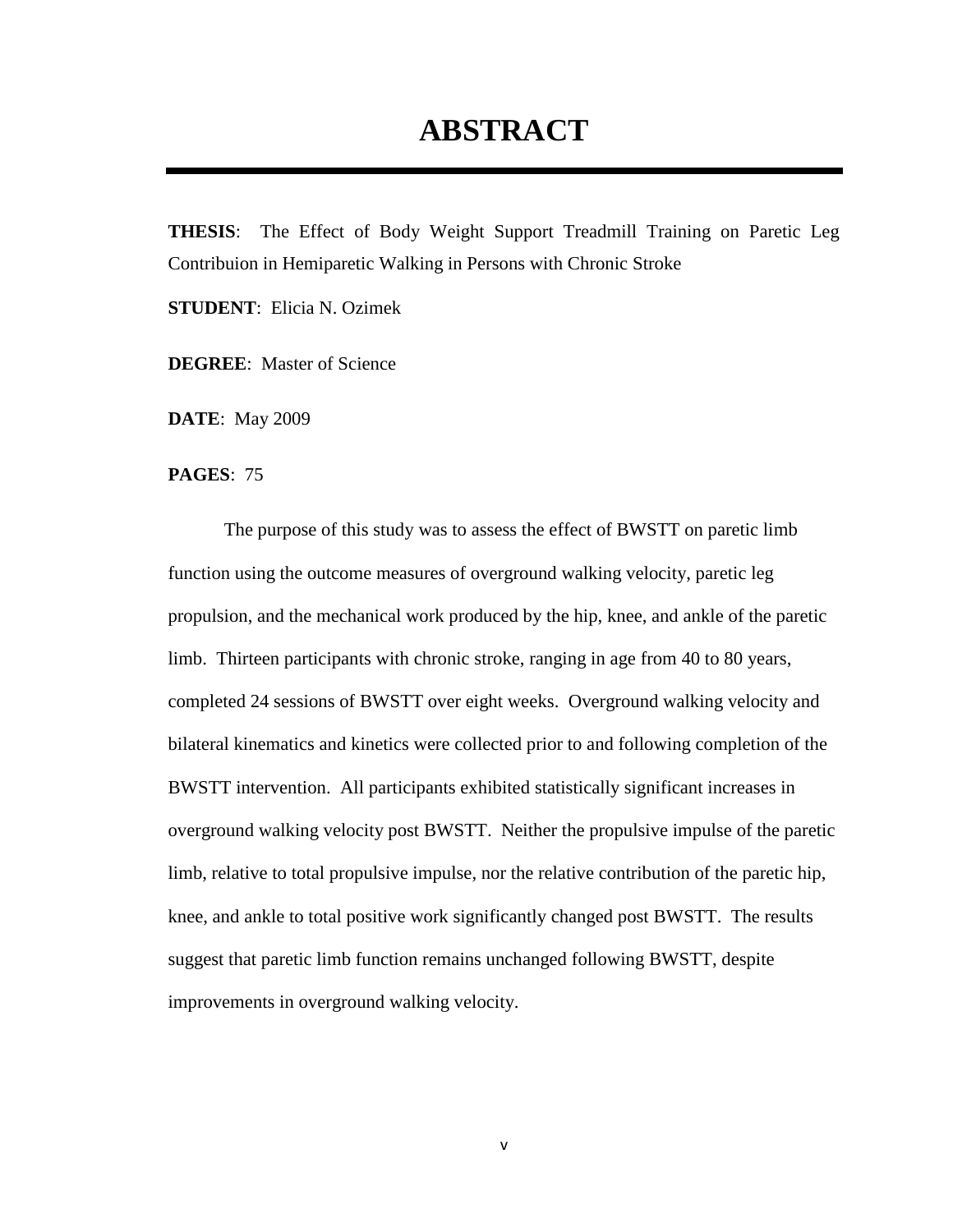### **TABLE OF CONTENTS**

| <b>ABSTRACT</b>                                                                                                                                   |    |
|---------------------------------------------------------------------------------------------------------------------------------------------------|----|
| TABLE OF CONTENTS <b>CONTENTS</b> (2) Vi                                                                                                          |    |
| LIST OF TABLES MARKER AND THE VIII                                                                                                                |    |
| LIST OF FIGURES THE CONSTRUCTED IN THE CONSTRUCTION OF FIGURES                                                                                    |    |
|                                                                                                                                                   |    |
| CHAPTER 1 - DEVELOPMENT OF THE PROBLEM <b>MALE AND THE PROBLEM</b>                                                                                |    |
|                                                                                                                                                   |    |
|                                                                                                                                                   |    |
|                                                                                                                                                   |    |
|                                                                                                                                                   |    |
|                                                                                                                                                   |    |
|                                                                                                                                                   |    |
|                                                                                                                                                   |    |
| CHAPTER 2 - REVIEW OF LITERATURE <b>MARKE AND THE REVIEW</b> 16                                                                                   |    |
|                                                                                                                                                   |    |
|                                                                                                                                                   |    |
|                                                                                                                                                   |    |
| VARIABLES USED TO ASSESS GAIT FUNCTION IN PATIENTS                                                                                                |    |
| WITH STROKE 27                                                                                                                                    |    |
|                                                                                                                                                   |    |
|                                                                                                                                                   |    |
|                                                                                                                                                   |    |
| INTERVENTION PROCEDURE MARIE MARIE 24                                                                                                             |    |
|                                                                                                                                                   |    |
|                                                                                                                                                   |    |
| CALCULATION OF MECHANICAL WORK MARIE 1888                                                                                                         |    |
| $\label{eq:STATISTICAL} \text{STATISTICAL ANALYSIS} \underset{ \text{num} \text{num} \text{num} }{ \text{num} \text{num} \text{num} } \text{138}$ |    |
| CHAPTER 4 - RESEARCH ARTICLE <b>MACHIFICHER 1998</b> 40                                                                                           |    |
|                                                                                                                                                   |    |
| INTRODUCTION 23                                                                                                                                   |    |
|                                                                                                                                                   |    |
|                                                                                                                                                   |    |
| DISCUSSION 29                                                                                                                                     |    |
|                                                                                                                                                   |    |
| <b>TABLES AND FIGURES</b><br>54                                                                                                                   |    |
| CHAPTER 5 - SUMMARY AND CONCLUSIONS <b>MARIOLE 1998</b> 59                                                                                        |    |
| SUMMARY                                                                                                                                           | 60 |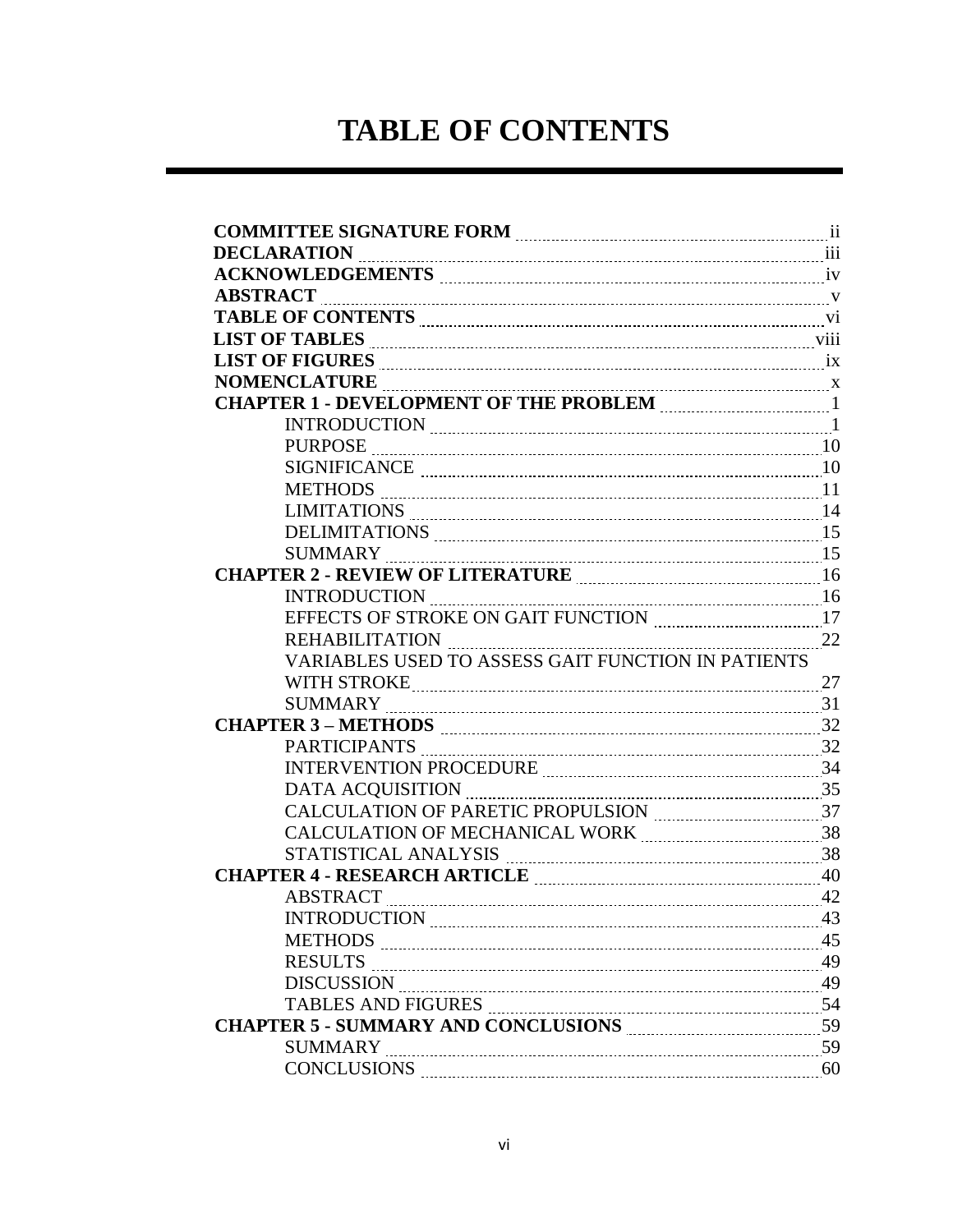| RECOMMENDATIONS FOR FUTURE RESEARCH |  |
|-------------------------------------|--|
| <b>CHAPTER 6 – REFERENCES</b>       |  |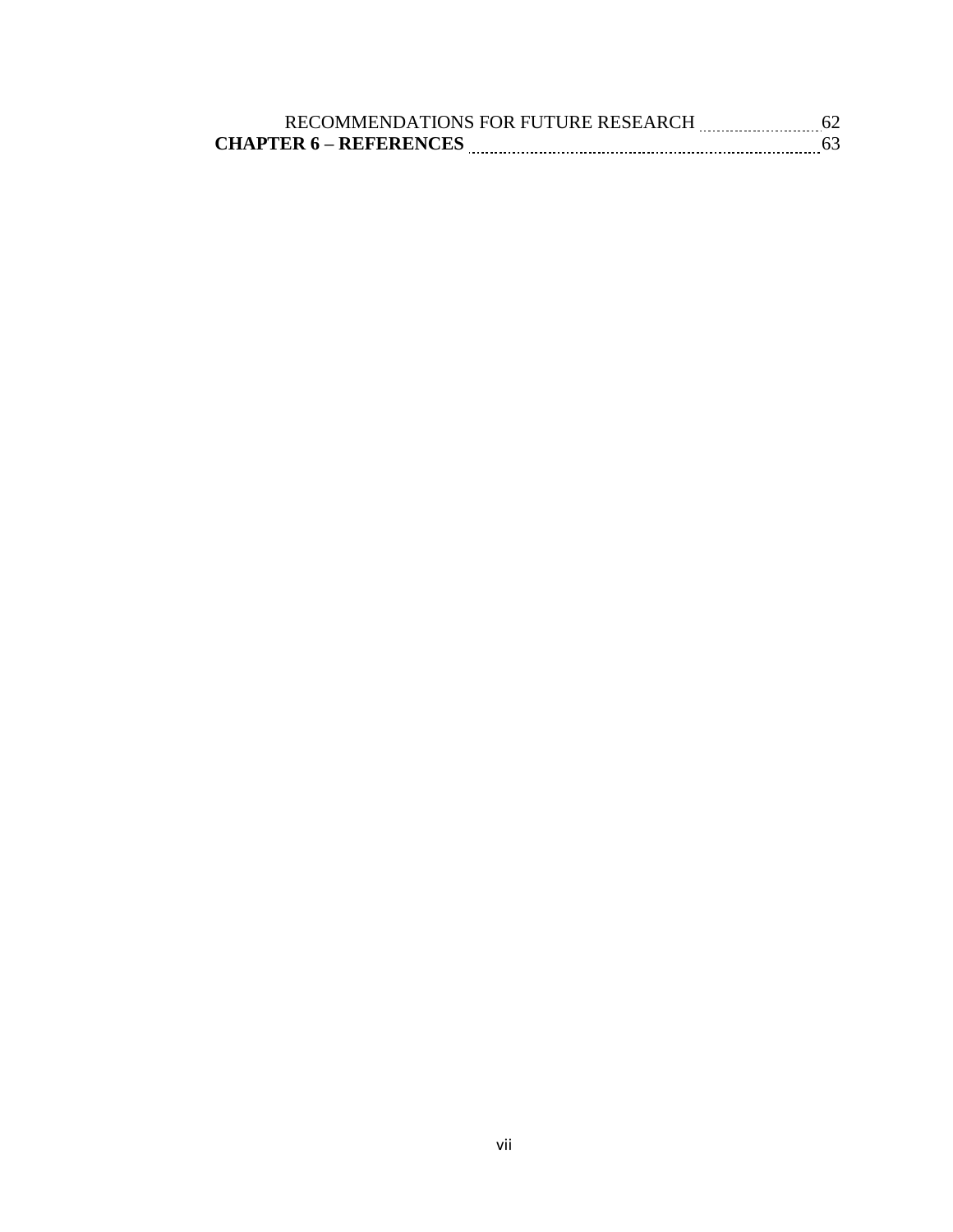### **LIST OF TABLES**

| <sup>‡</sup> Table 1 - | The mean and standard deviation values of the demographic<br>characteristics of the hemiparetic and non-disabled subjects 54                                                                            |  |
|------------------------|---------------------------------------------------------------------------------------------------------------------------------------------------------------------------------------------------------|--|
| <sup>‡</sup> Table 2 - | The mean and standard deviation values of the walking velocity, paretic<br>propulsion, and relative contribution of the paretic hip, knee and ankle to<br>total positive work pre and post intervention |  |

‡Tables from research article, Chapter 4. Number sequencing from beginning of Chapter 4.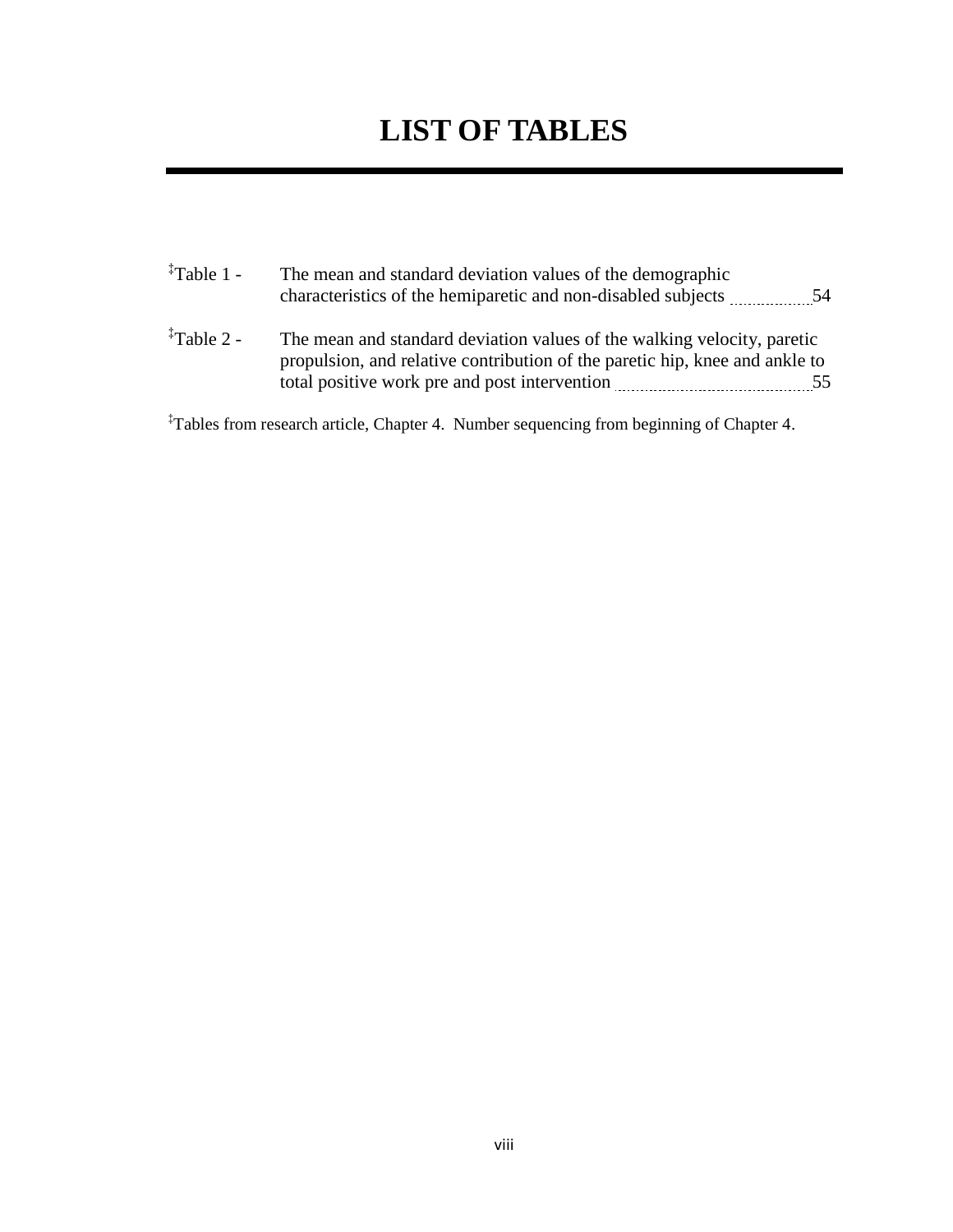### **LIST OF FIGURES**

| ${}^{4}$ Figure 1 - Graphical representation of the paretic propulsion                              | 56  |
|-----------------------------------------------------------------------------------------------------|-----|
| <sup>‡</sup> Figure 2 - Graphical representation of the percent contribution the paretic hip, knee, |     |
| and ankle to total positive work                                                                    | 57. |

‡ Figures from research article, Chapter 4. Number sequencing from beginning of Chapter 4.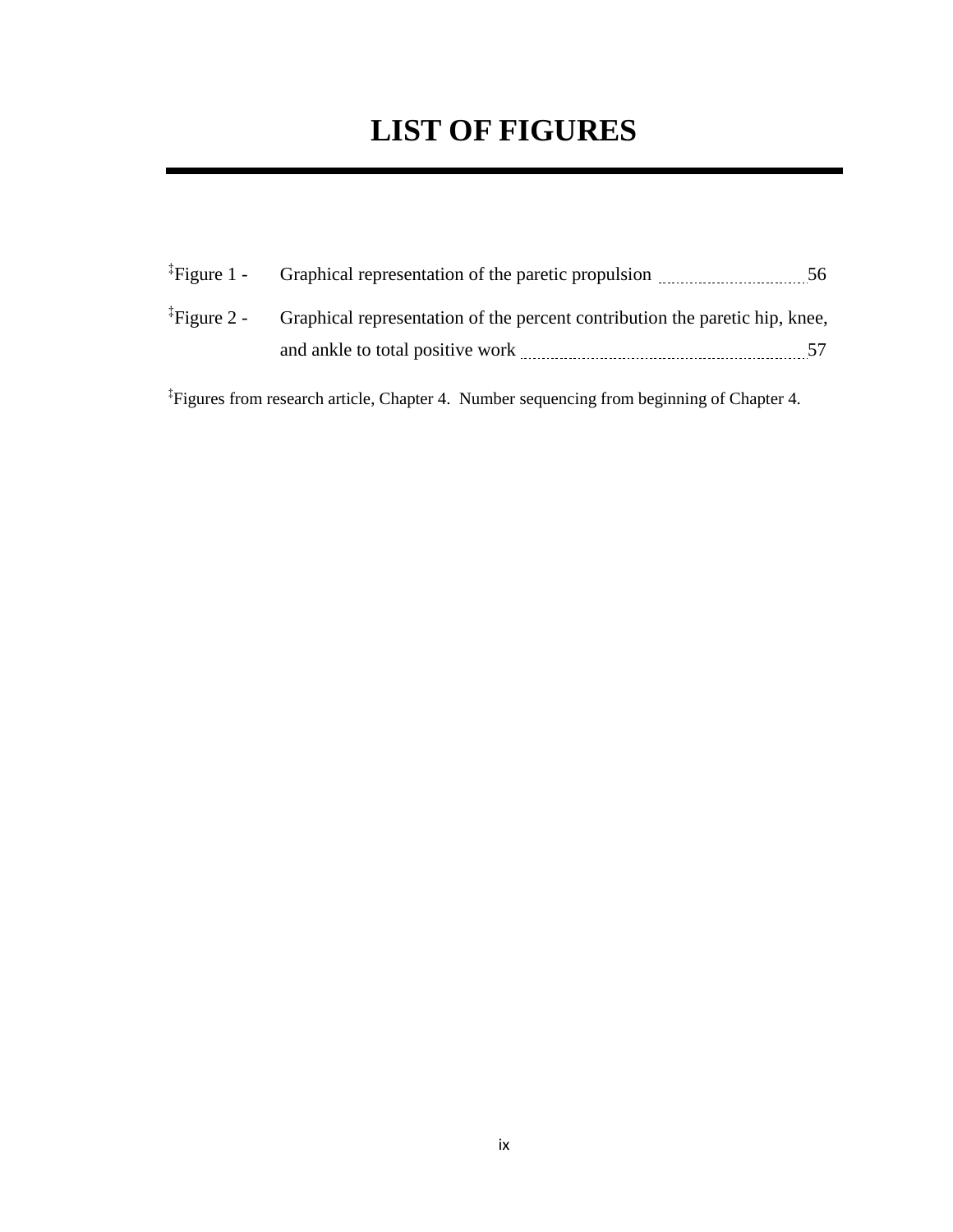### **NOMENCLATURE**

- BWSTT body weight support treadmill training
- BWS body weight support
- TM treadmill
- GRF ground reaction force
- A-P anterior-posterior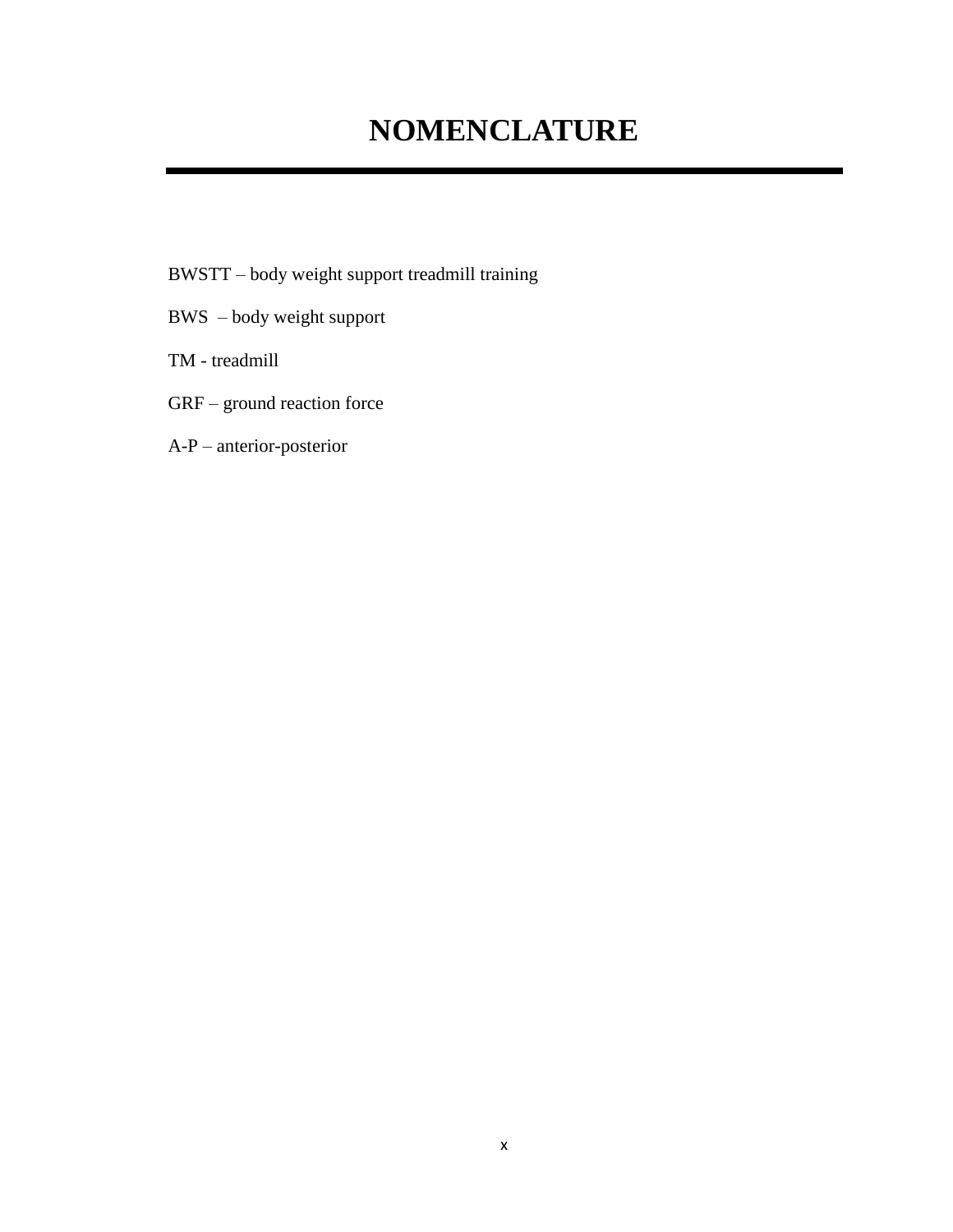# **CHAPTER 1**

### **DEVELOPMENT OF THE PROBLEM**

#### **Introduction**

Cerebrovascular accident, or stroke, is the third leading cause of death and the primary cause of long-term disability in the United States (Rosamond, Flegal et al. 2008). Following stroke, many individuals experience residual neurological and functional deficits, resulting in a multitude of impairments. These impairments include, but are not limited to decreased muscle coordination, strength, balance, and sensation. Hemiparesis, weakness on one side of the body, resulting from damage to motor neurons and their pathways, is one of the most debilitating impairments post-stroke. This traumatic insult to the brain often leads to diminished strength, particularly in the muscles used for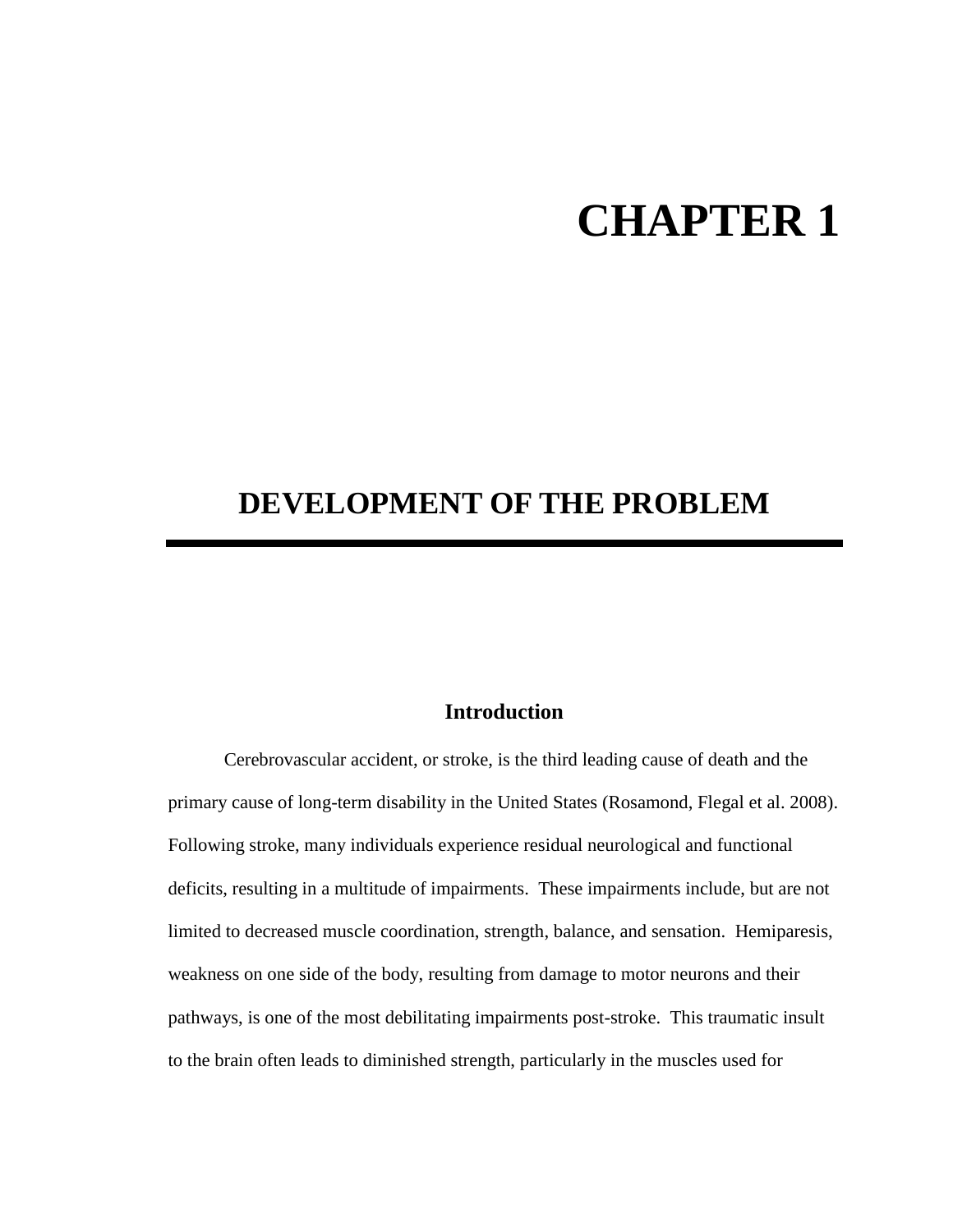locomotion, thereby impairing an individual"s ability to walk (Olney and Richards 1996). Interventions used for the rehabilitation of gait for individuals post-stroke have aimed to reduce these impairments; however, most of the positive results reported are limited to improvements in walking speed. While increases in walking speed for patients with stroke are important for improving community access (Schmid, Duncan et al. 2007), the contribution of the paretic and non-paretic limbs to walking may provide more useful information.

Many studies have focused on post-stroke locomotion because of the reduction in independent mobility (Brandstater, de Bruin et al. 1983; Morita, Yamamoto et al. 1995; Turnbull, Charteris et al. 1995; Roth, Merbitz et al. 1997; Brown and Kautz 1999; Kim and Eng 2003; Kim and Eng 2004; Chen, Patten et al. 2005; Lamontagne, Stephenson et al. 2007). Researchers have employed a number of assessment tools in order to evaluate and quantify the gait asymmetries characteristic of hemiparetic gait. The gait of individuals with post-stroke hemiparesis is characterized by reduced walking speed (Brandstater, de Bruin et al. 1983; Turnbull, Charteris et al. 1995), disproportionate timing of the gait cycle (Brandstater, de Bruin et al. 1983; Chen, Patten et al. 2005; Lamontagne, Stephenson et al. 2007), uncoordinated movement patterns (Wagenarr and van Emmerik 1994; Barela, Whitall et al. 2000), and decreased force output by the paretic limb (Morita, Yamamoto et al. 1995; Kim and Eng 2003; Bowden, Balasubramanian et al. 2006).

Spatio-temporal parameters are the easiest to obtain and therefore are the most widely used assessment tools for evaluating hemiparetic gait (Brandstater, de Bruin et al. 1983; Wall and Turnbull 1986; Roth, Merbitz et al. 1997). Some of the most common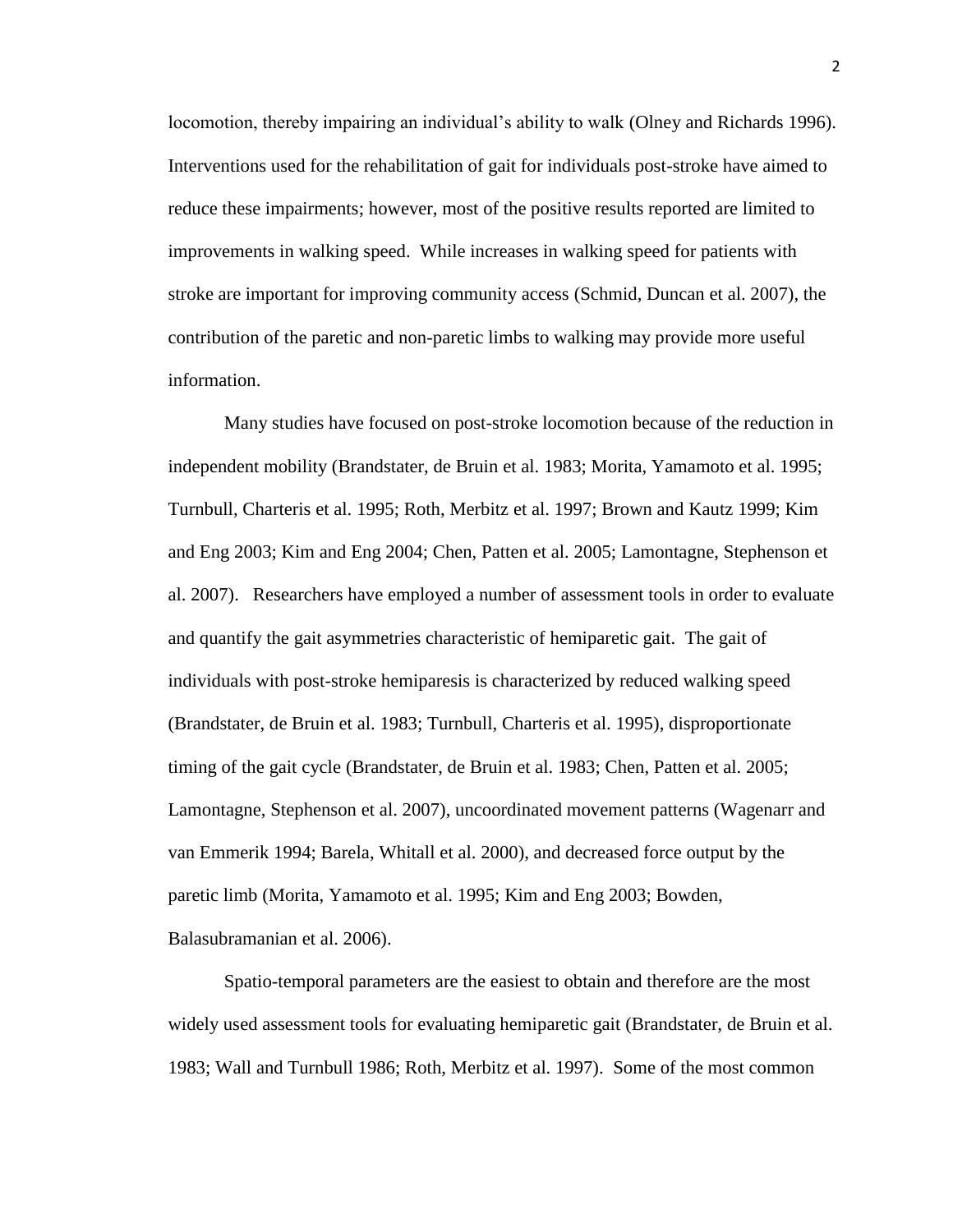measurements performed include walking speed, walking velocity, and stance and swing duration, among others. Brandstater et al. performed an analysis of temporal variables of hemiparetic gait, comparing the results to those of healthy subjects (Brandstater, de Bruin et al. 1983). In this study, the patients with stroke walked significantly slower, with decreased cadence and stride length (Brandstater, de Bruin et al. 1983). Similarly, Turnbull et al. compared the range of walking speeds, from the slowest speed to the fastest speed the subjects were able to walk, between subjects with hemiparesis and healthy, age-matched controls, examining the effects of walking velocity on stride time and stride length (Turnbull, Charteris et al. 1995). Results indicated that the subjects with hemiparesis walked significantly slower, with a shorter stride length, across the entire range of walking speeds compared to the healthy subjects. Additionally, although both groups displayed a similar decrease in stride time with increased walking speed, the group of subjects with hemiparesis still demonstrated slower stride times overall (Turnbull, Charteris et al. 1995).

In addition to slower gait speeds, individuals with hemiparesis also display asymmetrical swing and stance phases, when compared to healthy subjects walking at a comfortable, self-selected speed. Even when healthy, age-matched subjects walk at slower speeds to match those of individuals with post-stroke hemiparesis, the proportion of time spent in stance versus swing remains uneven in the paretic and non-paretic limbs. On average, the swing phase tends to be shorter for the non-paretic limb, whereas it is increased for the paretic limb (Brandstater, de Bruin et al. 1983; Chen, Patten et al. 2005). Therefore, a longer proportion of time is spent in stance phase on the non-paretic limb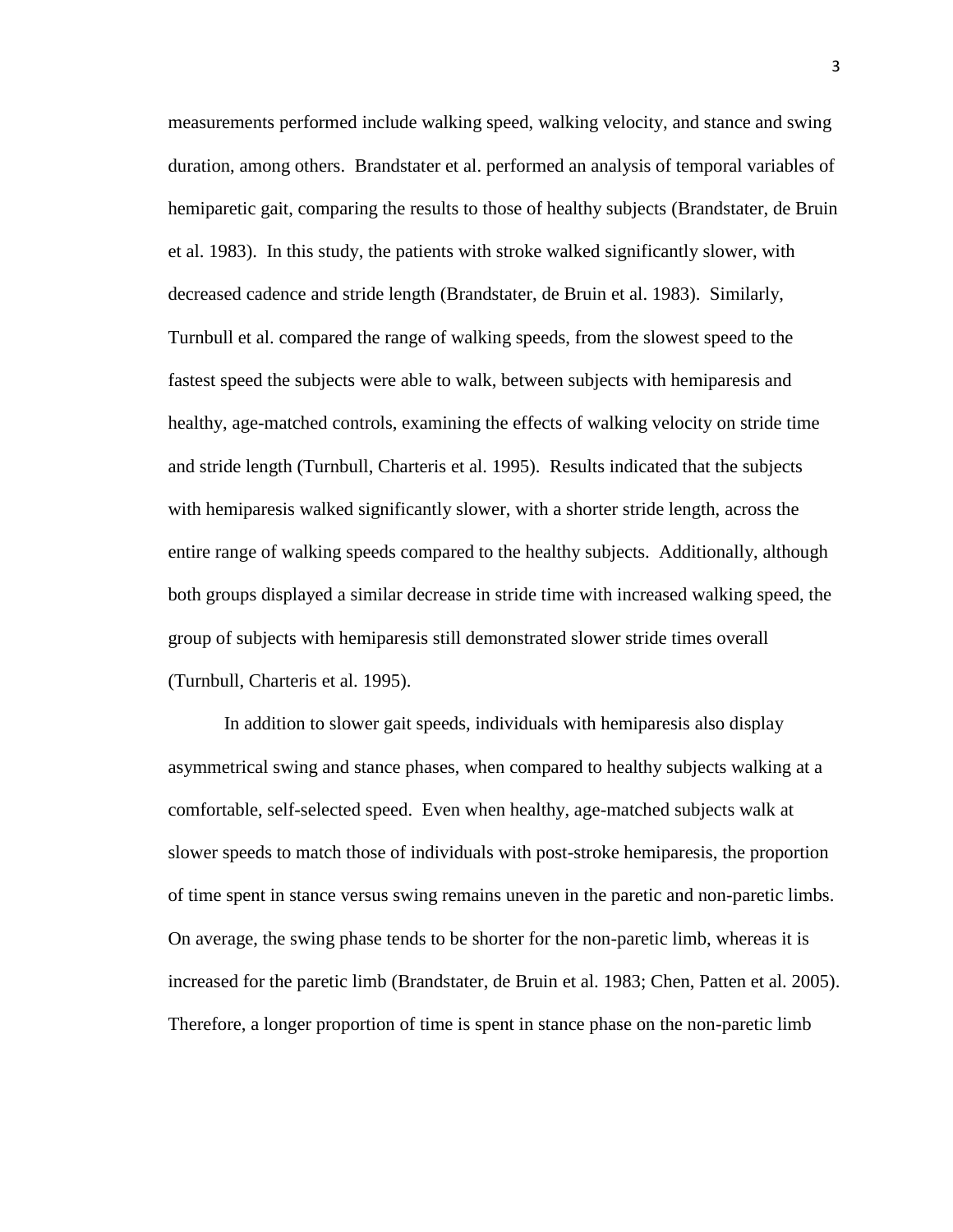versus a shorter amount of time in stance phase on the paretic limb (Brandstater, de Bruin et al. 1983; Chen, Patten et al. 2005).

While a majority of gait studies involving individuals with post-stroke hemiparesis have examined spatio-temporal variables, some have also examined the kinematic gait profiles associated with post-stroke hemiparetic gait (Kuan, Tsou et al. 1999; Kim and Eng 2004; Chen, Patten et al. 2005). Within non-disabled individuals, the gait profiles are generally very similar to one another and the basic patterns are easily recognizable. However, the gait patterns of individuals with post-stroke hemiparesis have been found to be more variable than those of healthy individuals (Kim and Eng 2004). Relative to non-disabled individuals walking at their self-selected speed, decreases in peak sagittal joint displacements at the hip, knee, and ankle have been reported bilaterally in individuals with hemiparesis, with a greater reduction on the paretic side (Olney, Griffin et al. 1991; Chen, Chen et al. 2003). Increased ankle plantarflexion at initial contact (Kim and Eng 2004), occasional knee hyperextension at weight acceptance (Kim and Eng 2004), and decreased knee flexion and ankle dorsiflexion during swing (Kuan, Tsou et al. 1999) are some of the common kinematic deviations of the paretic limb in the sagittal plane. In the frontal plane, the paretic hip occasionally displays a prolonged abduction pattern in swing (Kuan, Tsou et al. 1999; Kim and Eng 2004), while the paretic ankle shows signs of increased inversion (Kuan, Tsou et al. 1999). The kinematic gait patterns of the paretic limb in the transverse plane have been shown to be highly variable across subjects and studies (Kuan, Tsou et al. 1999; Kim and Eng 2004).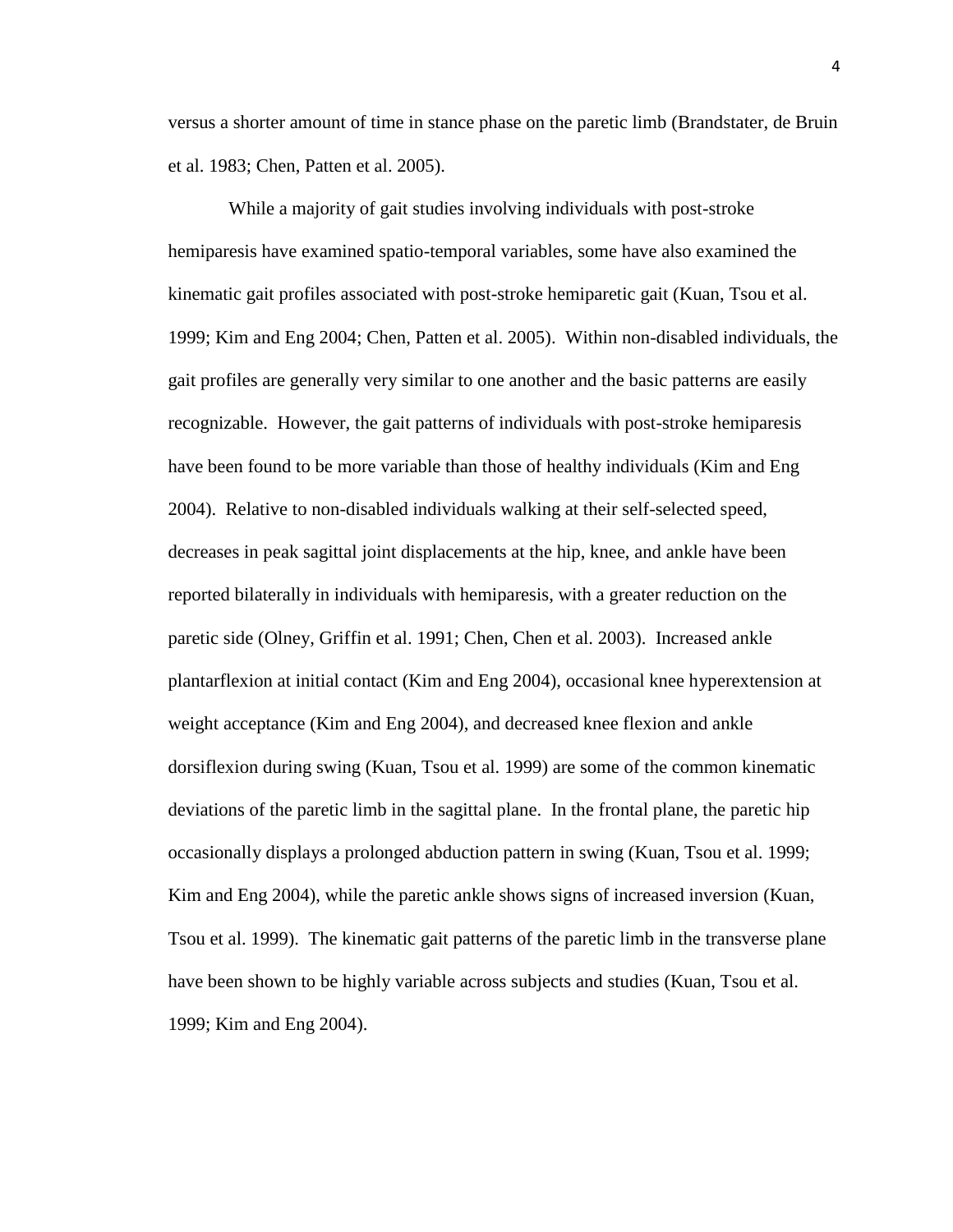Chen et al. compared lower limb kinematics between subjects with stroke and healthy individuals walking at matched speeds (Chen, Patten et al. 2005). Significant decreases in knee flexion at toe-off and peak knee flexion during swing, as well as reduced peak hip extension were reported in the paretic limb (Chen, Patten et al. 2005). However, peak hip extension and knee flexion values in the non-paretic limb were not significantly different from the values in the healthy individuals (Chen, Patten et al. 2005). Considering that the healthy subjects were walking at decreased speeds to match those of the subjects with hemiparesis, the results suggest that the observed kinematic deviations are not entirely attributable to slower walking speed. Instead, the reduced gait speed of individuals with post-stroke hemiparesis may be the result of the altered kinematic profiles of the paretic limb.

Analysis of kinetic variables, particularly ground reaction forces (GRF), is another method used for evaluating post-stroke hemiparetic gait. Morita et al. examined the relationship between the GRFs of the paretic and non-paretic limbs and the degree of motor recovery in persons with stroke (Morita, Yamamoto et al. 1995). The results of the study suggested that the GRF profiles of hemiparetic gait are highly correlated with the gait ability of individuals with post-stroke hemiparesis with respect to degree of motor recovery (Morita, Yamamoto et al. 1995). Further analysis, for the purpose of identifying the differences between the paretic and non-paretic limbs, has led some researchers to investigate an isolated component of the GRF. For example, Bowden et al. quantified the contribution of the paretic limb to forward progression of walking by analyzing the anterior-posterior (A-P) component of the GRF (Bowden, Balasubramanian et al. 2006). Specifically, the measures derived from the A-P GRF impulse, for both the paretic and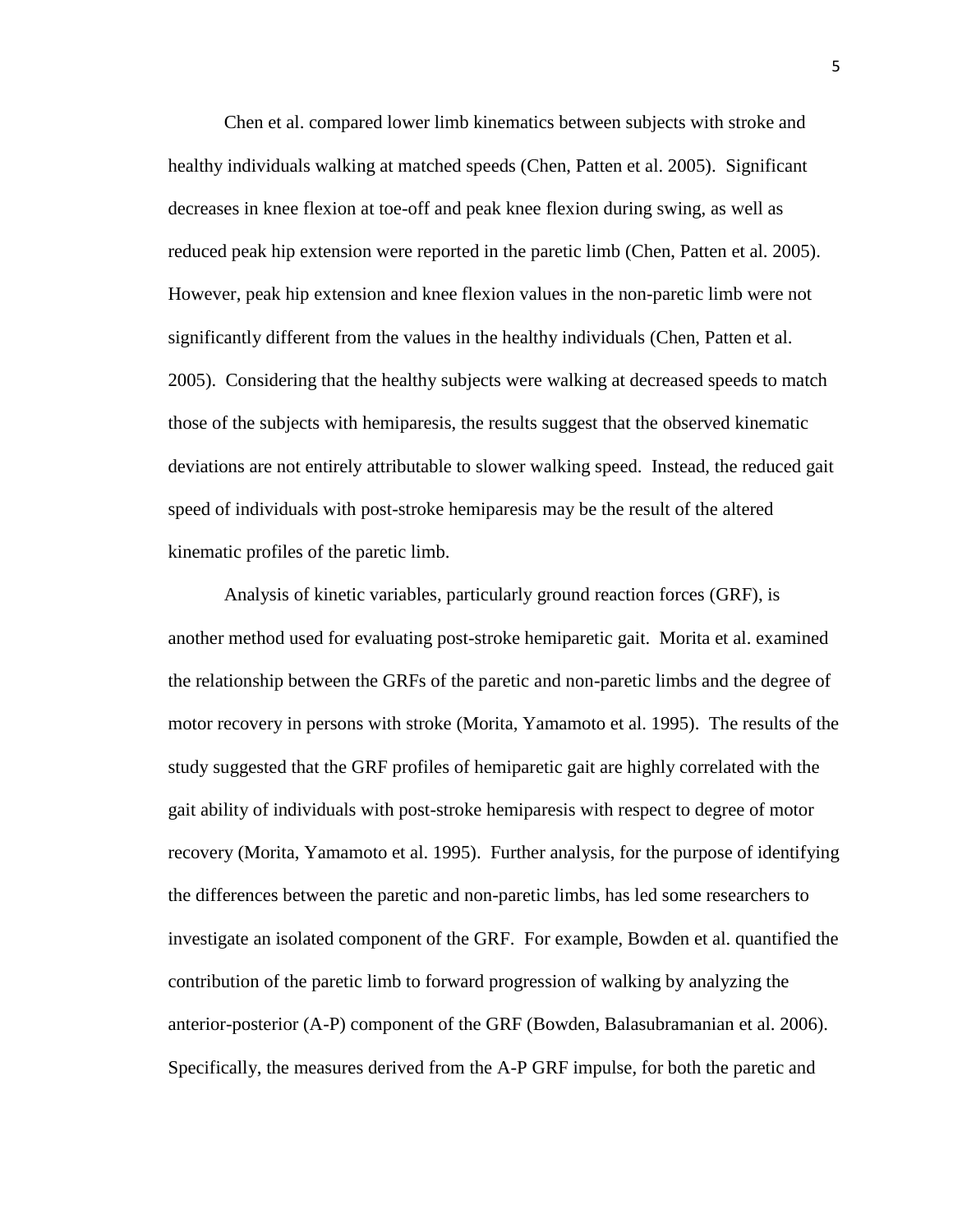non-paretic limbs, were studied. The results of this study suggested that the contribution of the paretic leg to forward propulsion was sensitive to hemiparetic severity. That is, the paretic leg of individuals with severe hemiparesis contributed minimally to forward progression, whereas the contribution of the paretic leg of individuals with mild hemiparesis was almost equal to that of the non-paretic leg. Additionally, walking speed progressively decreased with the reduction of paretic propulsion as hemiparetic severity advanced from mild to severe (Bowden, Balasubramanian et al. 2006).

While the A-P GRF impulse provides an overall indication of the paretic limb's contribution to forward progression, it does not allow for the examination of individual joint contributions. Therefore, a few studies have assessed the mechanical work produced by the hip, knee, and ankle of the paretic and non-paretic limbs to provide more insight into the nature of the deficit of the paretic limb (Olney, Griffin et al. 1991; Chen and Patten 2008). Olney et al. examined the relationship between the mechanical work produced by the hip, knee, and ankle during gait for both limbs and self-selected walking speed of subjects with hemiparesis (Olney, Griffin et al. 1991). In the paretic limb, the more decreased walking speeds corresponded with decreased work values at all three joints, particularly in the ankle. In the non-paretic limb, the most notable difference with declining speed was the decrease in positive work by the ankle (Olney, Griffin et al. 1991). Together, the measurement of the mechanical work by the individual joints and the A-P GRF impulse provide a more complete assessment of the function of the paretic limb to hemiparetic walking. Understanding the initial contributions of the paretic limb to hemiparetic walking would allow for a better assessment of the effectiveness of rehabilitation interventions aimed at retraining walking for patients with hemiparesis.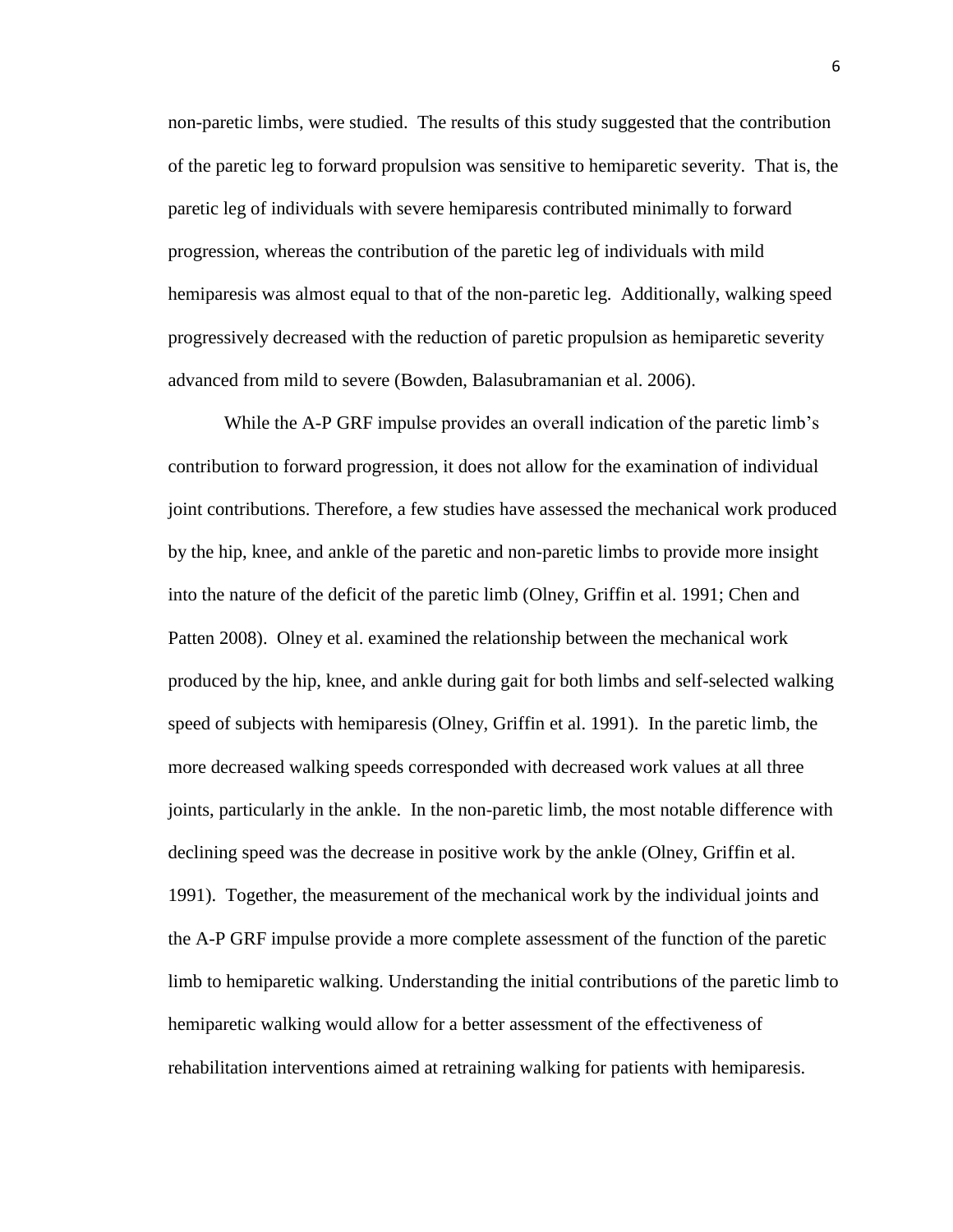Gait re-education is often considered an essential part of the rehabilitation process following stroke because of its importance to functional independence. Current concepts of motor learning favor a task-specific, repetitive training approach, thereby indicating that the best way to improve in an activity is to practice that activity (Carr and Shepherd 1998). A prime example of this concept is provided in a study by Winstein and colleagues, who reported that standing balance training could improve standing balance but not gait symmetry in patients with hemiparesis (Winstein, Gardner et al. 1989). Furthermore, a pilot study conducted by Richards et al. examined the effects of early, intensive, gait-focused physical therapy on ambulatory ability in patients with stroke (Richards, Malouin et al. 1993). The results of the study, comparing an intensive, gaitspecific approach to a more conventional approach of physical therapy, suggested that the increased time spent concentrated on gait-specific activities was responsible for the more rapid improvement of locomotor function in patients with stroke (Richards, Malouin et al. 1993). Strong support for this specificity of training concept has led to a more taskoriented approach for promoting locomotor recovery after stroke.

Treadmill (TM) training is considered a useful intervention for gait rehabilitation in the stroke population because it incorporates motor learning concepts of repetitive "forced-use" of the paretic limb while continuously practicing complete gait cycles (Harris-Love, Forrester et al. 2001; Ada, Dean et al. 2003). In addition, TM training programs have resulted in significant improvements in gait cycle symmetry, increased over-ground walking speed, and increased step length for both the paretic and non-paretic limbs in subjects with chronic hemiparesis (Harris-Love, Forrester et al. 2001; Ada, Dean et al. 2003). Recently within the rehabilitation community, a considerable amount of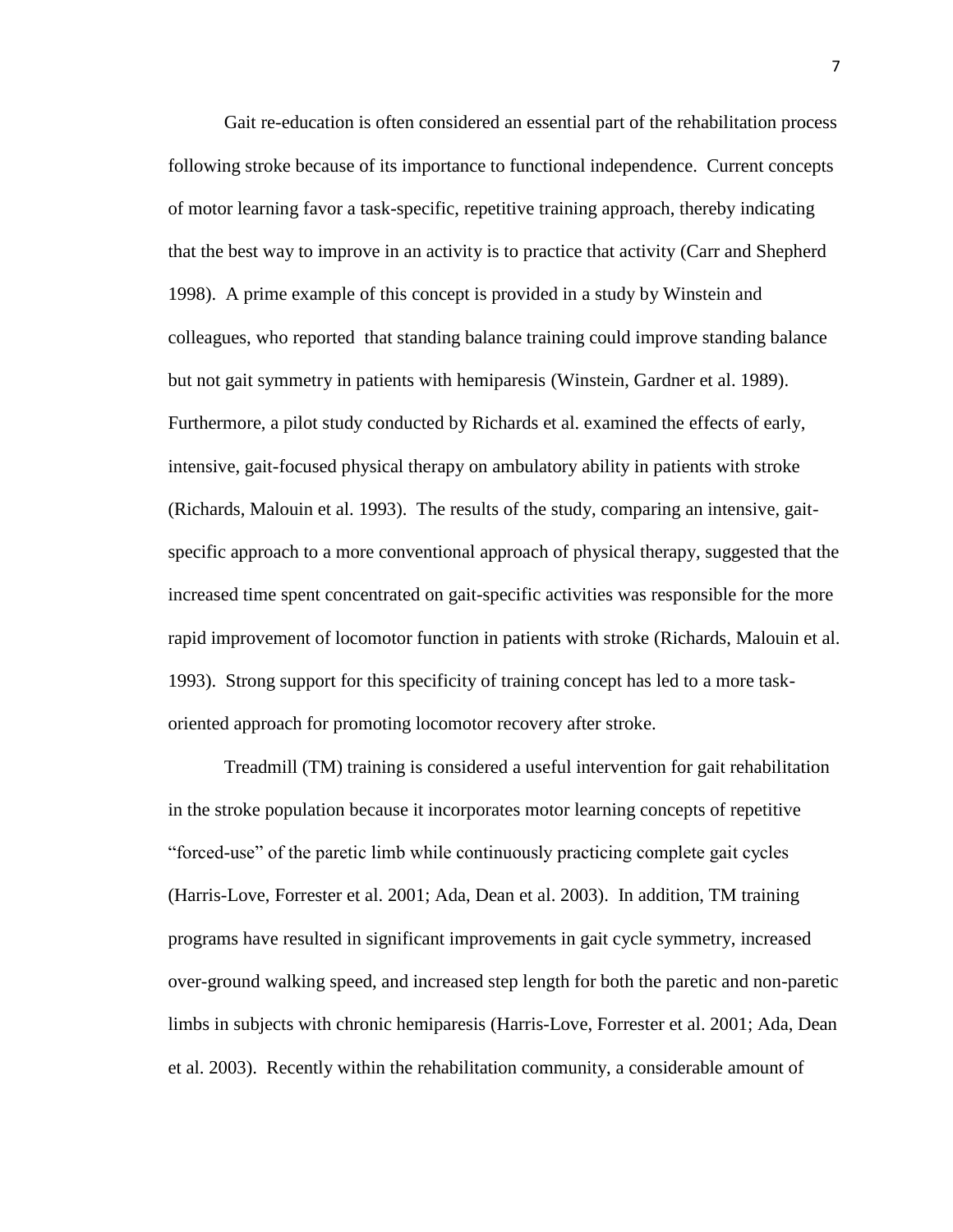attention has been directed towards body weight supported treadmill training (BWSTT) as a means to improve gait for people post-stroke (Hesse, Bertelt et al. 1995; Visintin, Barbeau et al. 1998; Hesse, Konrad et al. 1999; Sullivan, Knowlton et al. 2002; Barbeau and Visintin 2003; Hesse, Werner et al. 2003; Chen, Patten et al. 2005; Chen and Patten 2006). BWSTT implements the use of an overhead suspension and harness system to support a percentage of a patient"s body weight as the patient walks on a treadmill. The harness system unloads weight from the lower extremities, promoting an increased ease of stepping and a more vertically erect walking posture, thus allowing the patient to practice walking without the risk of falling.

BWSTT has been found to lead to a more successful recovery of ambulation for patients with stroke with respect to overground walking speed, endurance, functional balance, and lower limb motor recovery (Hesse, Bertelt et al. 1995; Visintin, Barbeau et al. 1998; Barbeau and Visintin 2003). When compared to a more conventional Bobath approach (Bobath 1990), BWSTT has been shown to be more effective at restoring gait function, with positive effects on overground walking speed and physical assistance required to walk (Malouin, Potvin et al. 1992; Hesse, Bertelt et al. 1995). Similar results were seen in another study investigating the effectiveness of BWSTT in retraining gait, as compared to TM training with no body weight support (BWS) (Visintin, Barbeau et al. 1998). After a 6-week training period, the group receiving BWSTT scored significantly higher in overground walking speed and endurance, functional balance, and lower-limb motor recovery than the group bearing full weight during TM training. Follow-up evaluation at 3 months post-training revealed that the BWSTT group continued to have significantly higher scores for overground walking speed and lower-limb motor recovery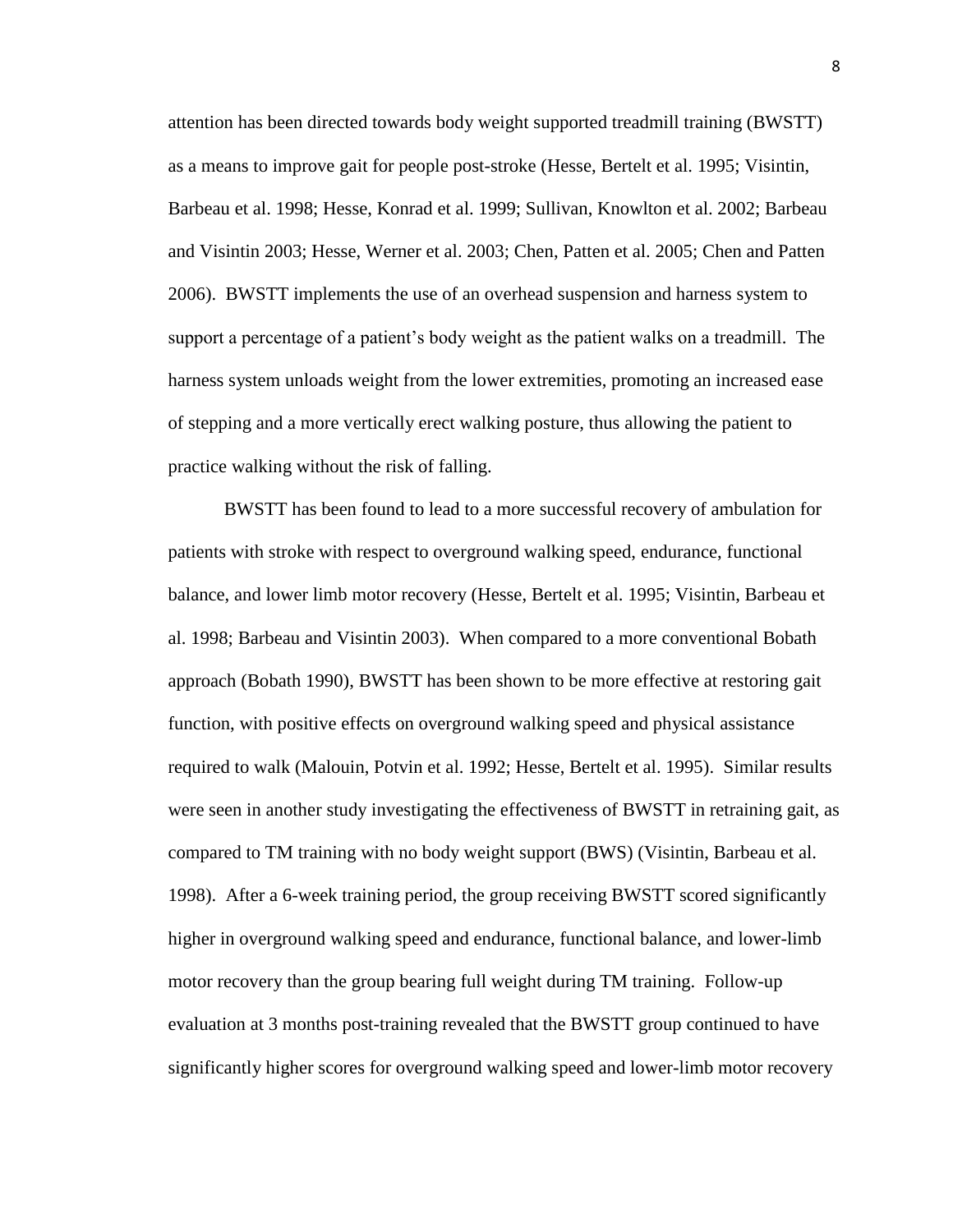(Visintin, Barbeau et al. 1998). Despite the overall positive results achieved in overground walking speed with this intervention strategy, BWSTT is not yet widely used in clinical settings (Jette, Latham et al. 2005).

The improvement in overall gait speed following BWSTT is well-documented within the literature (Hesse, Bertelt et al. 1995; Visintin, Barbeau et al. 1998; Barbeau and Visintin 2003). However, the specific effects of BWSTT on non-paretic and paretic limb function in individuals with post-stroke hemiparesis have not been researched in great depth. The percentage swing time of the non-paretic limb has been found to increase during BWSTT (Chen, Patten et al. 2005), although there are no reports of this carrying over to overground walking. Changes in the kinematic gait profiles of patients with stroke have not been reported following BWSTT. Preliminary results have suggested that changes do occur in the A-P GRFs of the paretic and non-paretic limbs following BWSTT, however these results were based on a small test population and were variable between subjects (Plummer, Behrman et al. 2007). Therefore, it is difficult to adequately assess how individuals with post-stroke hemiparesis are improving their overground walking speed.

Many studies have evaluated the pathologic nature of hemiparetic gait utilizing a number of different assessment tools. There is minimal contention within the literature that individuals with chronic stroke walk slower and more asymmetrically when compared to healthy individuals. The measureable asymmetry between the paretic and non-paretic limbs in individuals with post-stroke hemiparesis is relative to the function of the paretic limb during gait. Efforts have been made in the rehabilitation process to improve post-stroke walking function. Improvements in walking speed and endurance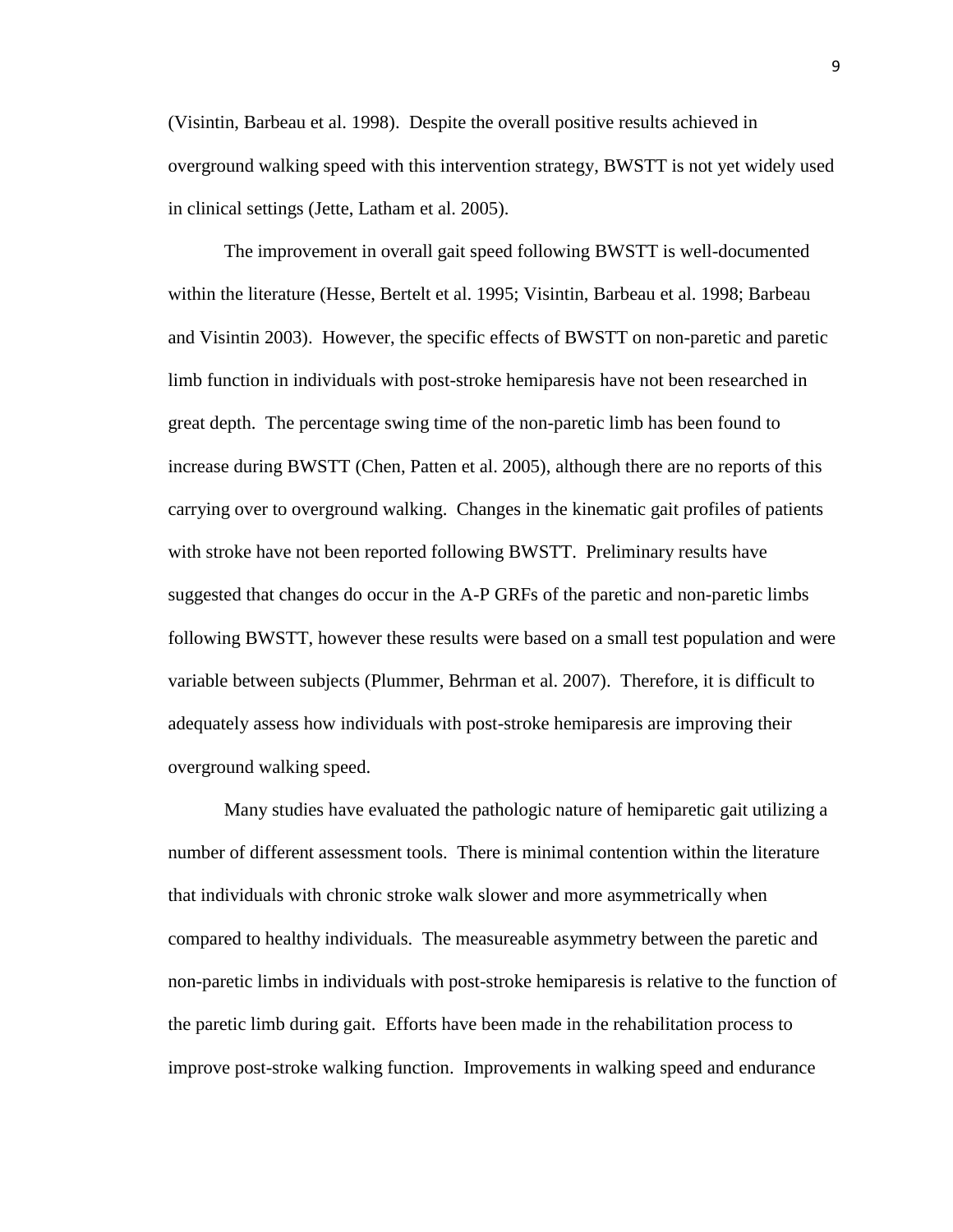following rehabilitation, particularly BWSTT, have come to be expected, however it is unclear how these improvements are achieved. Further analysis is required to more fully understand the effects of BWSTT on paretic limb function during gait, which may provide more insight into the efficacy of BWSTT as a viable treatment option for individuals with post-stroke hemiparesis.

#### **Purpose**

The purpose of this study is to assess the effect of BWSTT on paretic limb function in individuals with chronic post-stroke hemiparesis using outcome measures of walking velocity, paretic leg propulsion, and mechanical work produced by the hip, knee, and ankle of the paretic limb.

#### **Significance**

It is well established in the literature that BWSTT improves the walking speed of patients with post-stroke hemiparesis. The increases in walking speed are important for improvements in community access. However, it is unclear how these improvements in walking speed are being achieved. Additionally, the effects of BWSTT on paretic limb function have not been extensively researched. The information gained from this study may be used by physical therapists to better assess the effectiveness of BWSTT as a treatment option for retraining gait in patients with stroke.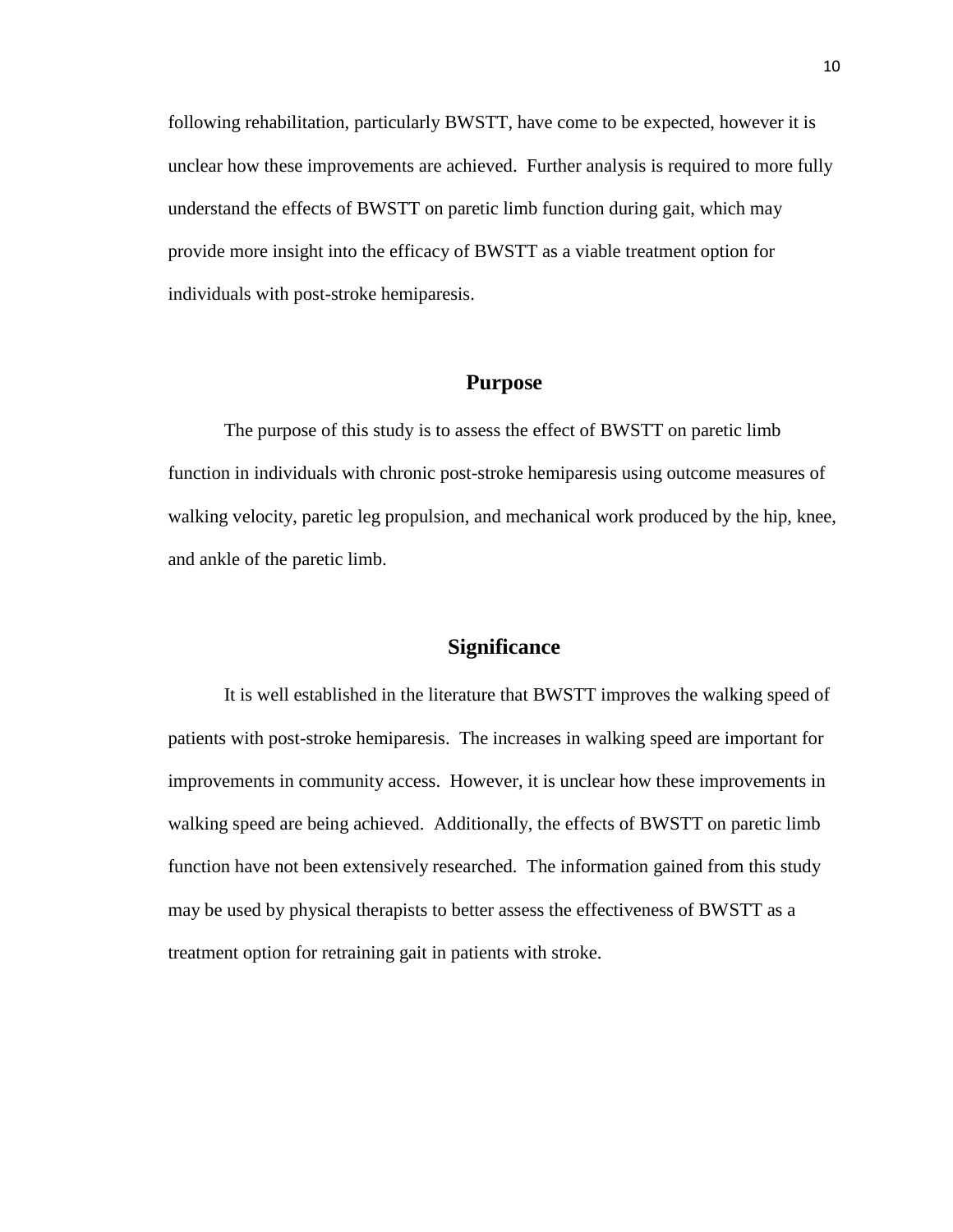#### **Methods**

#### *Participants*

Fifteen individuals presenting with chronic stroke aged 40-80 years were recruited for this study from local stroke support groups, rehabilitation centers, and clinicians who treat people with stroke. Participants were required to have only had a single stroke at least 6 months prior to study, not currently receiving physical therapy, and be ambulatory with a self-selected gait speed between 0.4 m/s and 0.8 m/s. Fifteen non-disabled individuals were recruited from local universities to serve as a non-equivalent comparison group.

The participants with chronic stroke were assessed prior to and following completion of the BWSTT intervention program. The non-disabled participants were only assessed once. The basic demographic information and data collected from the nondisabled participants were only used as a reference point for comparison of the data collected from the stroke participants. Written informed consent, approved by the Ball State University Institutional Review Board, was obtained from all participants prior to study involvement.

#### *Intervention Procedure*

The participants with chronic stroke were required to complete an exercise intervention program comprised of 24 sessions of BWSTT over eight weeks under the supervision of a physical therapist. Each training session consisted of 20 minutes of total walking time. Rest breaks were permitted as needed according to the participant's tolerance, but were not included in the overall walking time.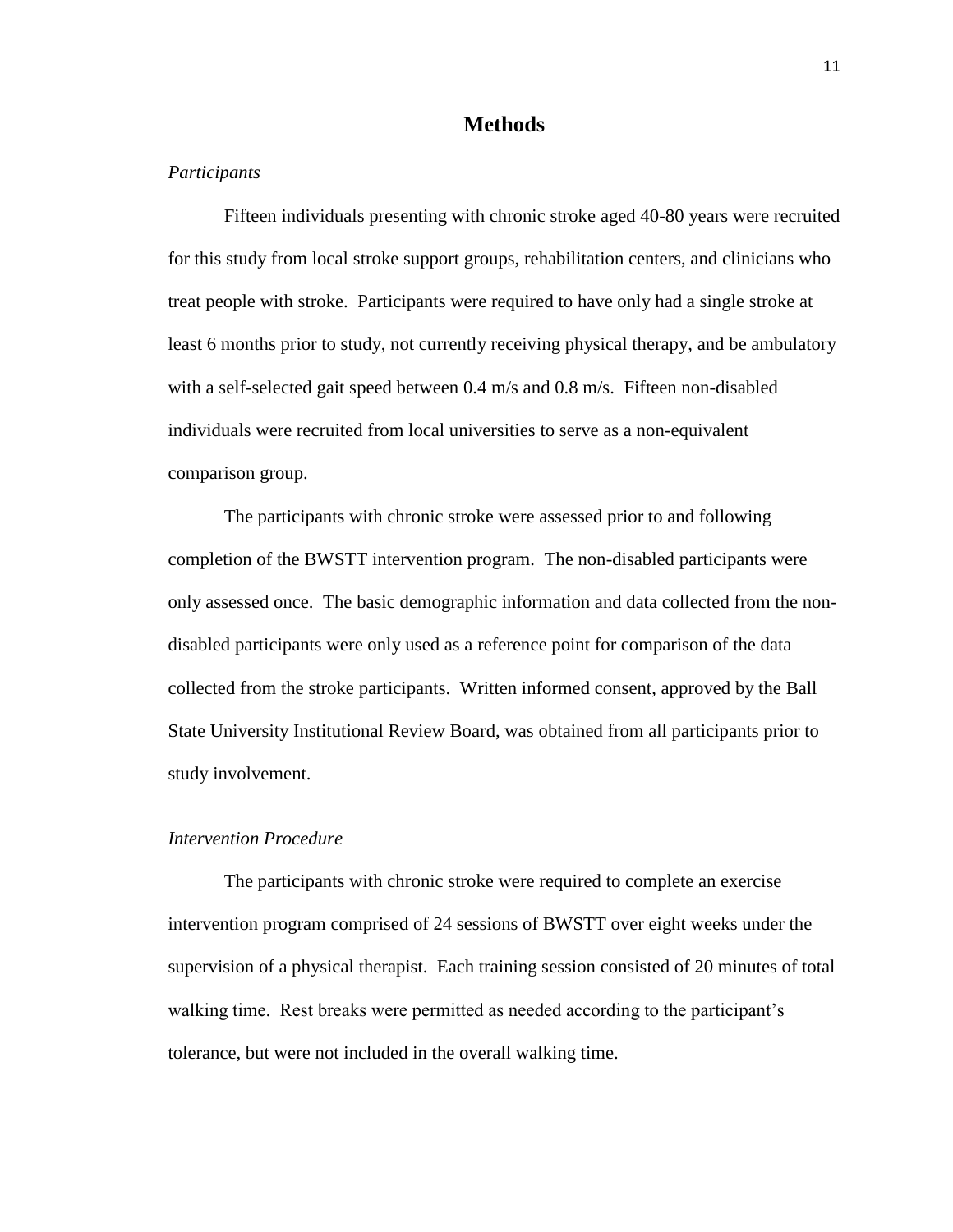Training was initiated at 30% body weight support (BWS) at the fastest possible walking pace the participant could achieve within the first two minutes of the intervention. Manual assistance was provided, as needed, throughout the intervention to promote an improved walking pattern. Handrail holding was not permitted during training in order to encourage typical arm swing.

On each subsequent treatment day, the treadmill speed was increased by 0.2 mph until the minimum age and gender norms for community walking speed or the maximum participant tolerance was met. In order to progress the BWSTT protocol, the subject could take no more than one rest break per 20 minutes of total walking time. In addition, the subject had to achieve specific quality requirements without therapist assistance. These requirements included symmetrical step length and stance time, upright trunk alignment, and consistent heel strike bilaterally with adequate limb loading. The subject had to maintain these quality requirements for at least five minutes of the 20 minute treatment time to progress the BWSTT protocol. The progression of the BWSTT protocol was dependent on the subject meeting the parameter requirements for speed, time, and quality. BWS was decreased to 15% or 0%, accordingly. The BWS protocol was followed for the duration of the 24 intervention sessions. These protocol progression guidelines are similar to protocols carried out in other published studies (Visintin, Barbeau et al. 1998; Sullivan, Knowlton et al. 2002; Chen and Patten 2006; Plummer, Behrman et al. 2007).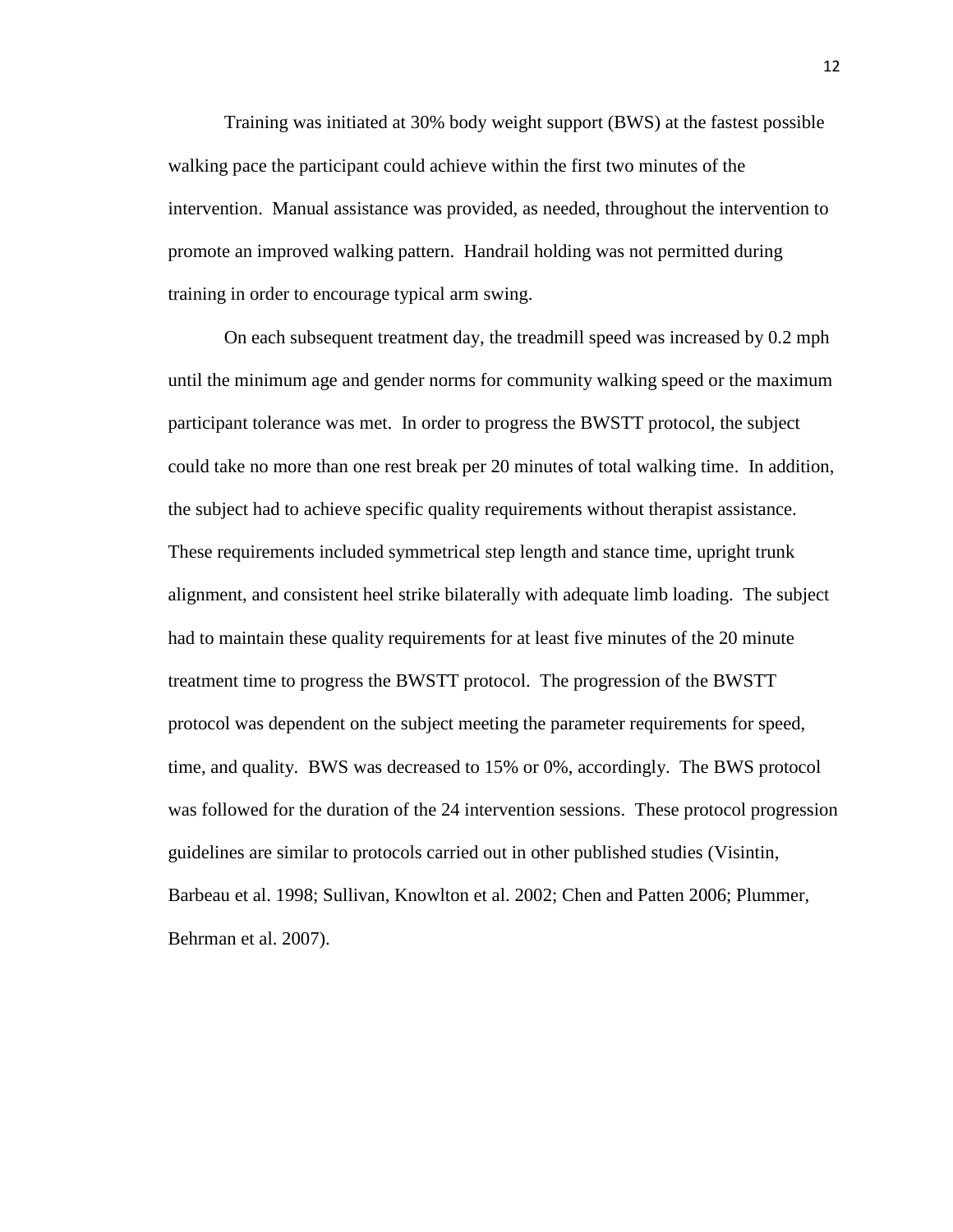#### *Data Acquisition*

Overground gait velocity was assessed using the comfortable 10-meter walk test (CWT) (Flansbjer, Holmback et al. 2005). The CWT was conducted in an open room, along a 14-meter walkway and the participants were timed for the middle 10 meters (Flansbjer, Holmback et al. 2005) using electronic timing gates (Fitness Technologies, Adelaide, Australia). The participants were instructed to walk at a comfortable, selfselected pace. Each participant completed the CWT three times and the average of the three trials was used for subsequent analysis.

Bilateral kinematics and kinetics were captured with a VICON F-series motion capture system (Vicon, Lake Forest, CA, USA). Thirty-nine retro-reflective markers were attached to the participants at specific anatomical landmarks based on the Plug-In-Gait (PiG) model used in the VICON software. GRF data was acquired using two AMTI force plates (Model BP600900-6-1000, Advanced Medical Technology, Inc., Watertown, MA, USA) embedded in the laboratory walkway.

Data was collected while each participant walked at their self-selected speed along a 6-meter walkway equipped with the embedded force plates. The participants of the non-equivalent comparison group were requested to complete a few trials walking at their self-selected speed and few trials walking at a slower speed, similar to the speed of the participants with stroke. GRFs were measured throughout the stance phase for both the paretic and non-paretic legs of the chronic stroke participants, and the right and left legs of the non-disabled participants. Participants were allowed to use their usual AFOs for walking during the entirety of the testing sessions. They were closely supervised by a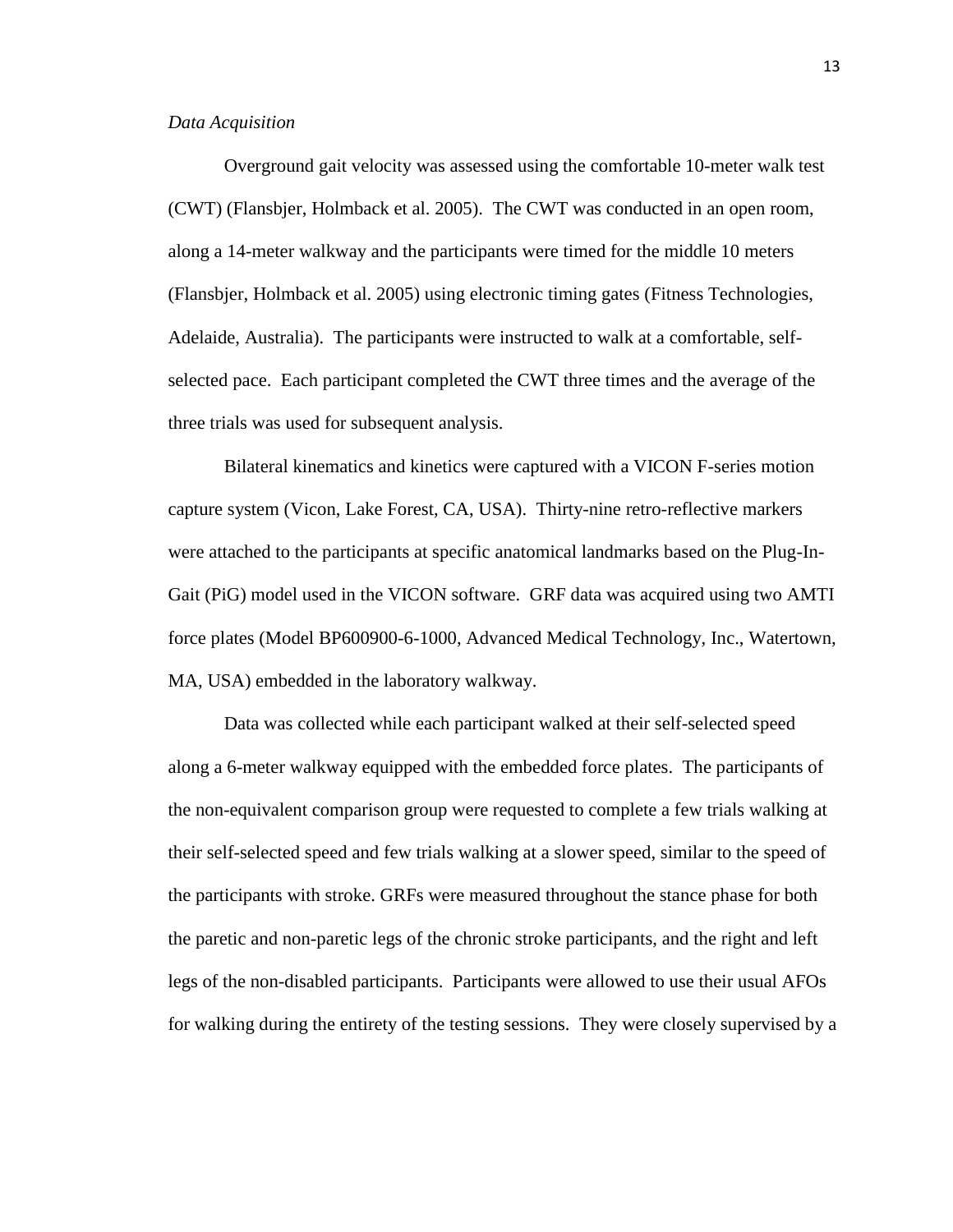researcher during all walking trials. Participants were requested to wear the same shoes and AFOs, if applicable, for all testing sessions, both pre and post.

The kinematic and kinetic data was initially processed using VICON Workstation software (Vicon, Lake Forest, CA, USA). Customized MATLAB 7.5 (Mathworks, Boston, MA) programs were written to calculate the A-P GRF impulse and the mechanical work produced by the hip, knee, and ankle of the paretic and non-paretic limbs.

The A-P GRF impulse was subdivided into the propulsive impulse, braking impulse, and net impulse (sum of the propulsive impulse plus braking impulse) for each leg. The mechanical work produced by the hip, knee, and ankle was subdivided into positive, negative, and total work (sum of the positive plus negative work) at each individual joint for each leg.

#### *Statistical Analysis*

Paired t-tests were used to analyze the differences in the mean values of gait velocity and percentage contribution of the paretic limb to total propulsive impulse. Repeated measures ANOVA were used to analyze the differences in the mean values of the relative contribution of the paretic hip, knee, and ankle to total positive work. Statistical significance was accepted at an alpha level of 0.05.

#### **Limitations**

The participants with stroke were not classified by hemiparetic severity. The only control for time since stroke was a minimum of six months. The physical activity level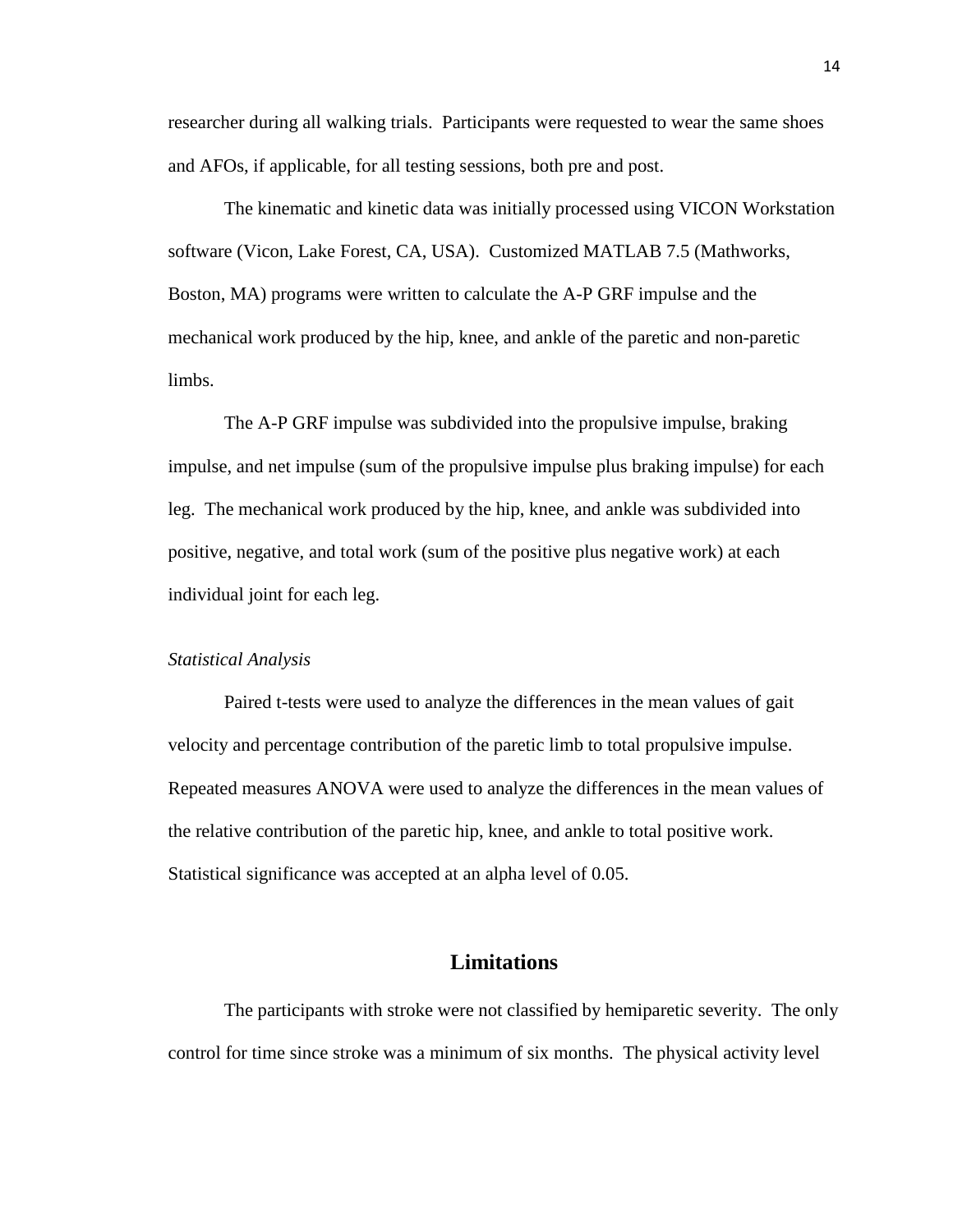of the participants prior to inclusion in the study was not controlled. Therefore, the differing degrees of motor recovery, large range of time since stroke, and variable activity levels of the participants may skew the results with respect to percent contribution to total propulsion of the paretic limb and percent contribution to total positive work of the paretic hip, knee, and ankle.

#### **Delimitations**

Trials used for analysis were only accepted if the whole foot and no part of the contralateral foot landed on the force plate during the stride. All participants involved in this research study were from the Midwestern United States and reflect the demographics of that area.

#### **Summary**

BWSTT is a rehabilitation intervention aimed at improving the gait of individuals with post-stroke hemiparesis. A majority of the positive results reported for this intervention are limited to improvements in walking speed. Information regarding the contribution of the paretic limb to walking may provide more useful information. The percent contribution of the paretic limb to total propulsion and the percent contribution of the paretic hip, knee, and ankle to total positive work were assessed prior to and following completion of a BWSTT intervention program in an effort to understand if any changes in paretic limb function occur. The information gained from this study may be considered useful to physical therapists treating patients with post-stroke hemiparesis.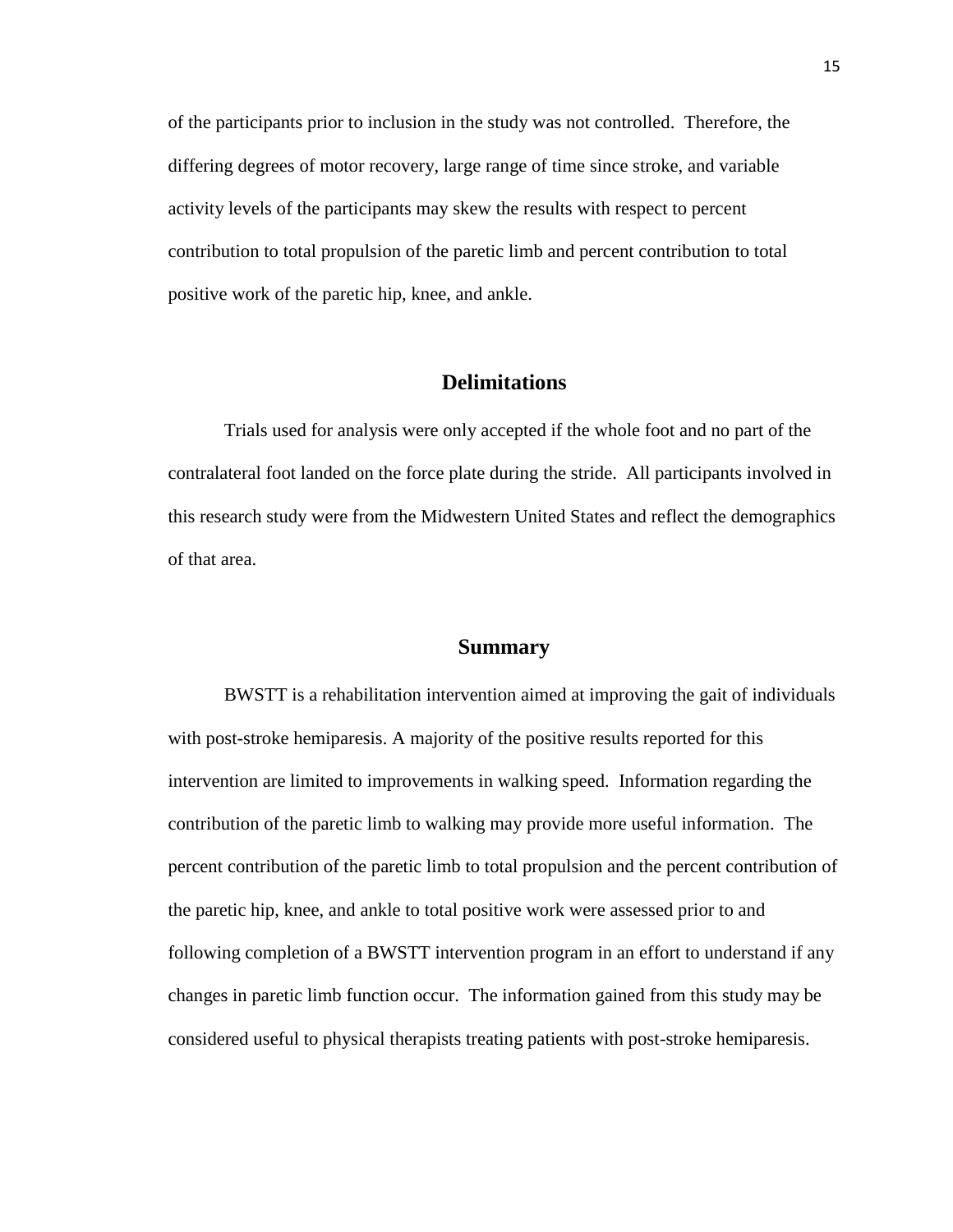## **CHAPTER 2**

### **REVIEW OF LITERATURE**

#### **Introduction**

Each year in the United States over 700,000 people experience a cerebrovascular accident or stroke, approximately 600,000 of these being first time attacks (Rosamond, Flegal et al. 2008). With a survivor cohort of approximately 5.8 million persons, stroke is the primary cause of long term disability and the third leading cause of death in the United States (Rosamond, Flegal et al. 2008). For this reason, a great deal of literature over the years has been focused on the effects of stroke and the outcomes of rehabilitation.

Stroke is a form of cardiovascular disease that affects the arterial blood supply leading to and within the brain. It is caused by a hemorrhage or thrombus of the blood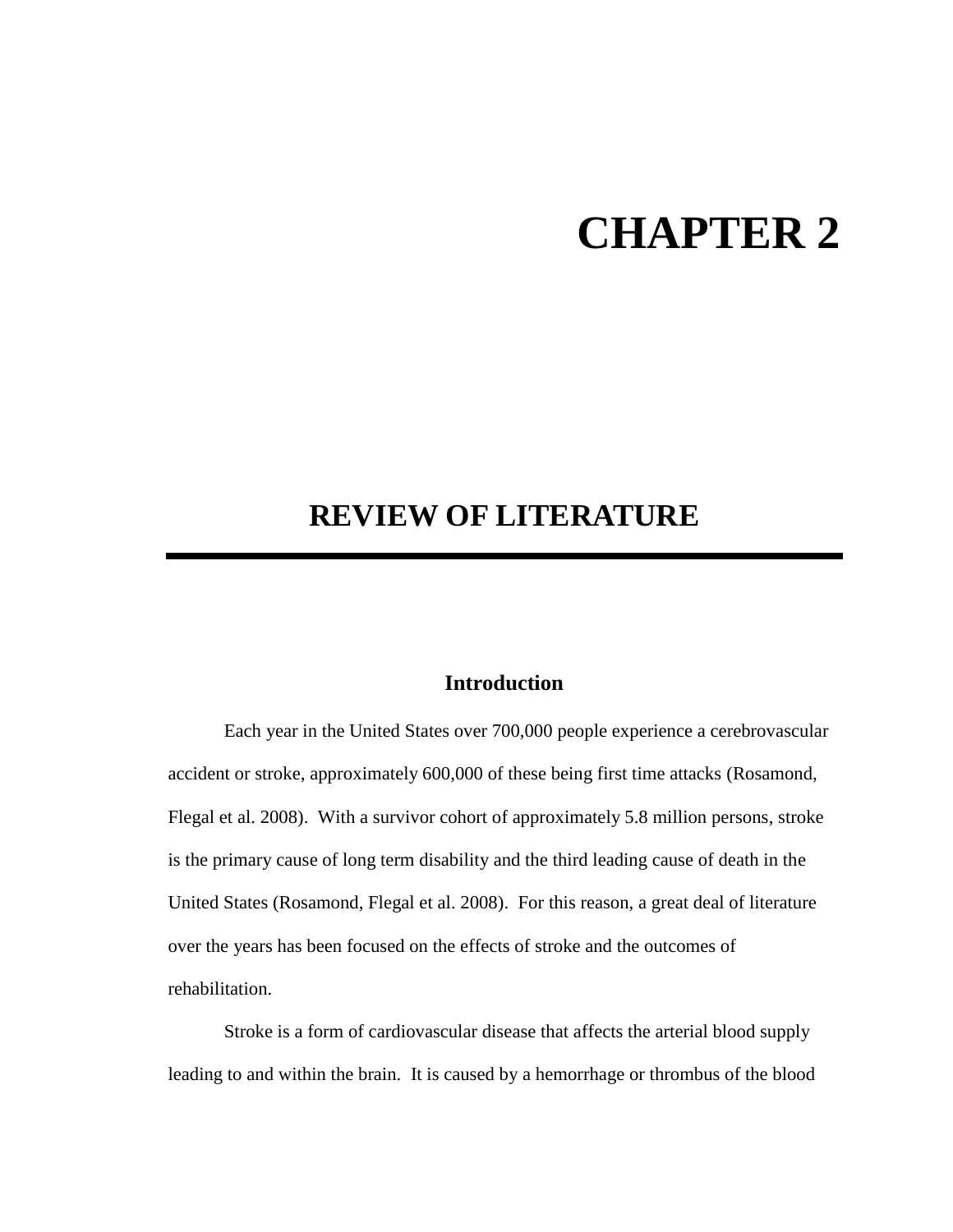vessels carrying oxygenated blood to the brain, usually of one side, resulting in damage to motor neurons and their pathways. This damage to the central nervous system often leads to residual neurological deficits, which vary depending on the location of the clot or rupture and the amount of brain tissue affected.

The brain is an exceptionally complex organ that controls many various body functions. Therefore, there is a wide range of neurological deficits that may arise following a stroke. Some of the most common neurological deficits include problems with vision, speech, memory loss and balance. Additionally, diminished strength, decreased muscle coordination, and decreased sensation often occur on the contralateral side of the body from the side of the brain affected. For example, if an obstruction occurs on the left side of the brain, the right side of the body is affected. The resulting hemiparesis, weakness on one side of the body, particularly affects the muscles used for locomotion, thereby significantly impairing walking ability.

#### **Effects of Stroke on Gait Function**

Initially following stroke, only 30% to 37% of stroke patients are able to walk independently (Skilbeck, Wade et al. 1983; Jorgensen, Nakayama et al. 1995), whereas 64% to 80% of stroke patients are able to walk independently at discharge from the hospital (Dean and Mackey 1992; Jorgensen, Nakayama et al. 1995). Despite the positive increases in independent walking ability, changes in overall gait function are often evident by observation and well established in clinical literature. Post-stroke hemiparetic gait is characterized by reduced walking speed (Brandstater, de Bruin et al. 1983; Turnbull, Charteris et al. 1995), asymmetry of the gait cycle (Brandstater, de Bruin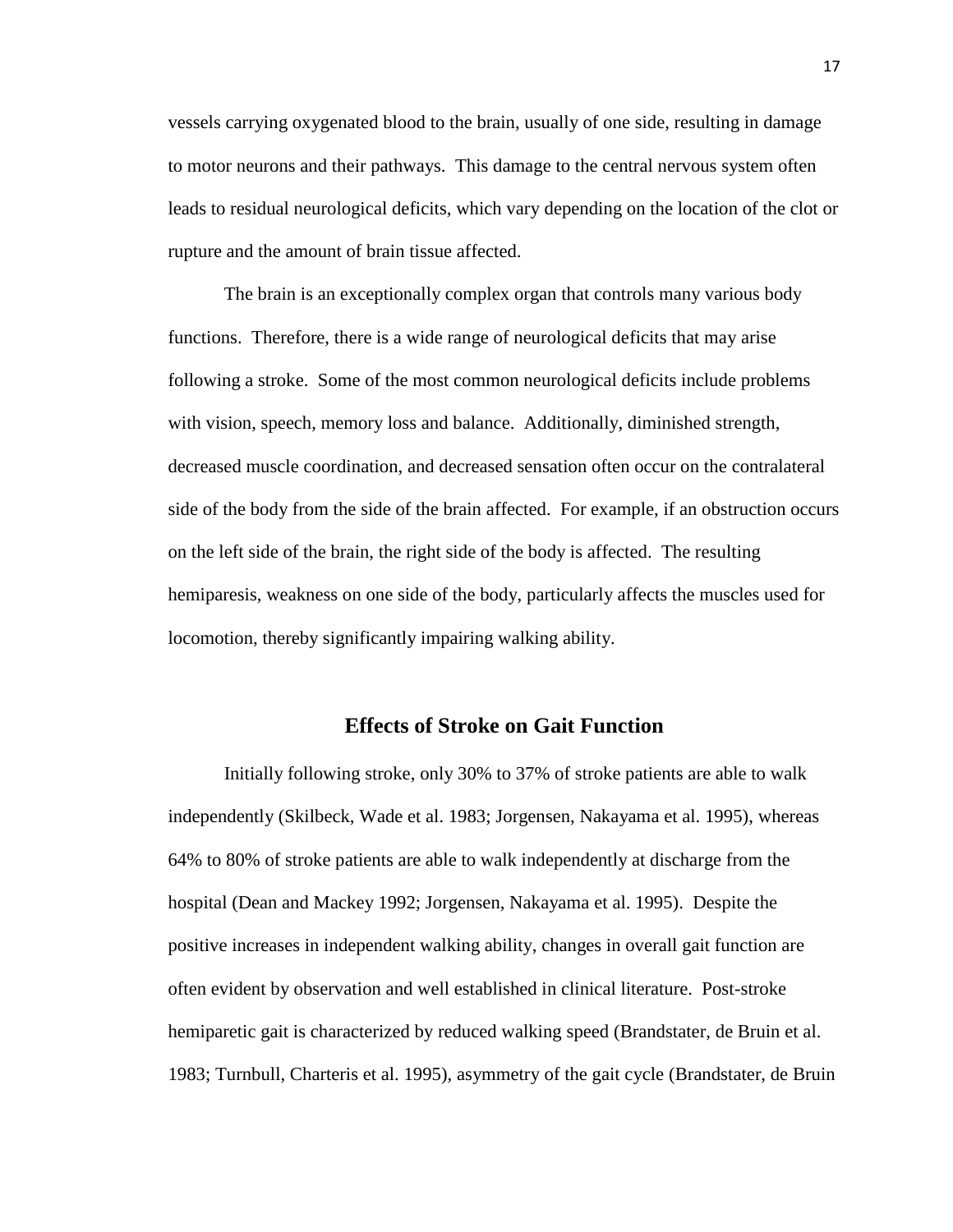et al. 1983; Chen, Patten et al. 2005; Lamontagne, Stephenson et al. 2007), uncoordinated movement patterns (Wagenarr and van Emmerik 1994; Barela, Whitall et al. 2000), and altered kinetic gait profiles (Olney, Griffin et al. 1991; Morita, Yamamoto et al. 1995; Bowden, Balasubramanian et al. 2006).

The average walking speed for patients with stroke, reported in literature, ranges from 0.16 meters per second to 0.76 meters per second (Brandstater, de Bruin et al. 1983; Wall and Turnbull 1986; Turnbull, Charteris et al. 1995; von Schroeder, Coutts et al. 1995; Goldie, Matyas et al. 1996). This wide range in walking speeds has been suggested to be related to the patients" degree of motor recovery, with more severe motor deficits being linked to slower walking speeds (Brandstater, de Bruin et al. 1983). However, regardless of the degree of motor recovery, compared to healthy, age-matched individuals, patients with stroke consistently walk at slower gait speeds (Brandstater, de Bruin et al. 1983; Turnbull, Charteris et al. 1995; Goldie, Matyas et al. 1996). Goldie et al. performed a study comparing the walking speeds of patients with stroke to healthy, age and sex matched individuals, in order to quantify the initial deficit and change in gait velocity following rehabilitation for stroke (Goldie, Matyas et al. 1996). Results indicated that on average, prior to rehabilitation, the patients with stroke walked at 38.6% of the speed of the healthy individuals. Following eight weeks of physical therapy, the walking speed of the patients with stroke improved to 55.1%, however it was still significantly slower compared to the healthy individuals (Goldie, Matyas et al. 1996). These reductions in gait speed in patients with stroke are associated with decreases in cadence and shorter stride lengths (Brandstater, de Bruin et al. 1983; Roth, Merbitz et al.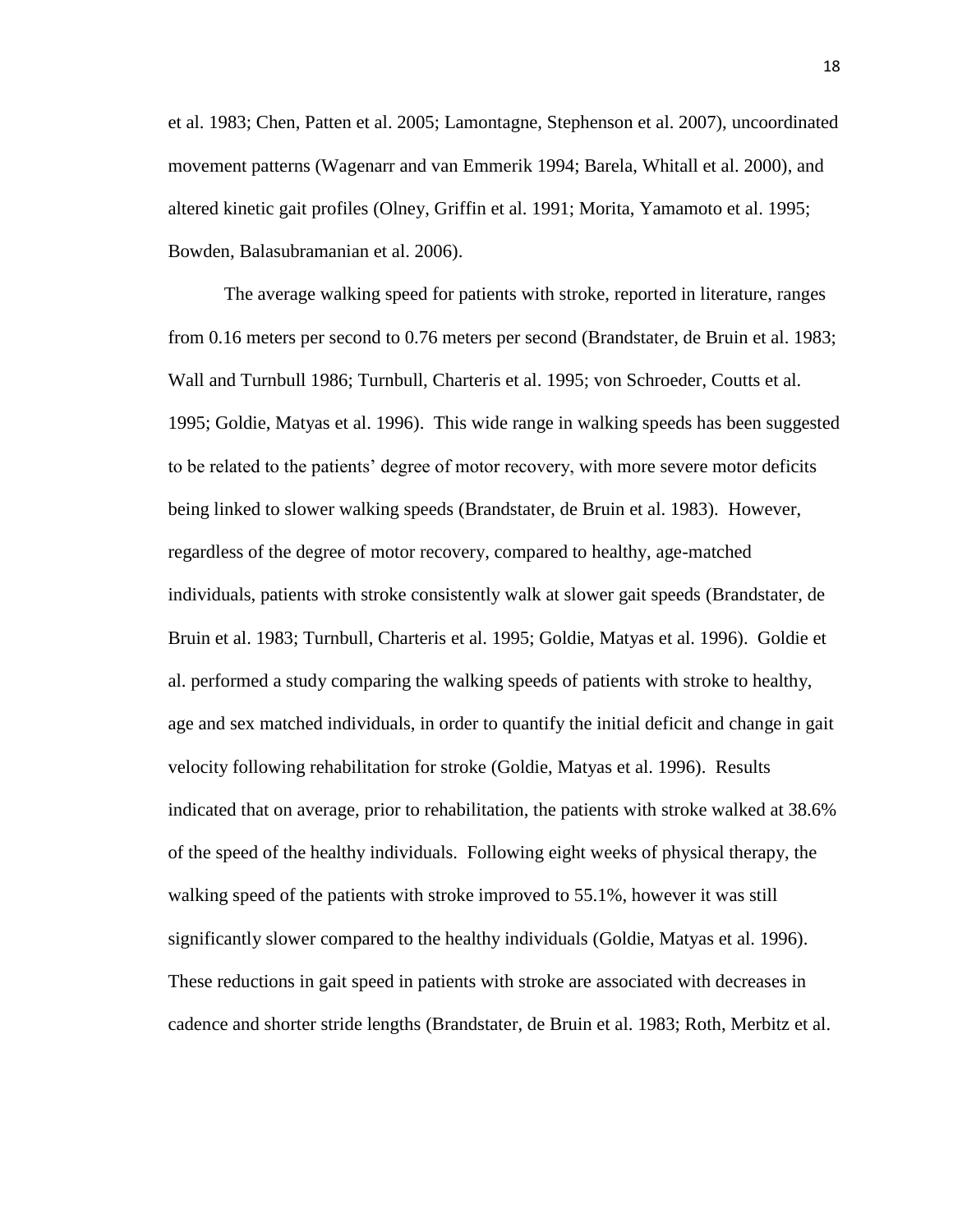1997). Additionally contributing to the slower walking speeds are changes in the gait cycle.

For healthy individuals, walking at a comfortable, self-selected speed, the proportion of time spent in stance phase versus swing phase is symmetrical between the right and left sides, however for individuals with post-stroke hemiparesis this proportion is altered (Brandstater, de Bruin et al. 1983; Chen, Chen et al. 2003). Stance phase tends to be longer for both the paretic and non-paretic limbs, although the non-paretic limb spends a greater proportion of time in stance overall (Brandstater, de Bruin et al. 1983; Chen, Patten et al. 2005). This corresponds with a longer swing phase for the paretic limb and a shortened swing phase for the non-paretic limb (Brandstater, de Bruin et al. 1983; Chen, Patten et al. 2005). Even when compared to healthy, age-matched individuals walking at slow speeds, similar to those of individuals with post-stroke hemiparesis, the proportion of time spent in stance versus swing remains uneven between the paretic and non-paretic limbs (Chen, Patten et al. 2005).

Accompanying these asymmetries present in the gait cycle of individuals with post-stroke hemiparesis are changes in their kinematic and kinetic gait profiles. The kinematic gait profiles of healthy individuals are usually very similar to one another and the same pattern of joint excursions can be identified for each joint across all planes of motion. However, unlike healthy individuals, variation exists in the kinematic gait profiles of individuals with hemiparesis (Kim and Eng 2004). In some cases, the gait patterns exhibited by individuals with stroke are very similar to those found in healthy individuals, whereas in other cases different or additional gait patterns emerge (Kim and Eng 2004). Bilateral decreases in peak sagittal joint displacements at the hip, knee, and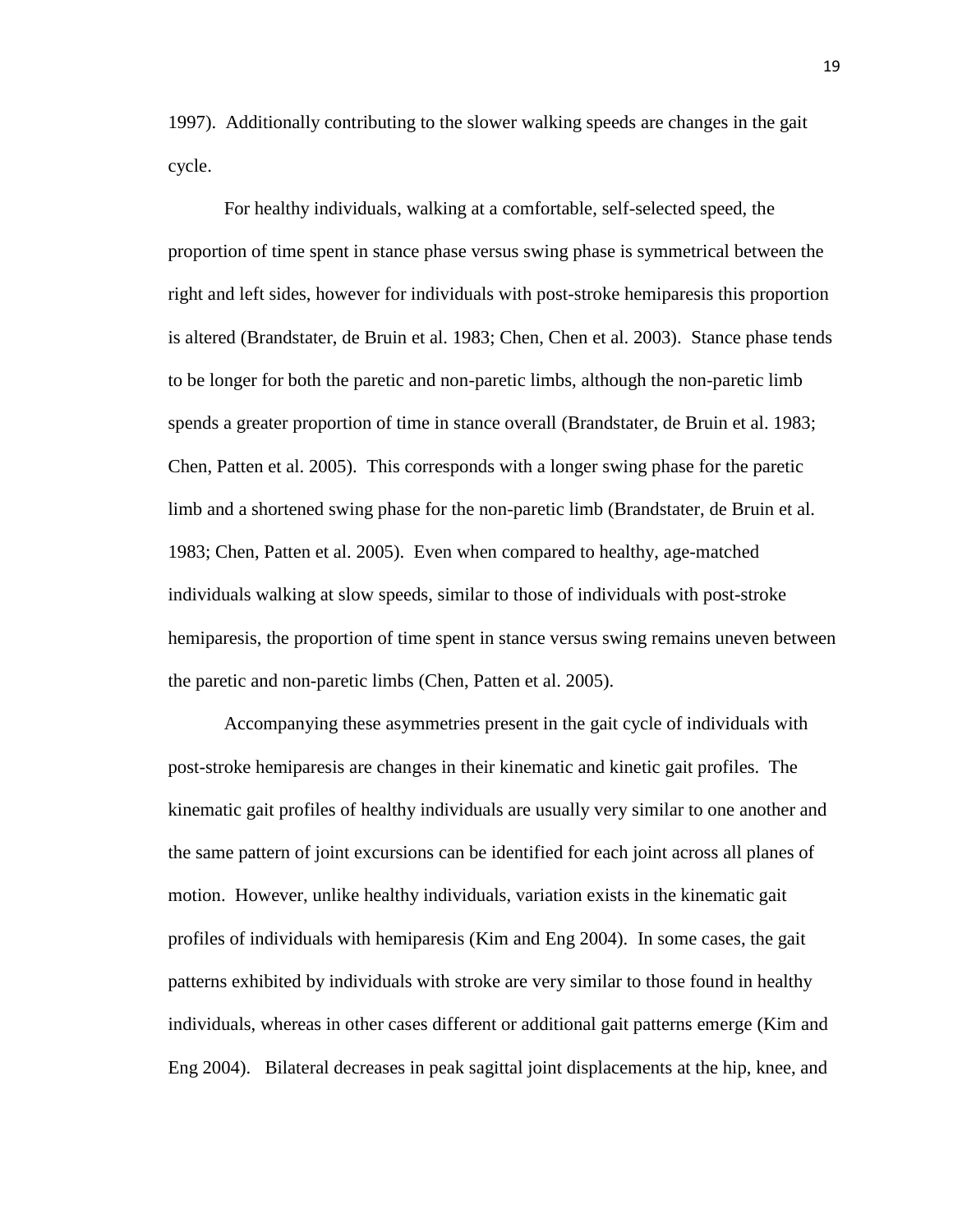ankle have been linked to slower walking speeds displayed by individuals with poststroke hemiparesis, with greater reductions occurring in the paretic limb (Olney, Griffin et al. 1991; Chen, Chen et al. 2003). Many of the kinematic deviations found in individuals with stroke are observed in the paretic limb at specific instances of the gait cycle. Some common deviations of the paretic limb in the sagittal plane include increased ankle plantarflexion at initial contact (Kim and Eng 2004), occasional knee hyperextension at weight acceptance (Kim and Eng 2004), and decreased knee flexion and ankle dorsiflexion during swing (Kuan, Tsou et al. 1999). In the frontal plane, prolonged hip abduction is occasionally seen in the paretic hip during swing (Kuan, Tsou et al. 1999; Kim and Eng 2004), while the paretic ankle shows signs of increased inversion (Kuan, Tsou et al. 1999). There is a high degree of variation across individuals with stroke regarding the kinematic gait patterns of the paretic limb in the transverse plane (Kuan, Tsou et al. 1999; Kim and Eng 2004).

The kinematic gait patterns exhibited during walking are a direct result of the moments generated at the joints. Therefore, it is not surprising that post-stroke individuals also exhibit changes in their kinetic gait profiles. Just as the kinematic gait profiles of healthy individuals are similar across individuals, similarities are also present in their kinetic gait profiles. However, more than one form of kinetic gait pattern has been identified in individuals with stroke across all planes (Kim and Eng 2004). In the frontal plane, in addition to the patterns displayed in healthy gait (Eng and Winter 1995), an additional hip abductor moment at toe-off in the paretic limb and an additional knee adductor moment just prior to toe-off in both the paretic and non-paretic limbs, have been found in post-stroke individuals (Kim and Eng 2004). In the sagittal plane, some post-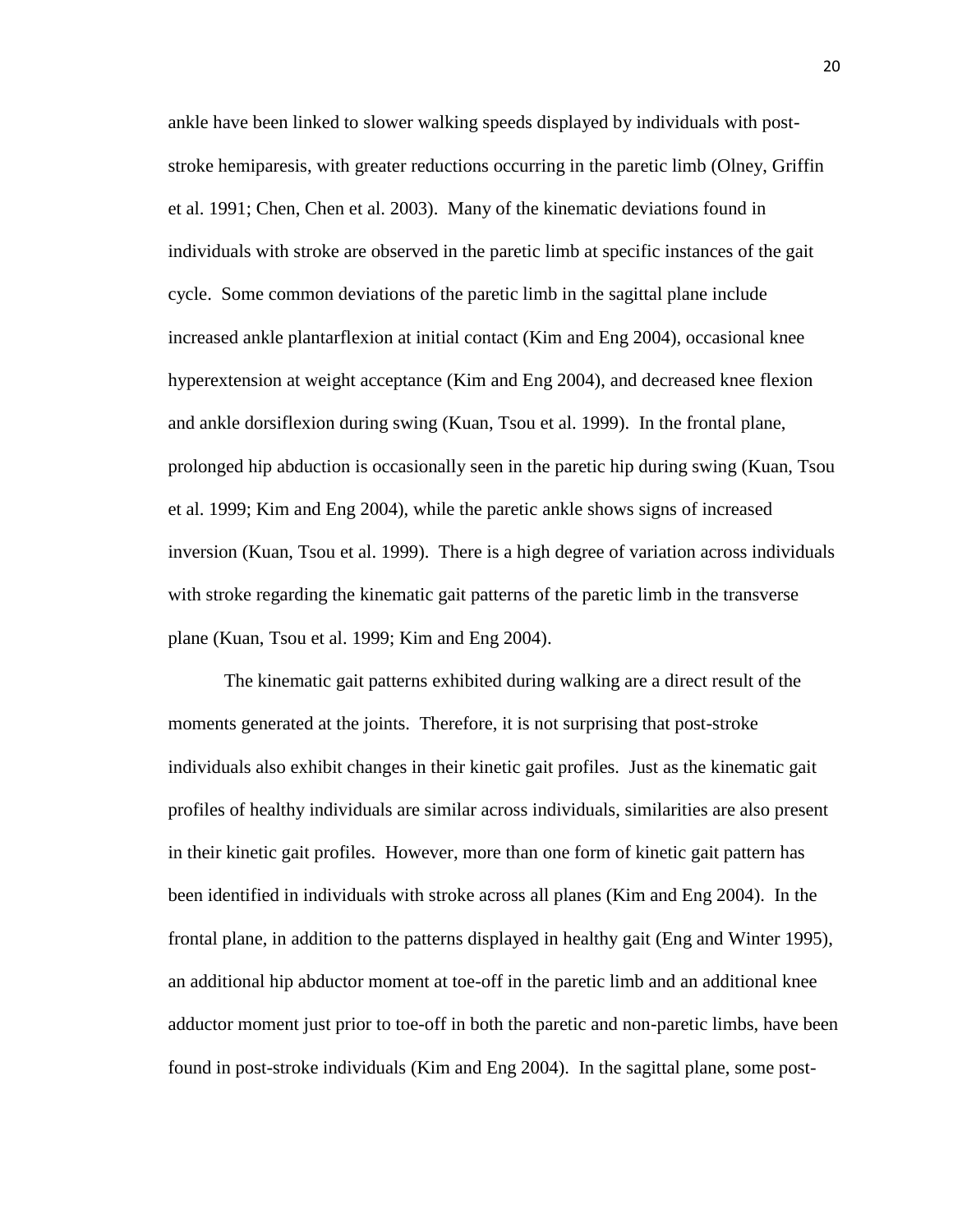stroke individuals display the standard extensor-flexor-extensor moment pattern at the paretic knee, typically seen in healthy gait (Eng and Winter 1995), whereas others display a flexor moment pattern (Kim and Eng 2004). The kinetic gait patterns in the transverse plane, particularly at the paretic knee and ankle, have been found to be highly variable across post-stroke individuals (Kim and Eng 2004). At the knee, some post-stroke individuals display an internal rotator moment throughout stance, while others display an external rotator moment for the first half of stance followed by an internal rotator moment for the second half of stance (Kim and Eng 2004). At the ankle, several patterns have been identified, although the most prevalent pattern has been an abductor moment occurring through a majority of stance (Kim and Eng 2004). Even with the variation in kinetic gait patterns, when compared to healthy individuals, most of the moments of post-stroke individuals are of smaller amplitude, especially in the paretic limb (Olney, Griffin et al. 1991).

The effects of stroke on gait function have been the focus of study for many researchers throughout the years because of the impact it has on an individual"s functional independence (Olney and Richards 1996; Lamontagne, Stephenson et al. 2007). The identification and quantification of the gait disturbances that characterize post-stroke hemiparetic gait are important to understanding the underlying pathology of stroke. Additionally, the development of effective rehabilitation interventions, aimed at retraining walking, is dependent on understanding the characteristics typically seen in post-stroke gait.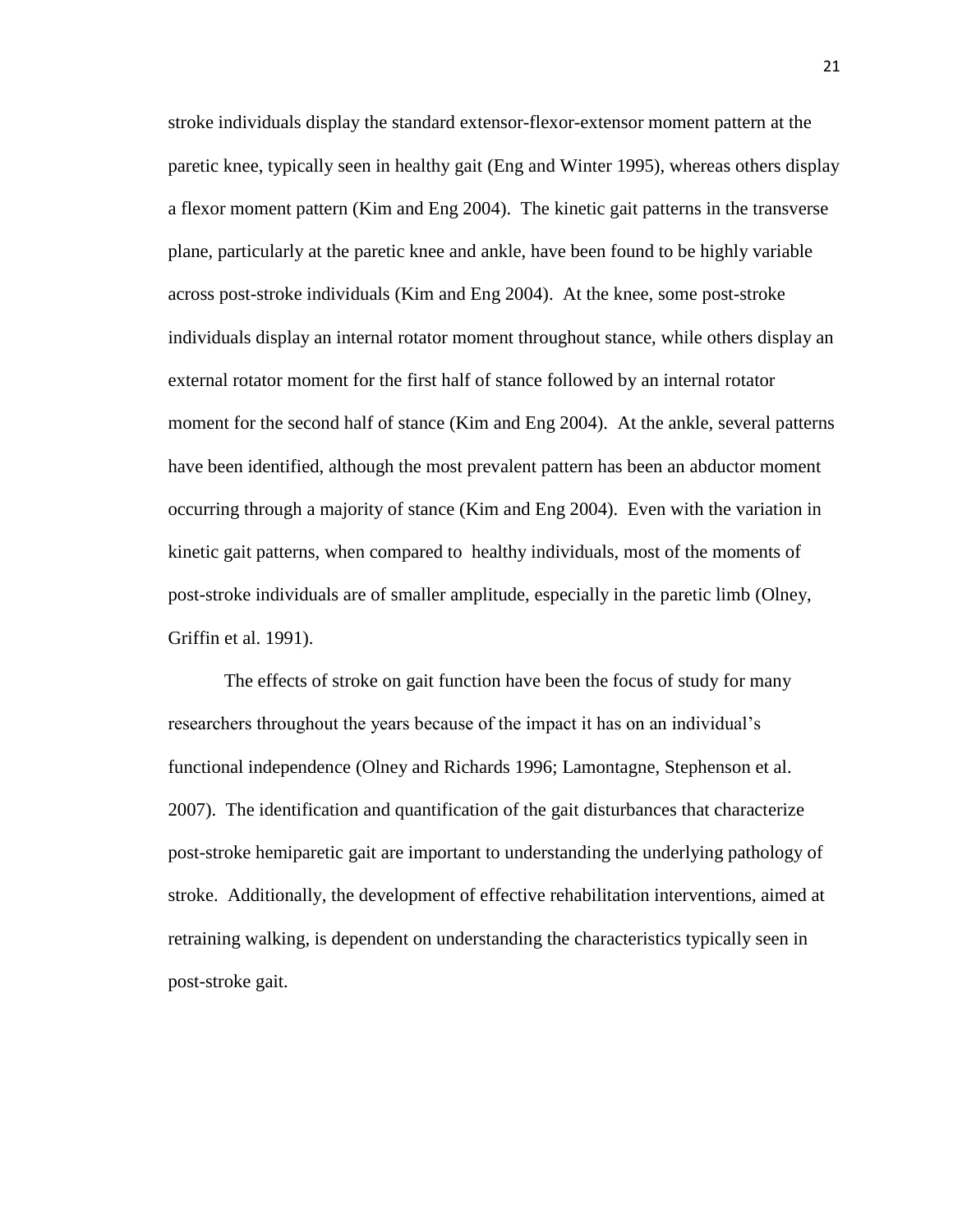#### **Rehabilitation**

Gait re-education is an essential part of the rehabilitation process following stroke because of its importance to functional independence. One of the early, more conventional approaches sometimes used by physical therapists to achieve this goal emphasizes the control of solitary components of gait prior to resuming full ambulation (Dewald 1987; Bobath 1990). The application of this approach ranges from strictly functional strengthening exercises and practice of single movements to more complex neurofacilitation techniques and neurodevelopmental therapy (NDT, Bobath) (Dewald 1987; Bobath 1990). In regards to gait improvement, NDT (Bobath) focuses on balance, weight-bearing, and weight-shifting activities (Bobath 1990). Despite the overall goal of restoring gait, this conventional approach does not stress gait practice. Hesse et al. evaluated gait performance, measuring maximal walking speed and endurance, as well as gait symmetry in 148 chronic hemiparetic stroke patients before and after a 4-week comprehensive NDT rehabilitation program (Hesse, Jahnke et al. 1994). The lack of substantial improvement in either gait performance or symmetry following the NDT rehabilitation program provided little support for the efficacy of NDT as a primary treatment option for restoring gait function (Hesse, Jahnke et al. 1994).

Current concepts of motor learning favor a task-specific, repetitive training approach, thereby indicating that the best way to improve in an activity is to practice that activity (Carr and Shepherd 1998). A prime example of this concept is provided in a study by Winstein and colleagues, who examined the effects of a balance retraining program on both standing balance and gait symmetry in a group of chronic hemiparetic stroke patients (Winstein, Gardner et al. 1989). The standing balance program used in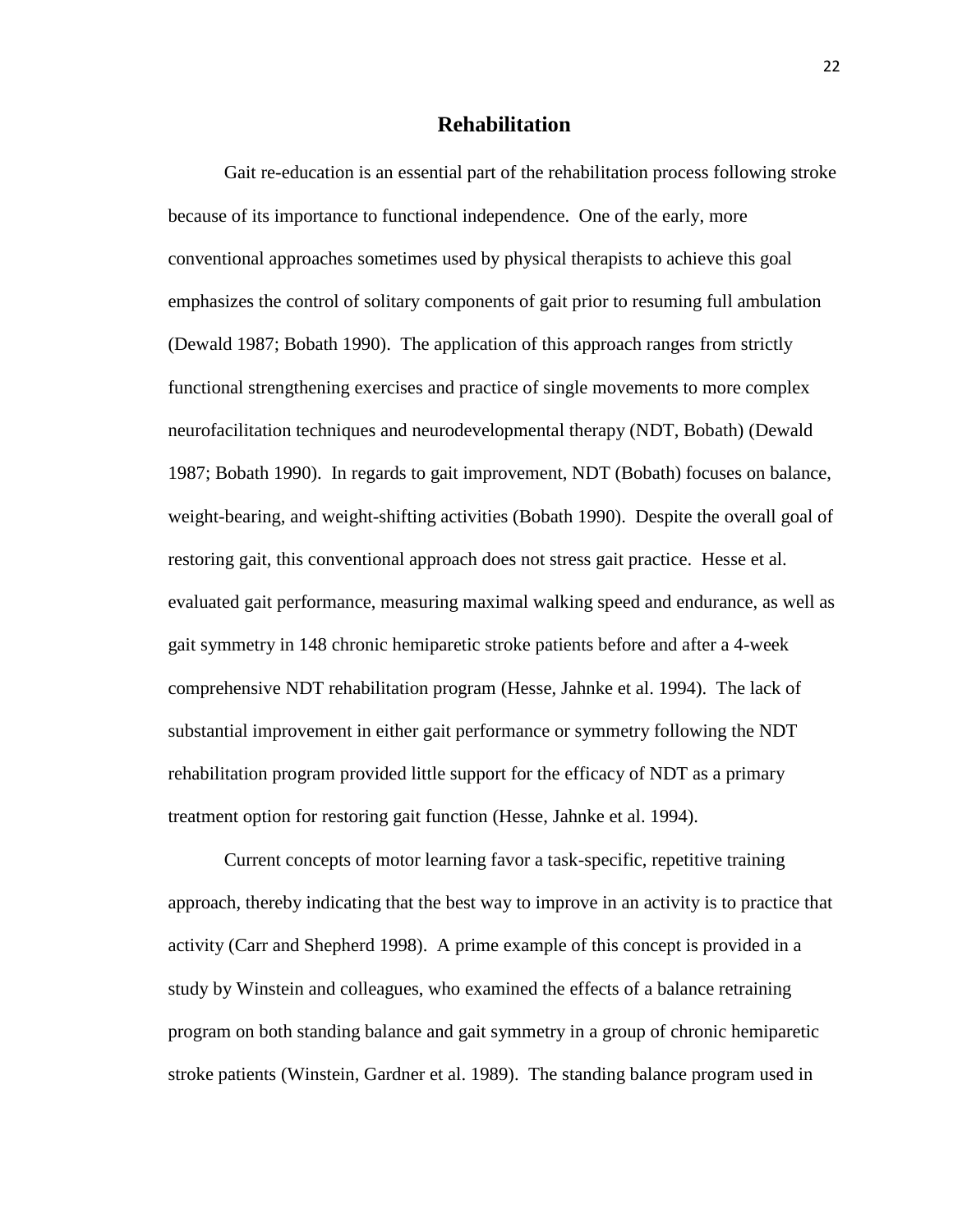this study utilized visual feedback to encourage the patients with stroke to symmetrically distribute their weight over both limbs and to transfer more weight onto the paretic limb while practicing weight shifting. It was believed that following completion of this standing balance program, patients with stroke would demonstrate a more symmetrical weight distribution during quiet standing, as well as an improvement in the amount of weight shifted onto the paretic limb during walking. However, the results of this study suggested that although standing balance training does improve standing balance, its effects on gait symmetry are minimal in patients with post-stroke hemiparesis (Winstein, Gardner et al. 1989). Therefore, the natural suggestion for improvements in gait function of patients with stroke would require participation in rehabilitation therapies that emphasize gait practice. Richards et al. conducted a pilot study examining the effects of early, intensive, gait-focused physical therapy on ambulatory ability in patients with stroke (Richards, Malouin et al. 1993). A comparison was made between the gait function outcomes of patients with stroke that completed a gait-specific physical therapy approach to those patients that completed a more conventional physical therapy approach. Results indicated that the increased time spent concentrated on gait-specific activities was responsible for a more rapid improvement of gait function in patients with stroke (Richards, Malouin et al. 1993). The outcome of this study further supports the concept of specificity of training, which has led to the development of more task-oriented approaches for promoting locomotor recovery for patients with stroke.

Treadmill (TM) training is an intervention used in the rehabilitation of gait for patients with stroke that incorporates motor learning concepts of training specificity and repetition. The repetitive "forced-use" of the paretic limb and the repetitive practice of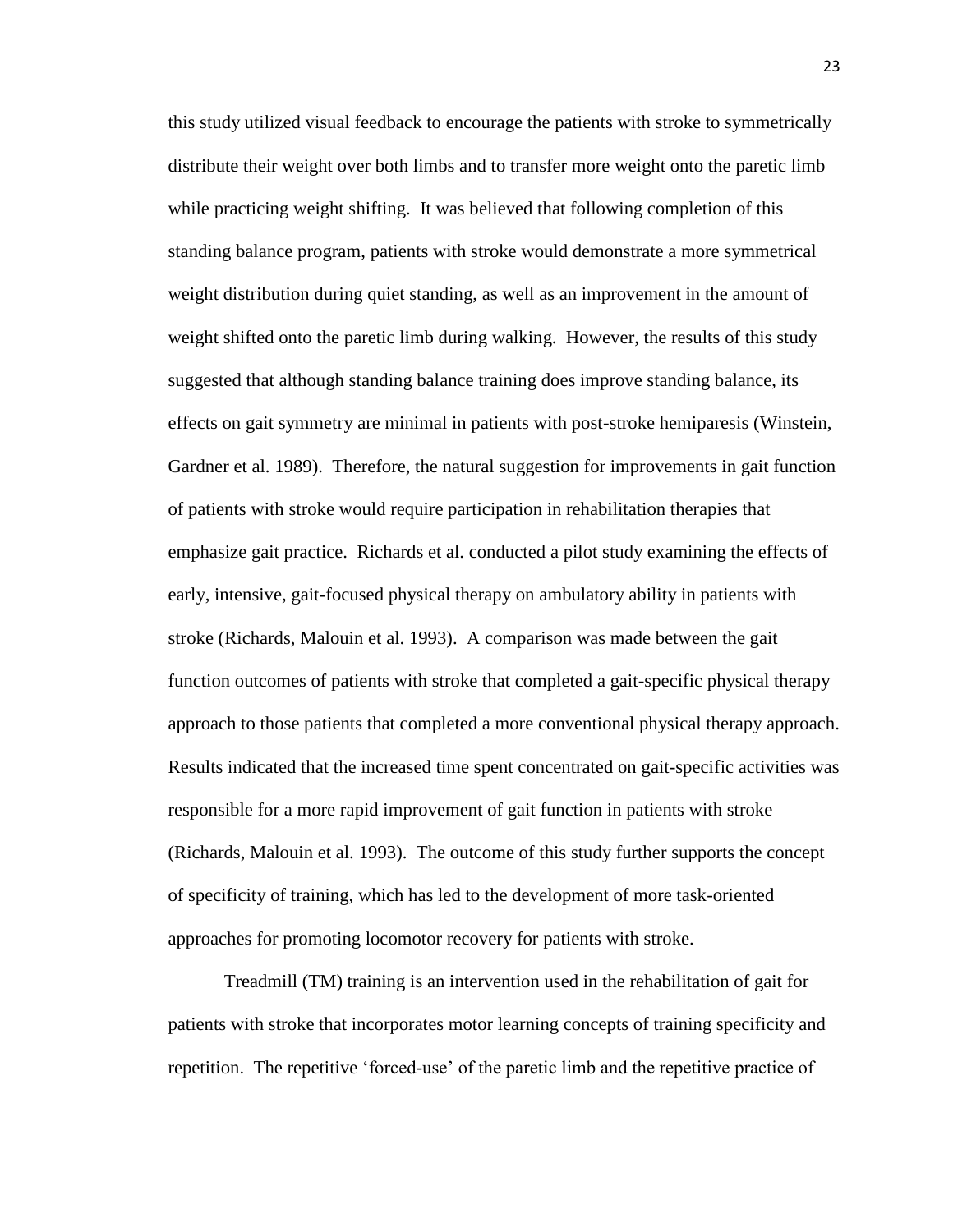complete gait cycles are some key features of this intervention that are believed to induce greater improvements in the gait of patients with stroke (Harris-Love, Forrester et al. 2001; Ada, Dean et al. 2003). Compared to overground (OG) walking, patients with stroke have demonstrated improved gait symmetry when walking on a TM (Harris-Love, Forrester et al. 2001). The relative stance time of the paretic limb increases, while it decreases in the non-paretic limb, indicating greater stance-time symmetry (Harris-Love, Forrester et al. 2001). Additionally, single leg stance time increases in the paretic limb and decreases in the non-paretic limb, which corresponds with an increase in swing time for the non-paretic limb and a decrease in swing time for the paretic limb (Harris-Love, Forrester et al. 2001).

While improvements in gait symmetry for patients with stroke are a significant effect of TM training, more important are the improvements that transfer to OG walking. Ada et al. assessed the effects of a TM and OG walking program at reducing walking disability in patients with chronic stroke (Ada, Dean et al. 2003). The aim of the TM training was to increase walking speed and step length, while the OG walking following the TM was used to reinforce any gains achieved on the TM. Following completion of this program, patients with stroke exhibited significant increases in walking speed, step length for both the paretic and non-paretic limbs, and walking capacity. Walking capacity was measured by the distance a patient was able to walk in six minutes. These improvements were maintained by patients with stroke for at least three months after cessation of the program (Ada, Dean et al. 2003).

TM training has proven to be a useful intervention for gait rehabilitation in the stroke population because of the positive effects it has on walking ability. Modifications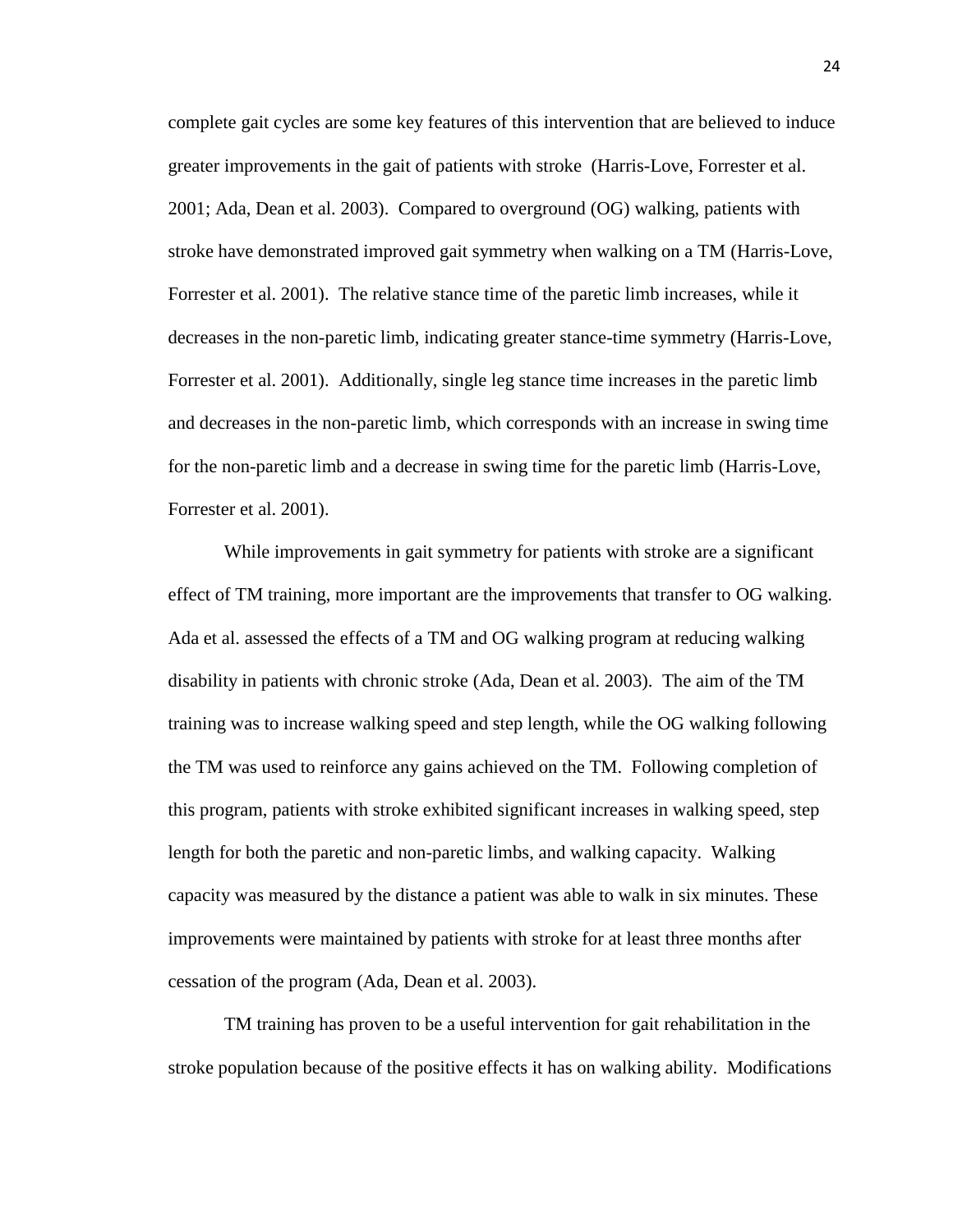to this training technique have been suggested to further advance these positive outcomes. One such modification, receiving a considerable amount of attention in the rehabilitation community, involves the use of body weight support (BWS) during TM training (Hesse, Bertelt et al. 1995; Visintin, Barbeau et al. 1998; Hesse, Konrad et al. 1999; Sullivan, Knowlton et al. 2002; Barbeau and Visintin 2003; Hesse, Werner et al. 2003; Chen, Patten et al. 2005; Chen and Patten 2006). Body weight support treadmill training (BWSTT) implements the use of an overhead suspension and harness system to support a percentage of a patient"s body weight as the patient walks on a treadmill. The harness system unloads weight from the lower extremities, promoting an increased ease of stepping and a more vertically erect walking posture (Visintin, Barbeau et al. 1998; Hesse, Werner et al. 2003). In many cases, as a patient"s walking ability improves, the percentage of weight being supported is progressively decreased.

In comparison to initial methods used for gait rehabilitation for patients with stroke, BWSTT has been found to lead to a more successful recovery of ambulation with respect to overground walking speed, endurance, functional balance, and lower limb motor recovery (Hesse, Bertelt et al. 1995; Visintin, Barbeau et al. 1998; Barbeau and Visintin 2003). Hesse et al compared BWSTT to a more conventional Bobath approach for non-ambulatory patients with chronic stroke (Hesse, Bertelt et al. 1995). Results indicated BWSTT was superior at restoring gait function, with respect to improvements in overground walking speed and physical assistance required to walk (Hesse, Bertelt et al. 1995). Similarly, Visintin and colleagues compared the effects of gait training with BWSTT to TM training with no BWS for patients with stroke (Visintin, Barbeau et al. 1998). After a six-week training period, the patients receiving BWSTT scored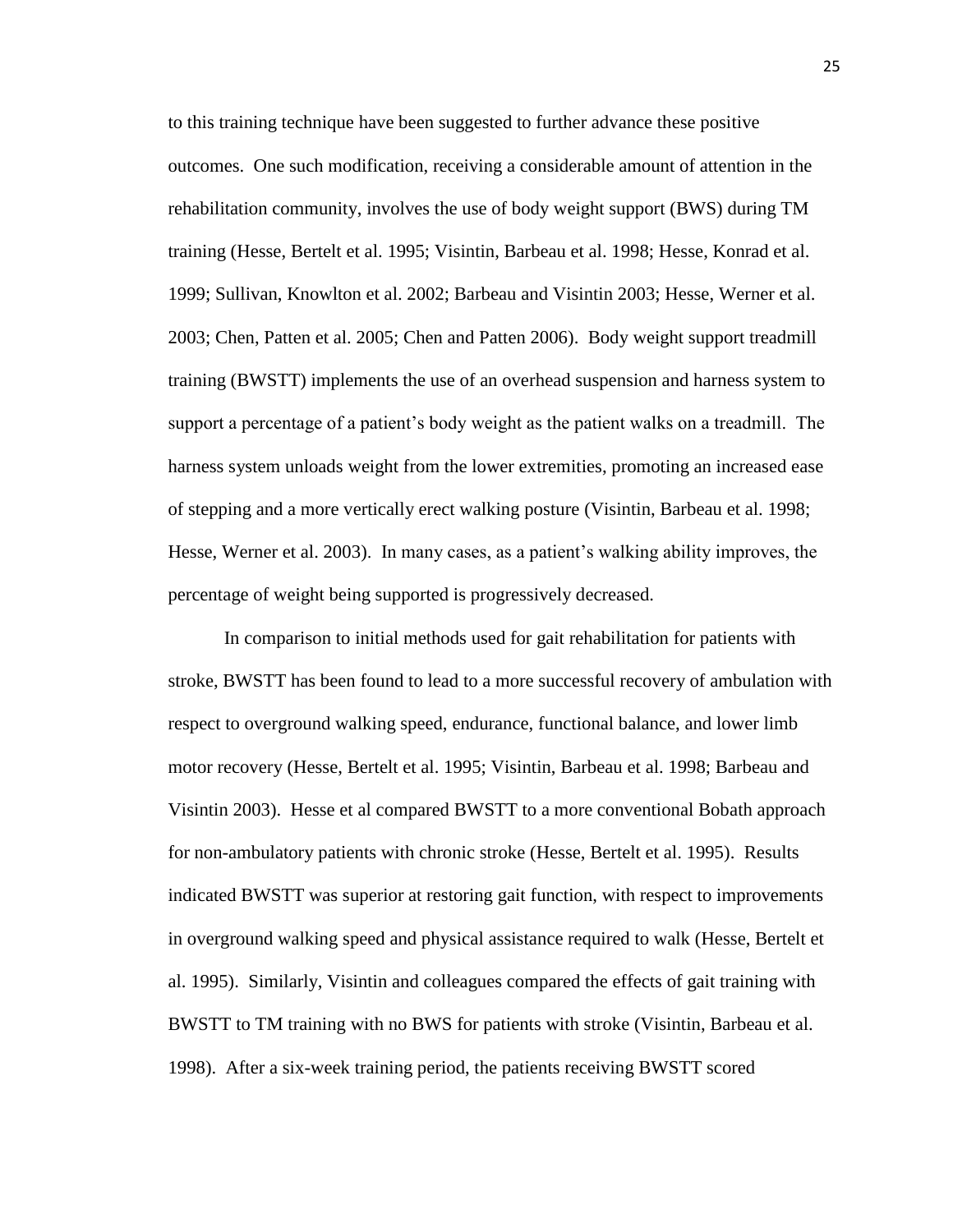significantly higher in overground walking speed and endurance, functional balance, and lower-limb motor recovery than the patients bearing full weight during TM training. Follow-up evaluation at three months post-training revealed that the BWSTT group continued to have significantly higher scores for overground walking speed and lowerlimb motor recovery (Visintin, Barbeau et al. 1998). Despite the overall positive results achieved with BWSTT, it is not widely used in clinical settings (Jette, Latham et al. 2005).

For patients with stroke, improvement in overground walking speed following BWSTT is one of the most significant and well-documented results in the literature (Hesse, Bertelt et al. 1995; Visintin, Barbeau et al. 1998; Sullivan, Knowlton et al. 2002; Barbeau and Visintin 2003). While these increases in walking speed are important for improving community access (Schmid, Duncan et al. 2007), there is little documentation on the effects of BWSTT on non-paretic and paretic limb function for individuals with post-stroke hemiparesis. Gait symmetry and gait kinematics have been suggested to improve during BWSTT (Hesse, Konrad et al. 1999; Chen, Patten et al. 2005), however it remains unclear whether these improvements are sustained and transferred to overground walking. The lack of substantial evidence regarding the limb function of individuals with hemiparesis following BWSTT make it difficult to adequately assess how improvements in overground walking speed are being achieved. Therefore, it is important to quantify the differences in non-paretic and paretic limb function prior to and following completion of BWSTT to further assess the effectiveness of this intervention for retraining gait in patients with post-stroke hemiparesis.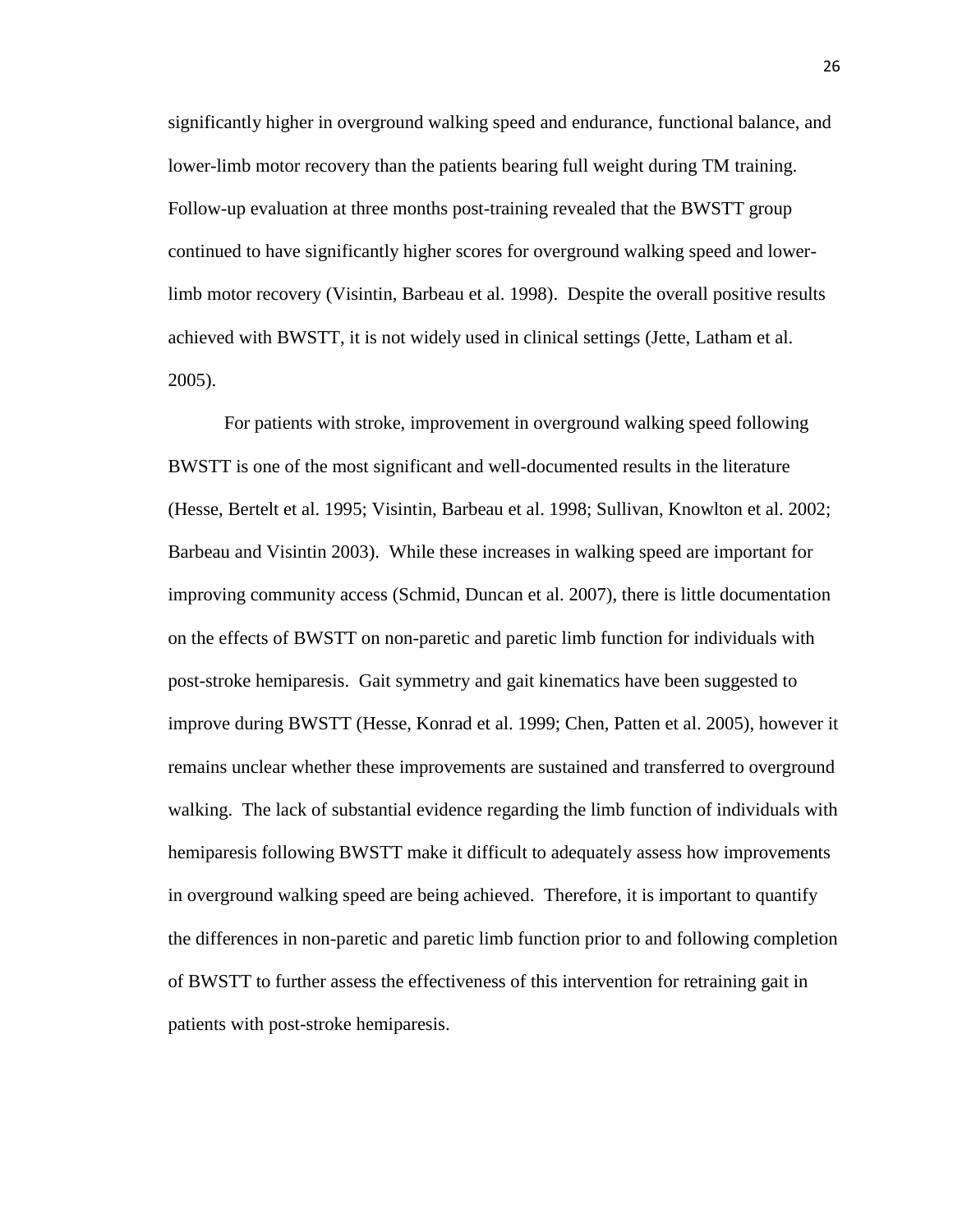#### **Variables used to assess gait function in patients with stroke**

Over the years, researchers have employed many different assessment tools to evaluate and quantify the gait asymmetries characteristic of hemiparetic gait. Spatiotemporal parameters are the easiest to obtain and therefore are the most widely used assessment tools for evaluating the gait of individuals with post-stroke hemiparesis (Brandstater, de Bruin et al. 1983; Wall and Turnbull 1986; Roth, Merbitz et al. 1997). Walking speed, stance and swing duration, cadence and stride length are some of the more common measurements performed. As mentioned earlier, the results of research studies examining these parameters indicate that patients with stroke walk significantly slower than their healthy counterparts, with decreased cadence and stride length (Brandstater, de Bruin et al. 1983; Turnbull, Charteris et al. 1995). Additionally, individuals with hemiparesis also display asymmetrical swing and stance phases compared to healthy individuals (Brandstater, de Bruin et al. 1983; Chen, Patten et al. 2005). The gait performance of individuals with stroke, as measured by these spatiotemporal parameters, particularly walking speed, has been suggested to be related to their degree of motor recovery (Brandstater, de Bruin et al. 1983; Chen, Chen et al. 2003). Therefore, not surprisingly, walking speed is often considered a valuable measure of patient status. Further support for the use of walking speed as a primary measure of status is provided by Brandstater et al, who found that increases in walking speed paralleled improvements in the paretic limb (Brandstater, de Bruin et al. 1983). This relationship between walking speed and paretic limb function, as measured by stance and swing duration, has led to walking speed being used as a measure of treatment efficacy for physical therapy interventions, such as TM training (Hesse, Bertelt et al. 1995;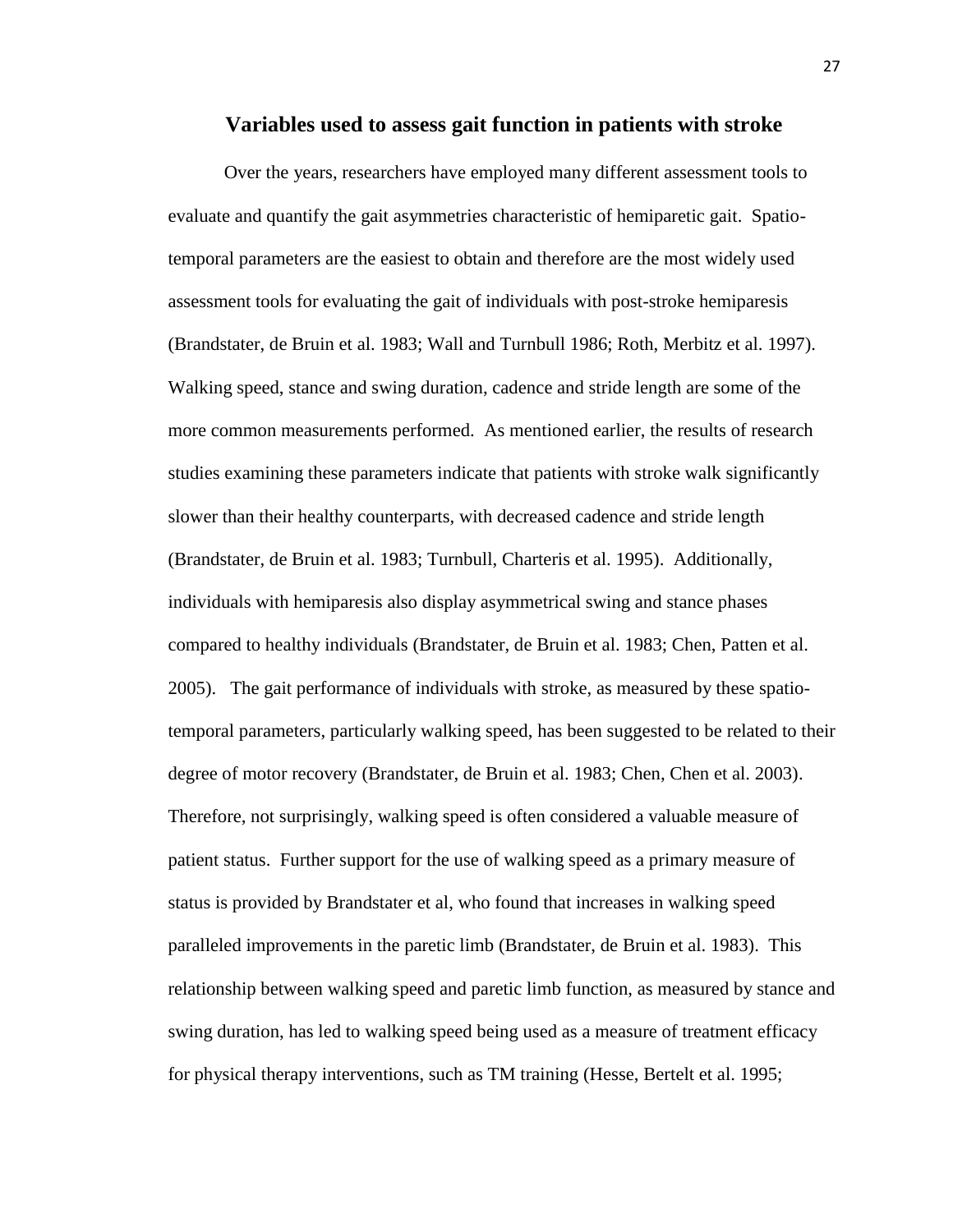Visintin, Barbeau et al. 1998; Sullivan, Knowlton et al. 2002; Ada, Dean et al. 2003; Barbeau and Visintin 2003). Although walking speed has been found to be correlated with many other temporal parameters, such as cadence, stance duration of the non-paretic and paretic limbs, and double support duration, it has not been found to be an adequate singular indicator of gait status for patients with stroke (Roth, Merbitz et al. 1997). Improvements in walking speed can be the result of many different factors, such as increased cadence, increased step/stride length, or a combination of factors. Therefore, although walking speed is a useful overall gait measure, it should be assessed in conjunction with other variables used to characterize the gait of patients with stroke to better understand gait function.

In addition to spatio-temporal variables, some researchers have examined the kinematic gait profiles associated with post-stroke hemiparetic gait, particularly examining the magnitude and shape of the joint angles of the lower limbs (Kuan, Tsou et al. 1999; Kim and Eng 2004; Chen, Patten et al. 2005). Although the magnitude of the joint angles of the lower limbs for patients with stroke are generally decreased for both limbs compared to non-disabled individuals, the reductions observed in the paretic limb are often more significant (Olney and Richards 1996; Chen, Chen et al. 2003; Chen, Patten et al. 2005). Results suggest that the magnitude of these kinematic gait profiles are related to walking speed (Kim and Eng 2004). When compared to healthy individuals purposefully walking at slower gait speeds to match those of individuals with post-stroke hemiparesis, the individuals with hemiparesis continue to display significant reductions in the joint angle excursions of the paretic limb (Chen, Patten et al. 2005). Based on these results, it may be suggested that the slower walking speeds seen in individuals post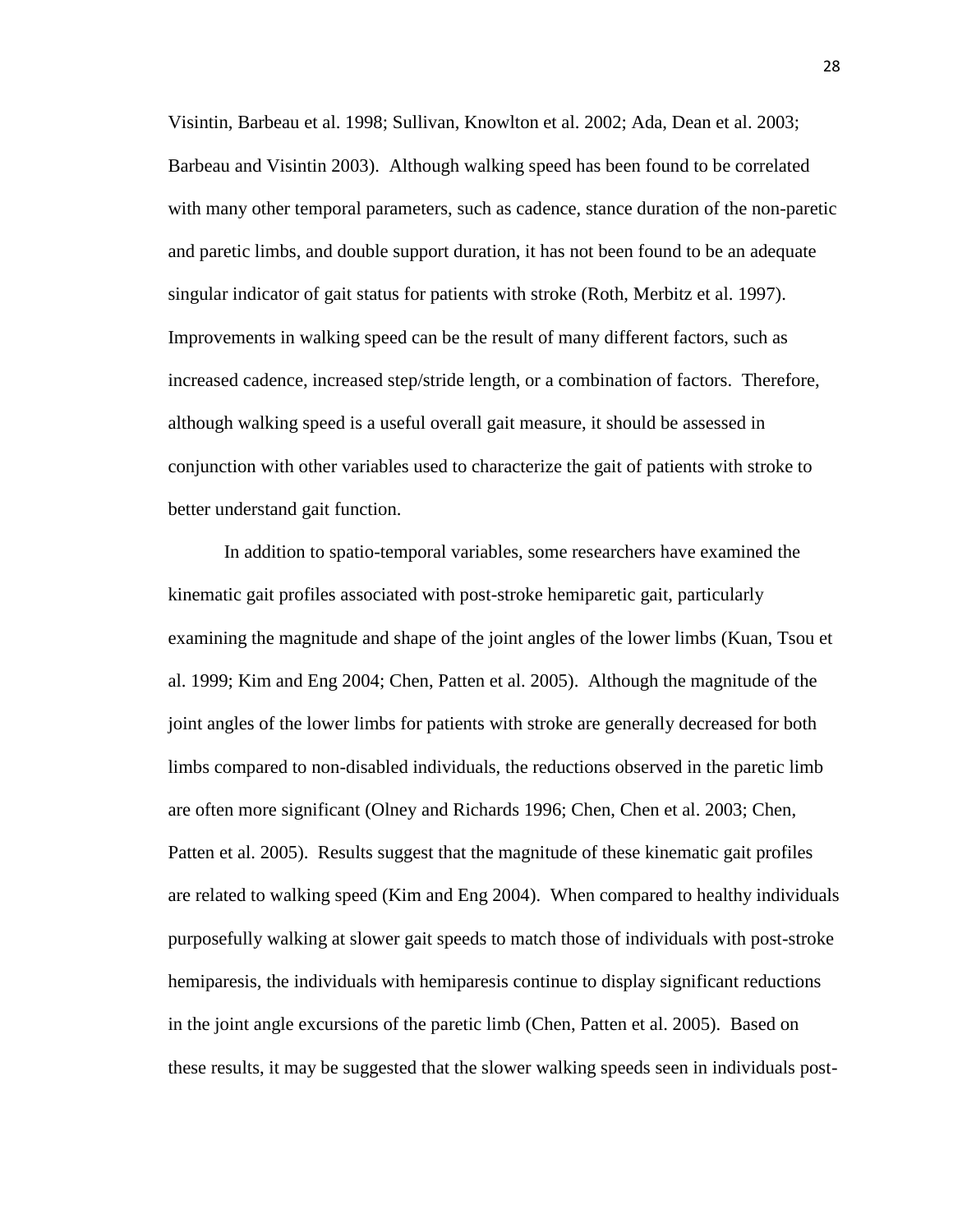stroke are the result of altered kinematic gait profiles, especially of the paretic limb. However, patients with stroke that walk at faster walking speeds do not always exhibit kinematic gait profiles more similar to those exhibited by healthy individuals (Kim and Eng 2004). For example, Kim and Eng found that a number of their patients with stroke that walked at a faster walking speed displayed prolonged hip abduction during swing on the paretic limb (Kim and Eng 2004). This extended frontal plane hip pattern is not typically seen in healthy individuals, therefore it was believed to be a compensatory mechanism utilized by the patients with stroke to make up for the lack of hip and knee flexion and ankle dorsiflexion necessary to clear the ground, thereby allowing for the increases in walking speed (Kim and Eng 2004). Furthermore, more than one kinematic gait pattern has been identified across patients with stroke, indicating that different strategies may be utilized to accomplish the same goal of walking (Kim and Eng 2004). The kinematic gait profiles, for both the paretic and non-paretic limbs, for patients with stroke, relative to walking speed, are not consistent across patients. Therefore, the relationship between walking speed and joint angle excursion for the paretic and nonparetic limbs cannot be generalized to all patients with stroke. Further analysis is required to fully appreciate hemiparetic gait function.

The analysis of kinetic variables, particularly ground reaction forces (GRF), has been used to evaluate post-stroke hemiparetic gait, in order to more fully understand the function of the paretic and non-paretic limbs. Morita et al examined the relationship between the GRFs of the paretic and non-paretic limbs and the degree of motor recovery in persons with stroke (Morita, Yamamoto et al. 1995). The results of the study suggested that the GRF profiles of hemiparetic gait are highly correlated with the gait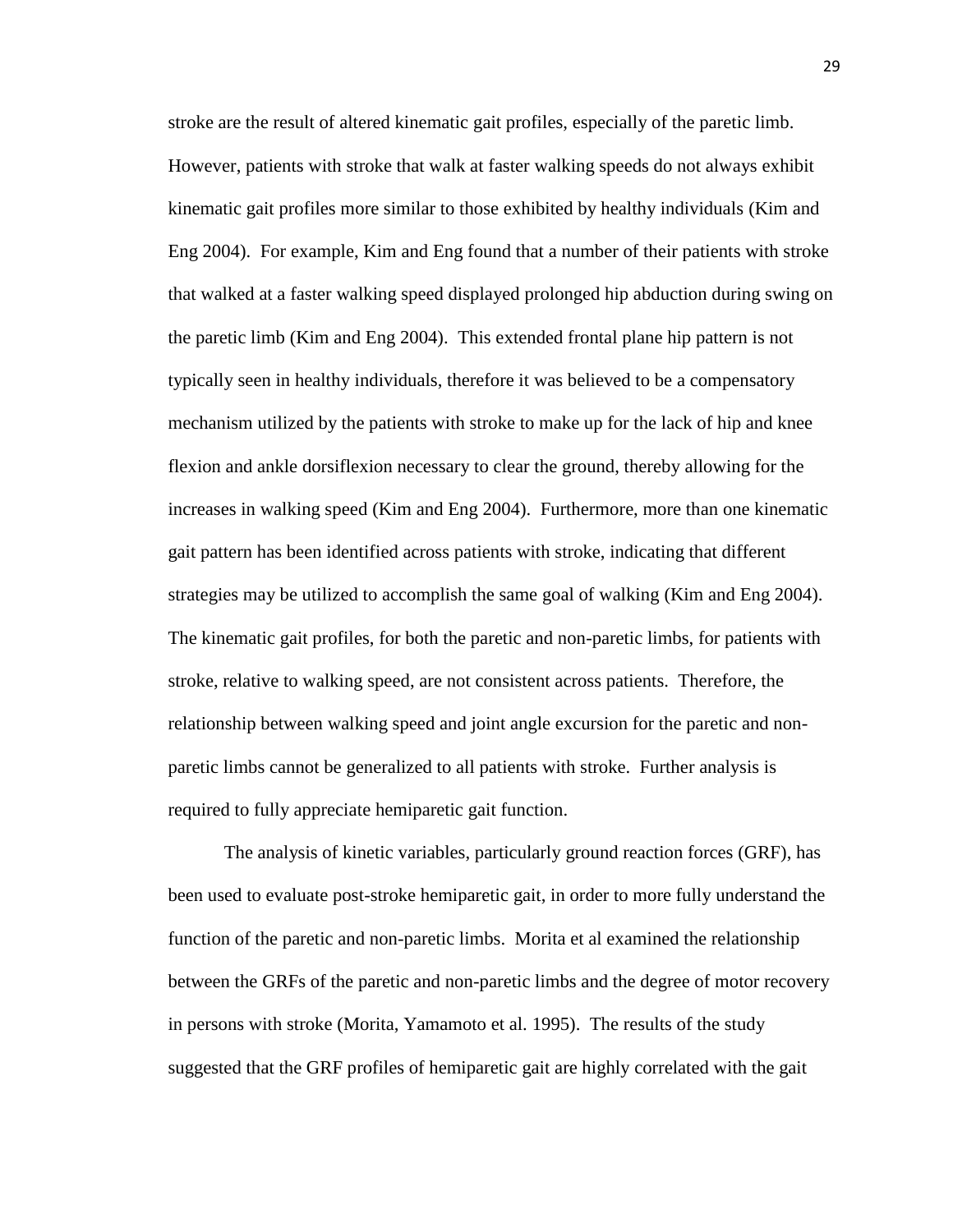ability of post-stroke hemiparetic individuals with respect to degree of motor recovery (Morita, Yamamoto et al. 1995). Further analysis, for the purpose of identifying the differences between the paretic and non-paretic limbs, has led some researchers to investigate an isolated component of the GRF. For example, Bowden et al. quantified the contribution of the paretic limb to forward progression of walking by analyzing the anterior-posterior (A-P) component of the GRF (Bowden, Balasubramanian et al. 2006). Specifically, the measures derived from the A-P GRF impulse, for both the paretic and non-paretic limbs, were studied. The results of this study suggested that the contribution of the paretic leg to forward propulsion was sensitive to hemiparetic severity. That is, the paretic leg of individuals with severe hemiparesis contributed minimally to forward progression, whereas the contribution of the paretic leg of individuals with mild hemiparesis was almost equal to that of the non-paretic leg. Additionally, walking speed progressively decreased with the reduction of paretic propulsion as hemiparetic severity advanced from mild to severe (Bowden, Balasubramanian et al. 2006).

While the A-P GRF impulse provides an overall indication of the paretic limb's contribution to forward progression, it does not allow for the examination of individual joint contributions. Therefore, a few studies have assessed the mechanical work produced by the hip, knee, and ankle of the paretic and non-paretic limbs to provide more insight into the nature of the deficit of the paretic limb (Olney, Griffin et al. 1991; Chen and Patten 2008). Olney et al. examined the relationship between the mechanical work produced by the hip, knee, and ankle during gait for both limbs and self-selected speed of subjects with hemiparesis (Olney, Griffin et al. 1991). In the paretic limb, the subjects that walked at decreased walking speeds had decreased work values at all three joints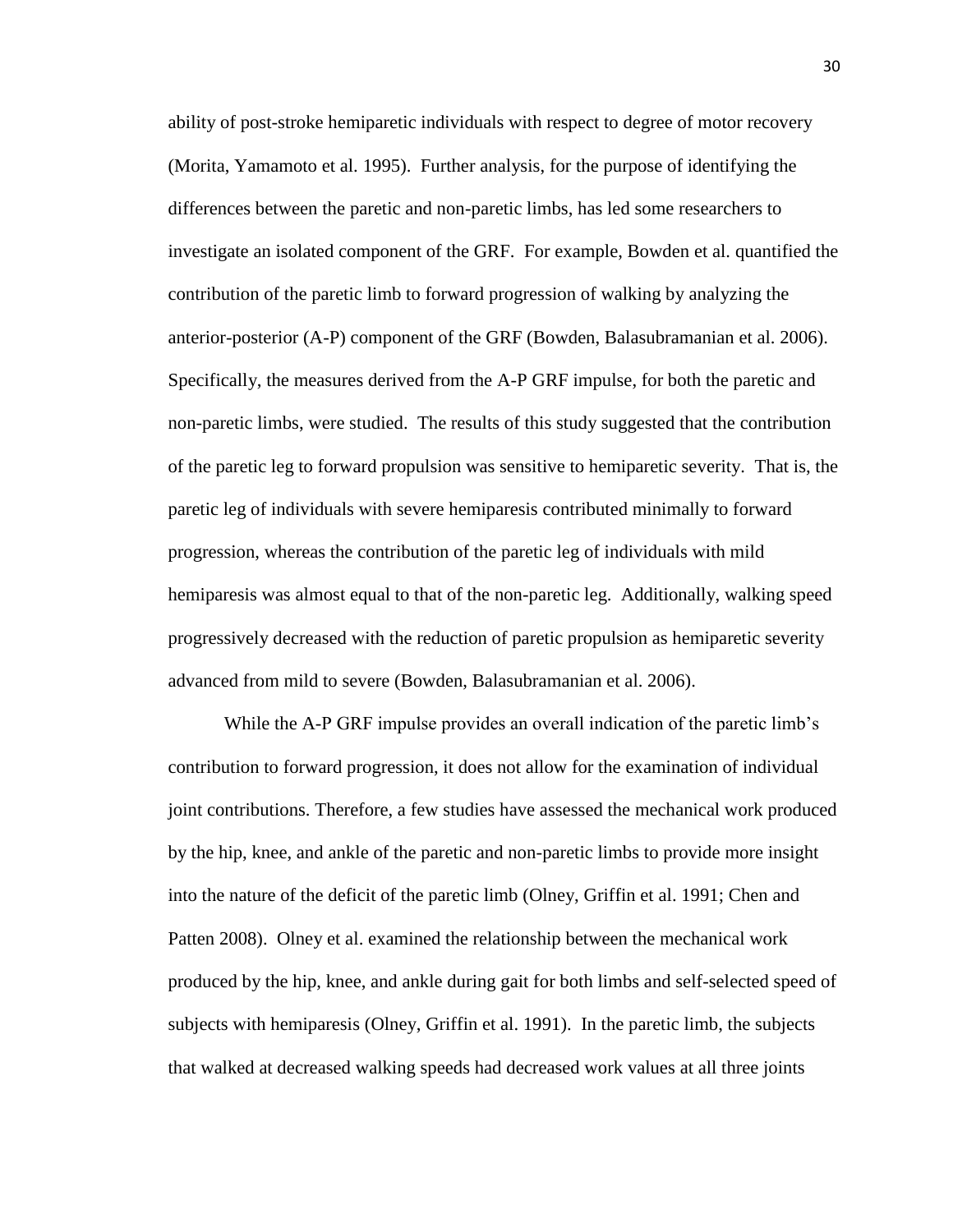also, particularly in the ankle. In the non-paretic limb, the most notable difference with declining speed was the decrease in positive work by the ankle (Olney, Griffin et al. 1991). Together, the measurement of the mechanical work by the individual joints and the A-P GRF impulse provide a more complete assessment of the function of the paretic limb to hemiparetic walking.

#### **Summary**

Patients with stroke often have significantly impaired walking ability resulting from weakness on one side of the body (hemiparesis). The gait of individuals with poststroke hemiparesis is characterized by reduced walking speed (Brandstater, de Bruin et al. 1983; Turnbull, Charteris et al. 1995), asymmetry of the gait cycle (Brandstater, de Bruin et al. 1983; Chen, Patten et al. 2005; Lamontagne, Stephenson et al. 2007), uncoordinated movement patterns (Wagenarr and van Emmerik 1994; Barela, Whitall et al. 2000), and altered kinetic gait profiles (Olney, Griffin et al. 1991; Morita, Yamamoto et al. 1995; Bowden, Balasubramanian et al. 2006). Rehabilitation techniques used for the reeducation of gait for patients with stroke aim to restore gait function. Improvements in walking speed following rehabilitation, especially for BWSTT, have been well documented in the literature. However, despite these improvements in walking speed, it remains unclear how increases walking speed are being achieved. Many variables have been used to assess gait function in patients with stroke. Of all the variables used, the measurement of mechanical work of the individual joints and the A-P GRF impulse seem to provide the most complete assessment of the function of the non-paretic and paretic limbs to hemiparetic walking.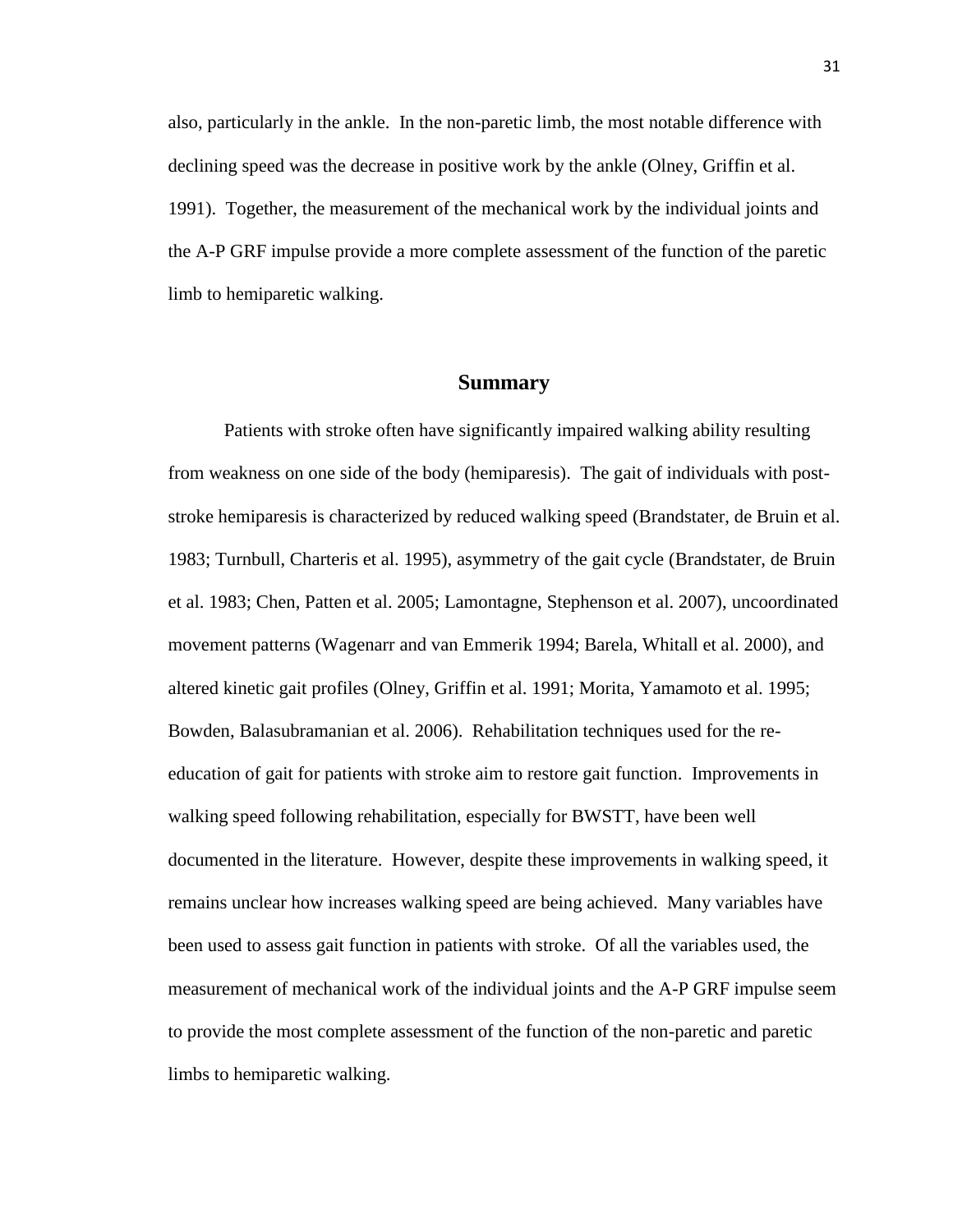# **CHAPTER 3**

### **METHODS**

#### *Participants*

Fifteen individuals presenting with chronic stroke were recruited for this study from local stroke support groups, rehabilitation centers, and clinicians who treat people with stroke. Two subjects were unable to complete the testing protocol without the use of their assistive walkers. Therefore, only the data from the remaining thirteen individuals with chronic stroke were used for subsequent analyses (11 female;  $2 \text{ male}$ ;  $60.5 \pm 11.3$ years of age; time since stroke (years) =  $3.5 \pm 2.8$ ; affected side left = 3; right = 10). Inclusion criteria for participation included (1) between 40 and 80 years of age, (2) a single stroke at least 6 months prior to study, (3) ability to walk independently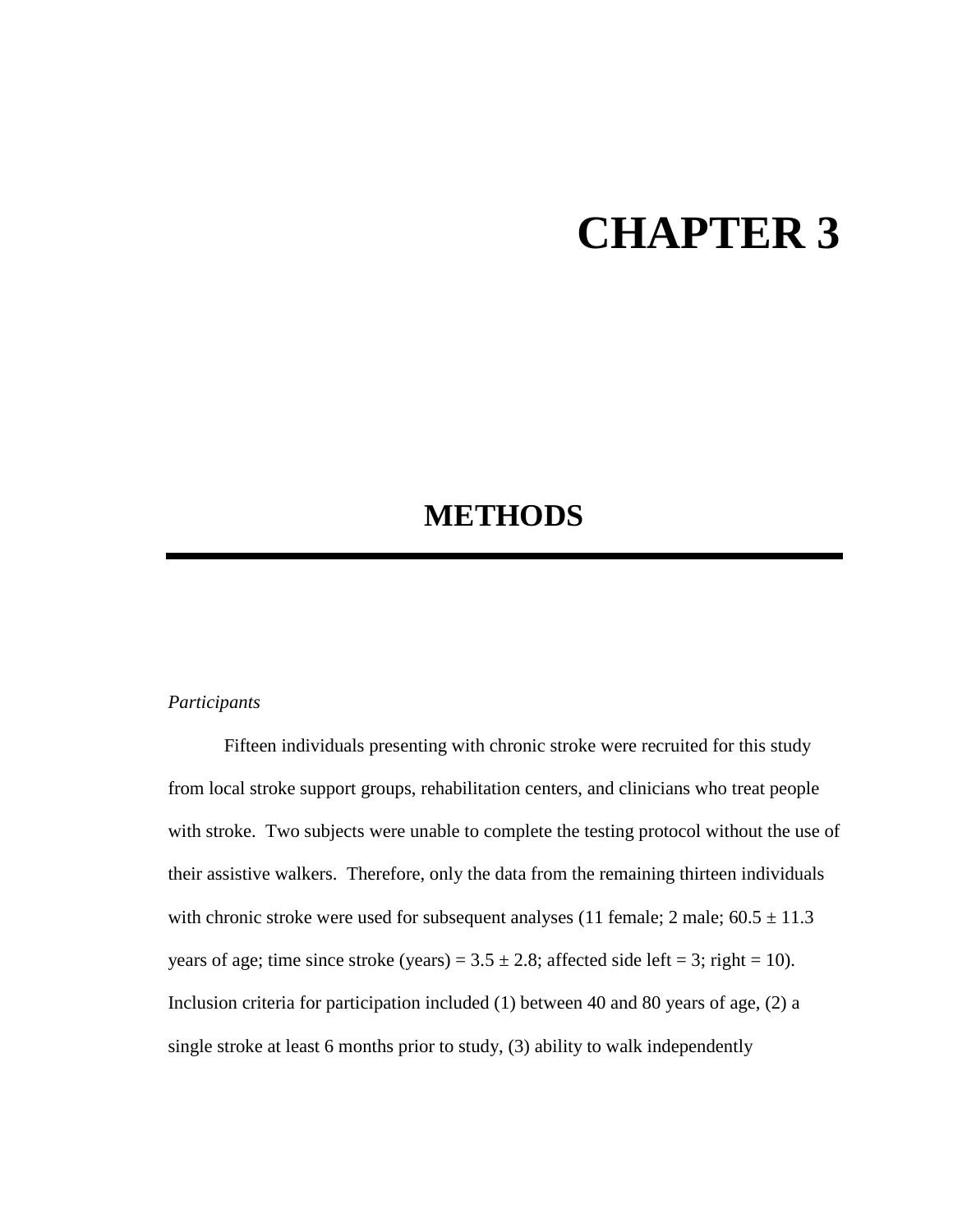overground with or without the use of an assistive device or ankle foot orthosis (AFO), (4) a self-selected gait speed between 0.4 m/s and 0.8 m/s, and (5) ability to ambulate 14 meters without the use of an assistive device with supervision. Exclusion criteria included (1) currently receiving physical therapy services, (2) any co-morbidities or preexisting cardiovascular conditions that would prohibit gait training and exercise, (3) any preexisting neurological or current musculoskeletal conditions that would limit gait ability separate from the effects of stroke, and (4) complications from other health conditions that could influence walking. All participants with chronic stroke were also required to provide a physician release confirming medical stability and approval to enter an exercise program.

Fifteen non-disabled individuals (8 female; 7 male;  $58.1 \pm 6.6$  years of age) were recruited from local universities to serve as a non-equivalent comparison group. Inclusion criteria were (1) between 40 and 80 years of age and (2) ability to walk independently during home and community activities. Exclusion criteria were (1) any known neurological condition or neurological deficit, (2) any current musculoskeletal condition, outside of typical age-related changes, (3) any recent orthopaedic surgeries within 6 months of the study, and (4) complications from other health conditions that could influence walking.

The participants with chronic stroke were assessed prior to and following completion of the BWSTT intervention program. The non-disabled participants were assessed on a single occasion. The basic demographic information and data collected from the non-disabled participants were only used as a reference point for comparison of the data collected from the stroke participants. Written informed consent, approved by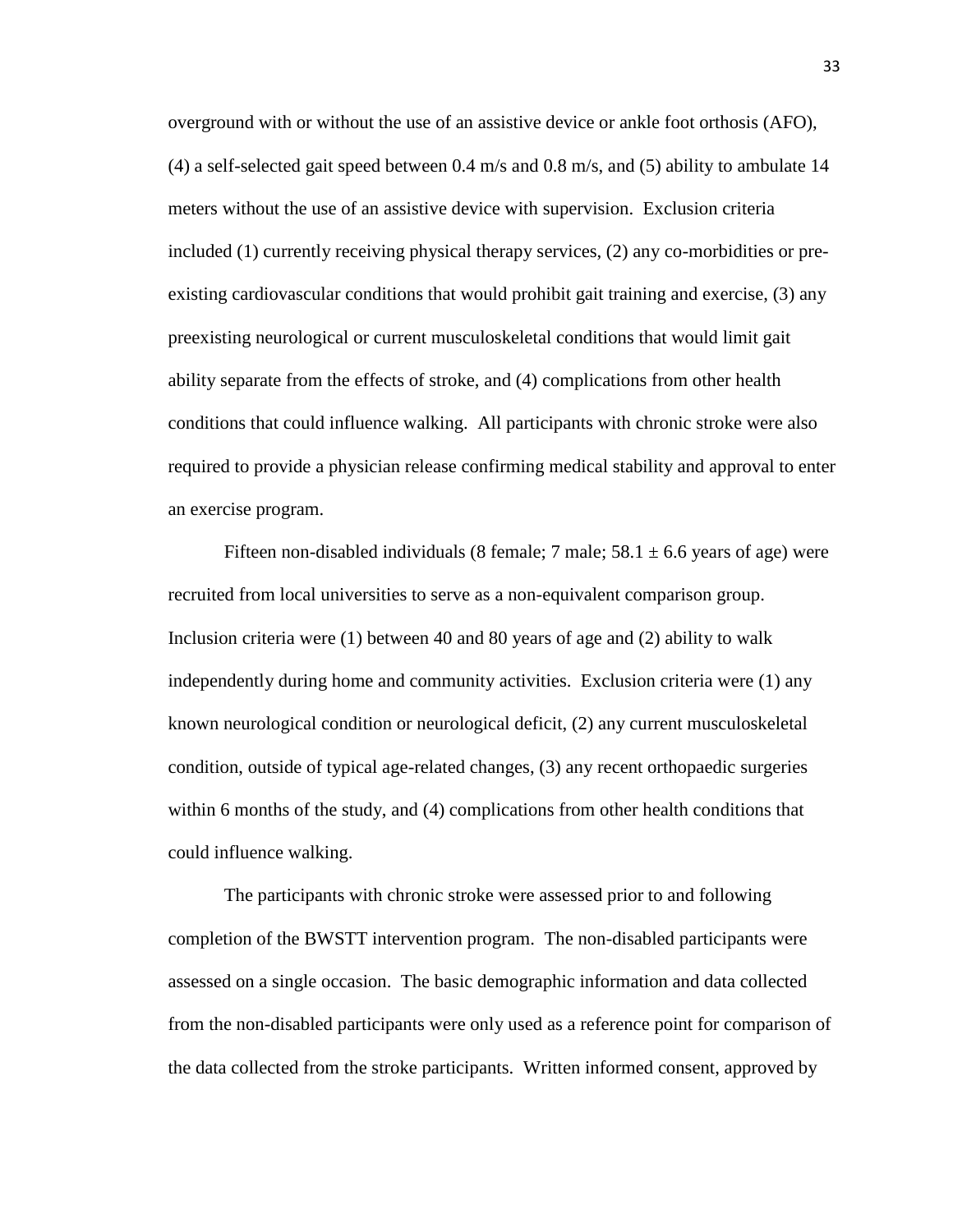the Ball State University Institutional Review Board, was obtained from all participants prior to study involvement.

#### *Intervention Procedure*

The participants with chronic stroke completed an exercise intervention program comprised of 24 sessions of BWSTT over eight weeks under the supervision of a physical therapist. Each training session consisted of 20 minutes of total walking time. Rest breaks were permitted as needed according to the participant"s tolerance, but were not included in the overall walking time. Participants" heart rates and blood pressure were monitored before each session began, at all rest breaks, and after completion of each session to ensure that they could safely continue training. The ACSM Guidelines for Exercise Testing and Prescription was used as guide regarding decisions about termination of an intervention session (American College of Sports Medicine., Whaley et al. 2006).

Participants were fitted in a harness that connected to an overhead suspension system (Litegait®) positioned over the treadmill (3106 Gaitkeeper®, Mobility Research, Tempe, AZ, USA). The suspension system had a flexible yolk and Bisym scale to measure the amount of weight on the system. Training was initiated at 30% body weight support (BWS) at the fastest possible walking pace the participant could achieve within the first two minutes of the intervention on the first day of training. Verbal and manual assistance was provided, as needed, throughout the intervention to promote an improved walking pattern. Handrail holding was not permitted during training in order to encourage typical arm swing.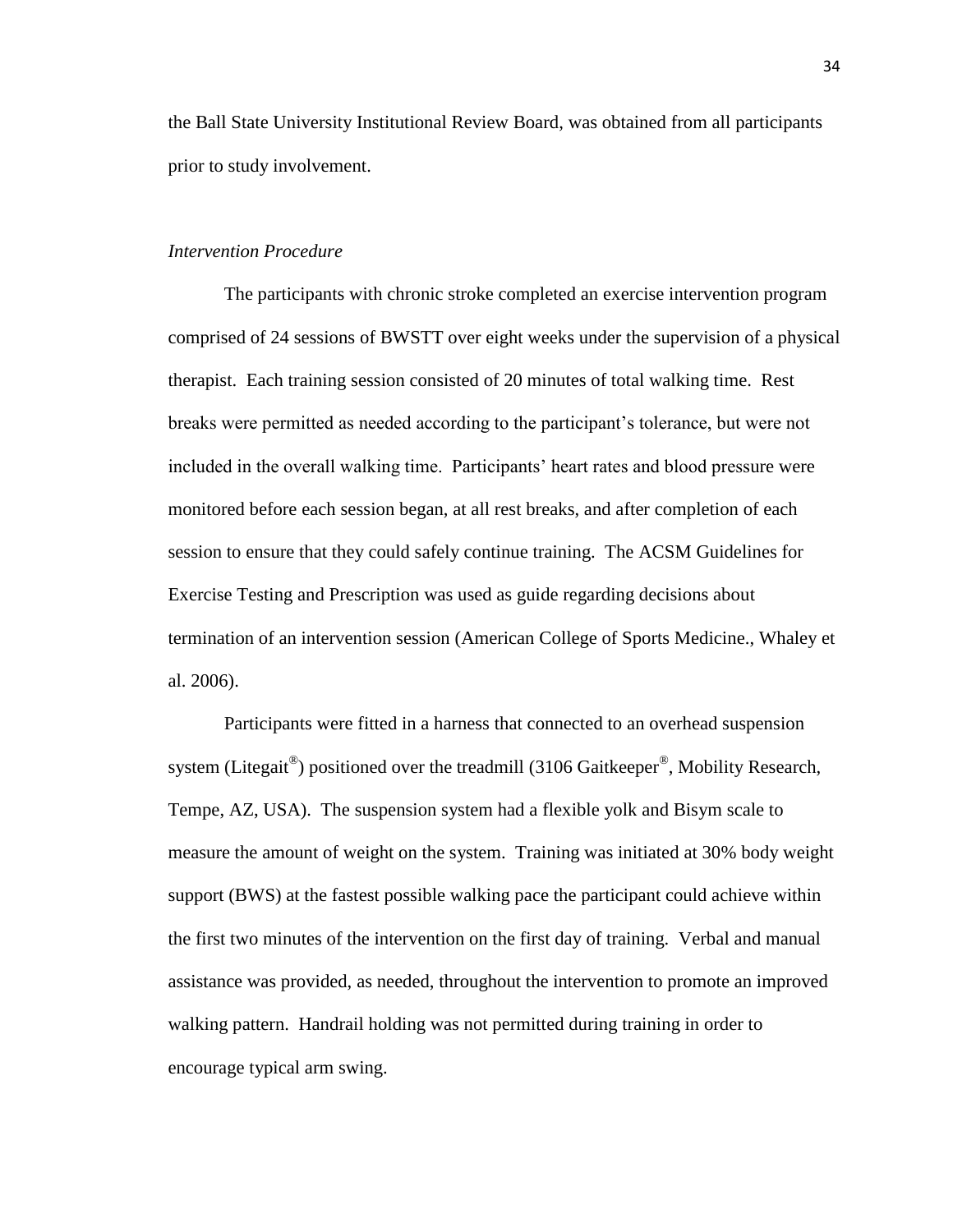On each subsequent treatment day, the treadmill speed was increased by 0.2 mph until the minimum age and gender norms for community walking speed (Oberg, Karsznia et al. 1993) or the maximum participant tolerance was met. In order to progress the BWSTT protocol, the subject could take no more than one rest break per 20 minutes of total walking time. In addition, the subject had to achieve specific quality requirements without therapist assistance. These requirements included symmetrical step length and stance time, upright trunk alignment, and consistent heel strike bilaterally with adequate limb loading. The subject had to maintain these quality requirements for at least five minutes of the 20 minute treatment time to progress the BWSTT protocol. The achievement of these quality requirements was based on the subjective assessment of the supervising physical therapist. Progression of the BWSTT protocol was dependent on the subject meeting the parameter requirements for speed, time, and quality. If the subject met all of the requirements within one treatment day, then BWS was decreased on the next treatment day. BWS was decreased to 15% or 0%, accordingly. The BWS protocol was followed for the duration of the 24 intervention sessions. These protocol progression guidelines are similar to protocols carried out in other published studies (Visintin, Barbeau et al. 1998; Sullivan, Knowlton et al. 2002; Chen and Patten 2006; Plummer, Behrman et al. 2007).

#### *Data Acquisition*

Overground gait velocity was assessed using the comfortable 10-meter walk test (CWT) (Flansbjer, Holmback et al. 2005). The CWT was conducted in an open room, along a 14-meter walkway and the participants were timed for the middle 10 meters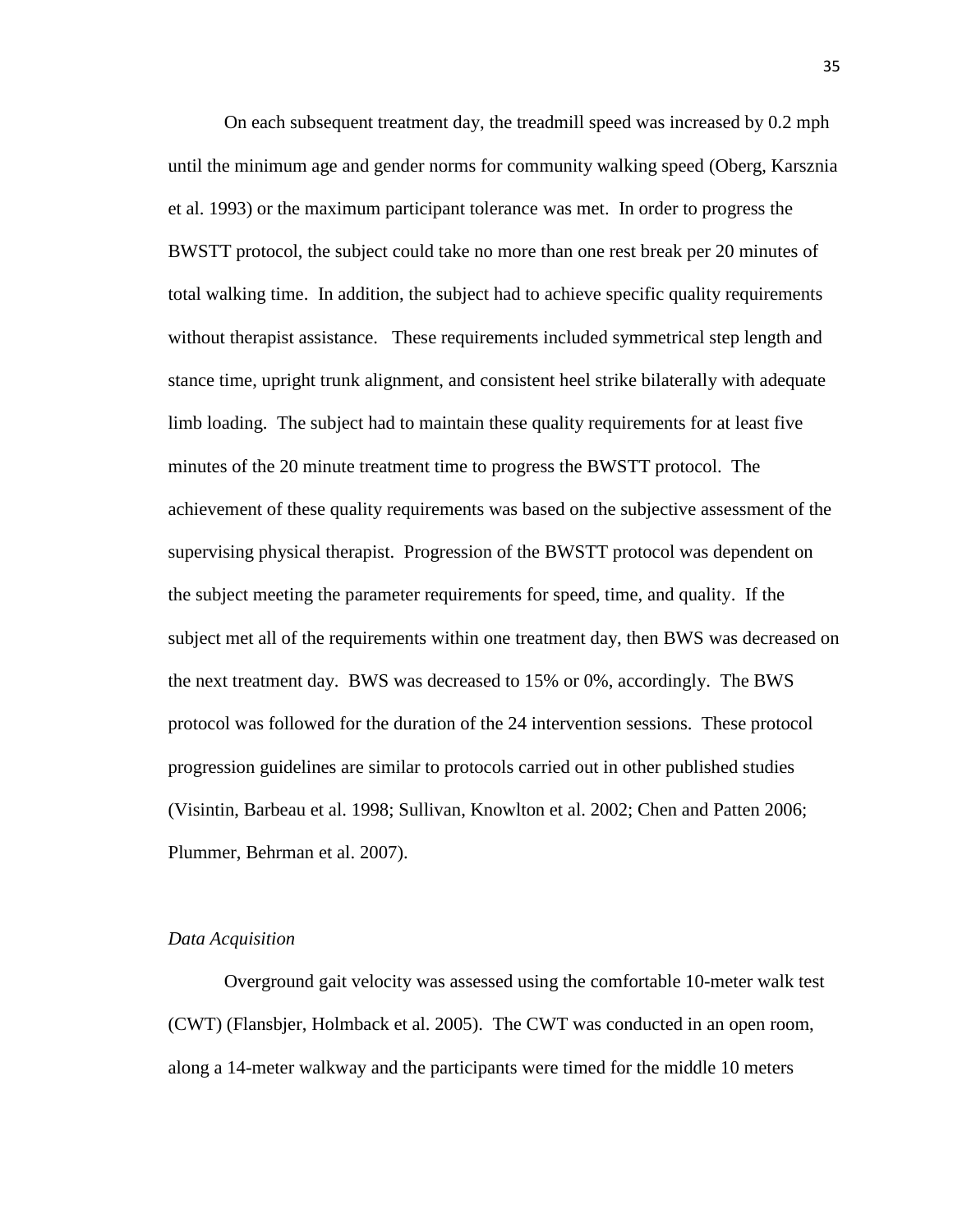(Flansbjer, Holmback et al. 2005) using electronic timing gates (Fitness Technologies, Adelaide, Australia). The participants were instructed to walk at a comfortable, selfselected pace. Each participant completed the CWT three times and the average of the three trials was used for subsequent analysis. Participants were permitted 30 seconds rest between each trial if necessary.

Bilateral kinematics and kinetics were captured at 60Hz with a 10 camera VICON F-series motion capture system (Vicon, Lake Forest, CA, USA). Thirty-nine retroreflective markers were attached to the participants at specific anatomical landmarks based on the Plug-In-Gait (PiG) model used in the VICON software. GRF data was acquired at 1200Hz using two AMTI force plates (Model BP600900-6-1000, Advanced Medical Technology, Inc., Watertown, MA, USA) embedded in the laboratory walkway.

Data were collected while each participant with chronic stroke walked at their self-selected speed along a 6-meter walkway equipped with the embedded force plates. In the non-equivalent comparison group, data were collected for each non-disabled participant walking at their self-selected speed and at slower speeds, similar to those exhibited by the participants with chronic stroke. GRFs were measured throughout the stance phase for both the paretic and non-paretic legs of the chronic stroke participants, and the right and left legs of the non-disabled participants. A minimum of 10 trials were collected for each participant in order to obtain a minimum of three good trials for each leg. A trial was defined as good if the whole foot and no part of the contralateral foot landed on the force plate during the stride. Participants were allowed to use their usual AFOs for walking during the entirety of the testing sessions if necessary for safety. They were closely supervised by a researcher during all walking trials. Participants were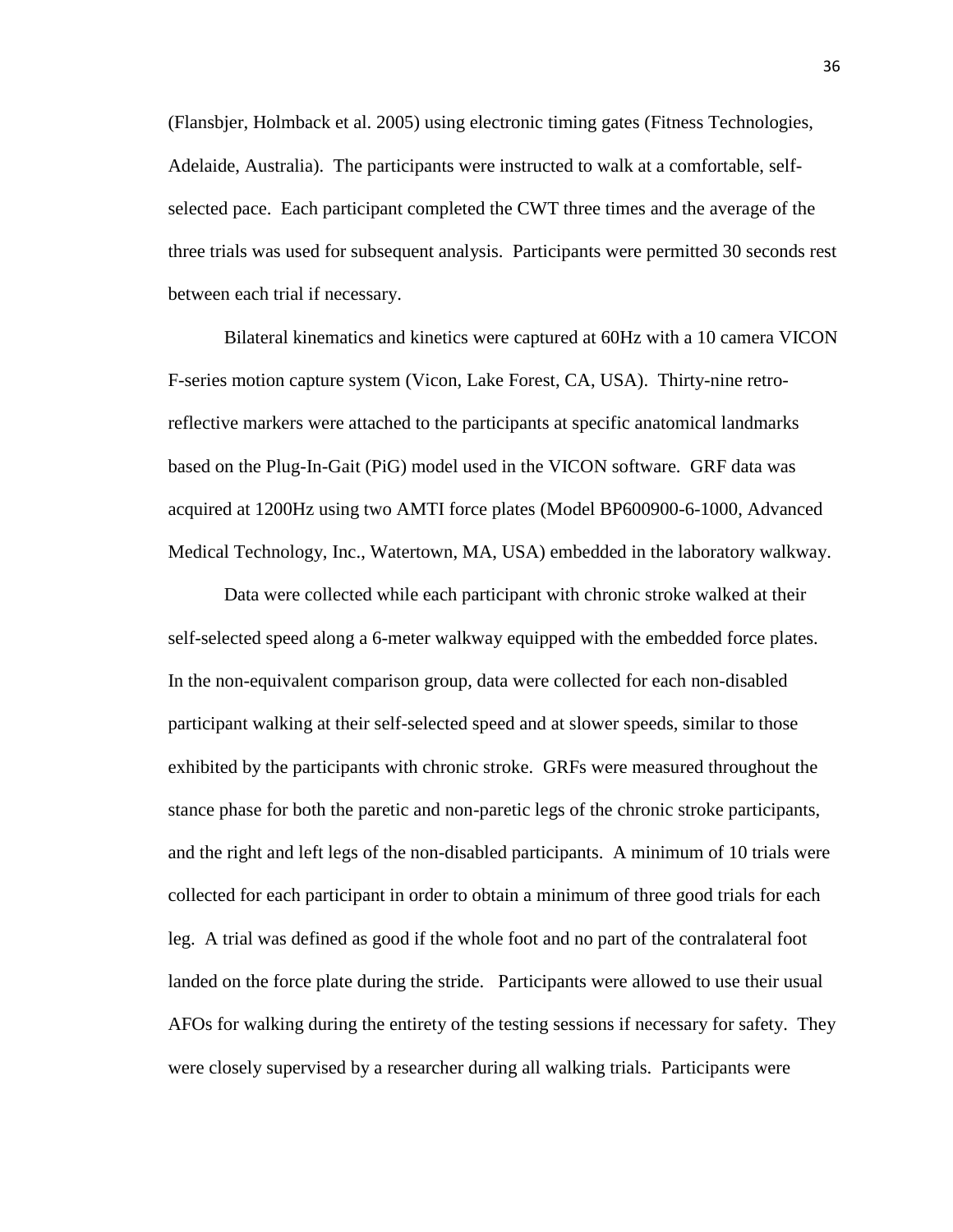requested to wear the same shoes and AFOs, if applicable, for both pre and post testing sessions.

The kinematic and kinetic data was initially processed using VICON Workstation software (Vicon, Lake Forest, CA, USA). Customized MATLAB 7.5 (Mathworks, Boston, MA) programs were written to calculate the A-P GRF impulse and the mechanical work produced by the hip, knee, and ankle of the paretic and non-paretic limbs. The GRF data, normalized by each participant's body weight, was filtered with a recursive low-pass fourth order Butterworth filter at 50Hz. The three good trials for each leg were averaged together for subsequent analysis.

#### *Calculation of paretic propulsion*

The A-P GRF impulse was subdivided into the propulsive impulse, braking impulse, and net impulse (sum of the propulsive impulse plus braking impulse) for each leg. The propulsive impulse is the time integral of the positive A-P GRF, whereas the braking impulse is the time integral of the negative A-P GRF. The percentage contribution of the paretic limb to total propulsive impulse, referred to as paretic propulsion  $(P_p)$ , was calculated by dividing the propulsive impulse of the paretic limb (PPI) by the sum of the paretic and non-paretic propulsive impulses (NPPI) (see Equation 1) (Bowden, Balasubramanian et al. 2006).

Equation 1: 
$$
P_p = \frac{PPI}{PPI + NPPI} \times 100\%
$$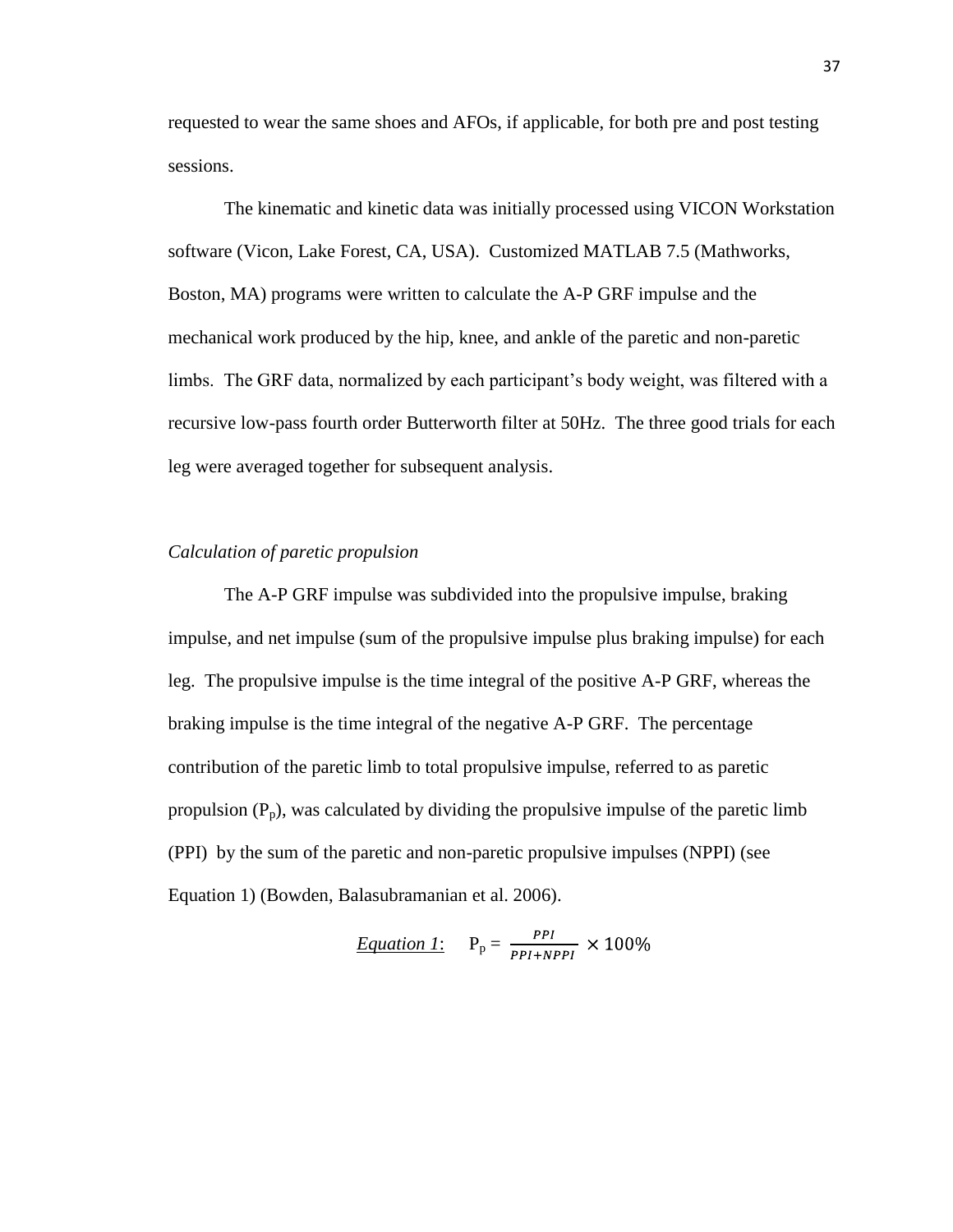*Calculation of relative contribution of each paretic joint to total positive work of the paretic limb*

The mechanical work produced by the hip, knee, and ankle was subdivided into positive, negative, and total work (sum of the positive plus negative work) at each individual joint for each leg. Positive work was calculated by integrating the positive joint power with respect to time and negative work was calculated by integrating the negative joint power with respect to time. The power at a joint  $(P_i)$  (watts) at a particular instant in time is the product of the net moment of force at that joint  $(M_i)$  (newtonmeters) and the joint angular velocity  $(\omega_i)$  (radians/second) (see Equation 2) (Winter 1990). The total positive work (W) of the paretic leg was calculated by adding the positive work values for each respective joint together (Hip Work = HW, Knee Work = KW, Ankle Work  $= A W$ ) (see equation 3). The relative contribution of the paretic hip, knee, and ankle to total positive work (RCW) was calculated by dividing the positive work of the respective joint (WRJ) by the total positive work of the paretic leg (see equation 4).

> *Equation 2*:  $P_i = M_i x \omega_i$ *Equation 3*:  $W = HW + KW + AW$ *Equation 4*: RCW =  $\frac{WRI}{W} \times 100\%$

#### *Statistical Analysis*

Paired t-tests were used to analyze the differences in the mean values of gait velocity and percentage contribution of the paretic limb to total propulsive impulse. Repeated measures ANOVA were used to analyze the differences in the mean values of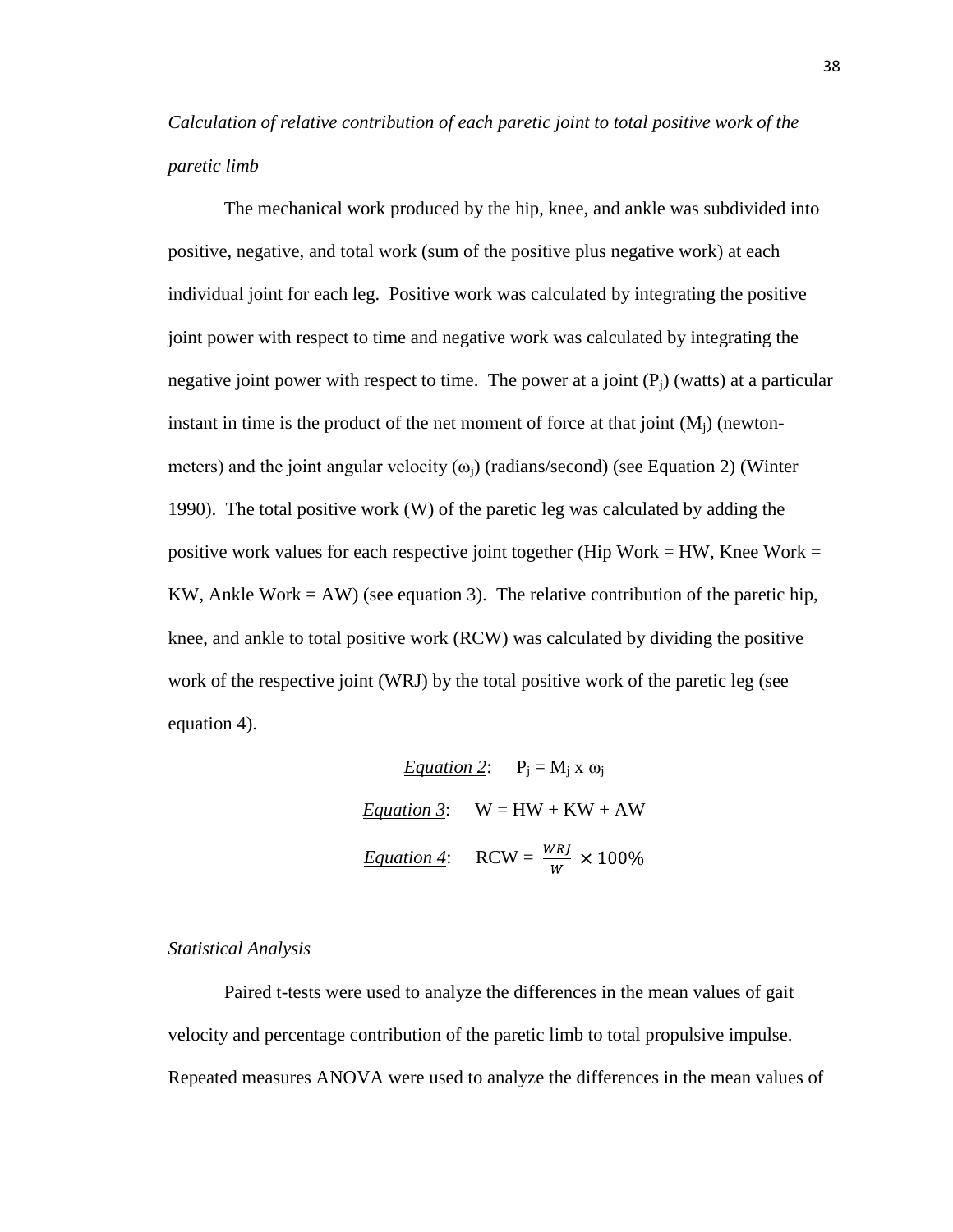the relative contribution of the paretic hip, knee, and ankle to total positive work.

Statistical significance was accepted at an alpha level of 0.05.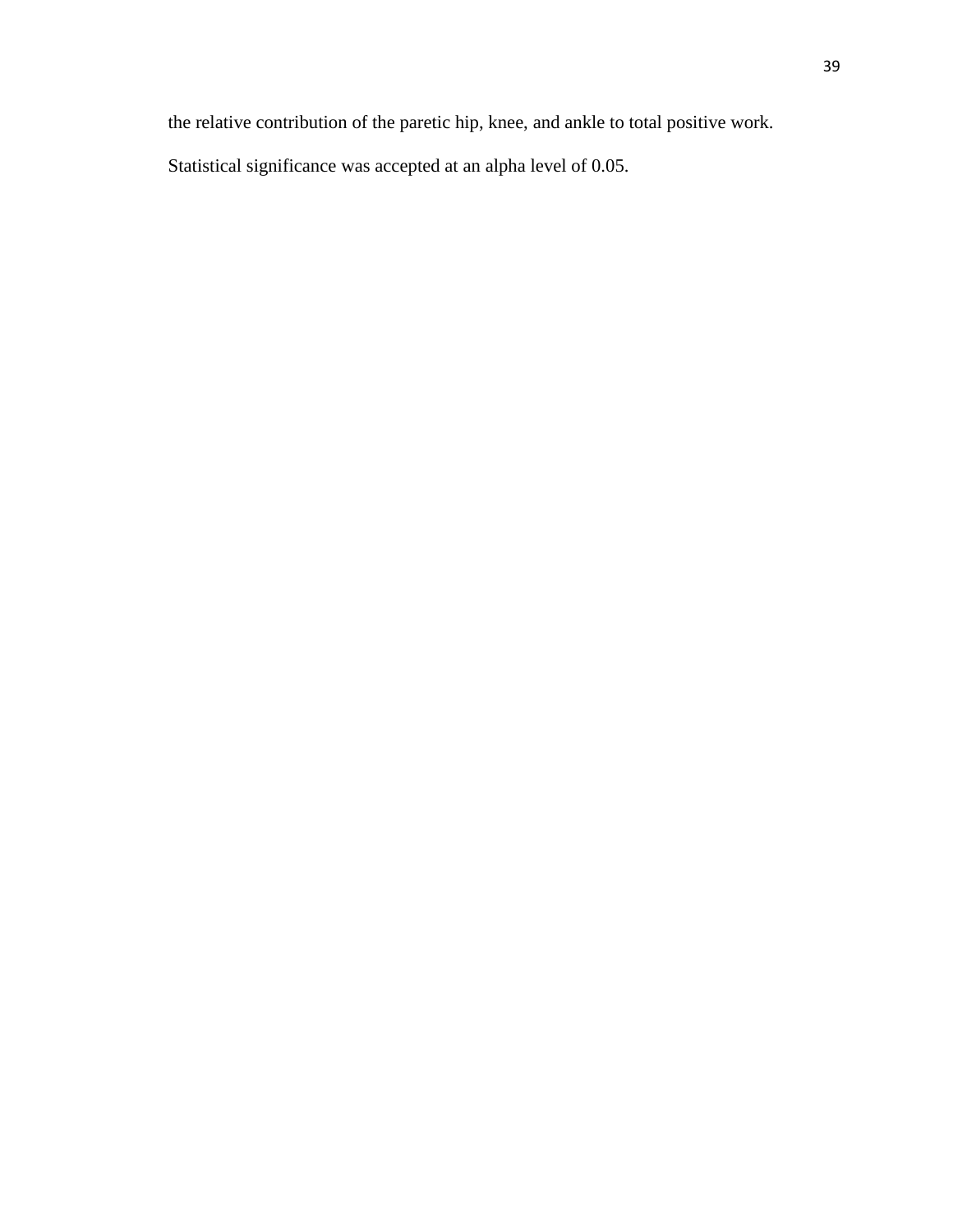# **CHAPTER 4**

## **RESEARCH ARTICLE**

The following paper has been submitted to Gait and Posture for review.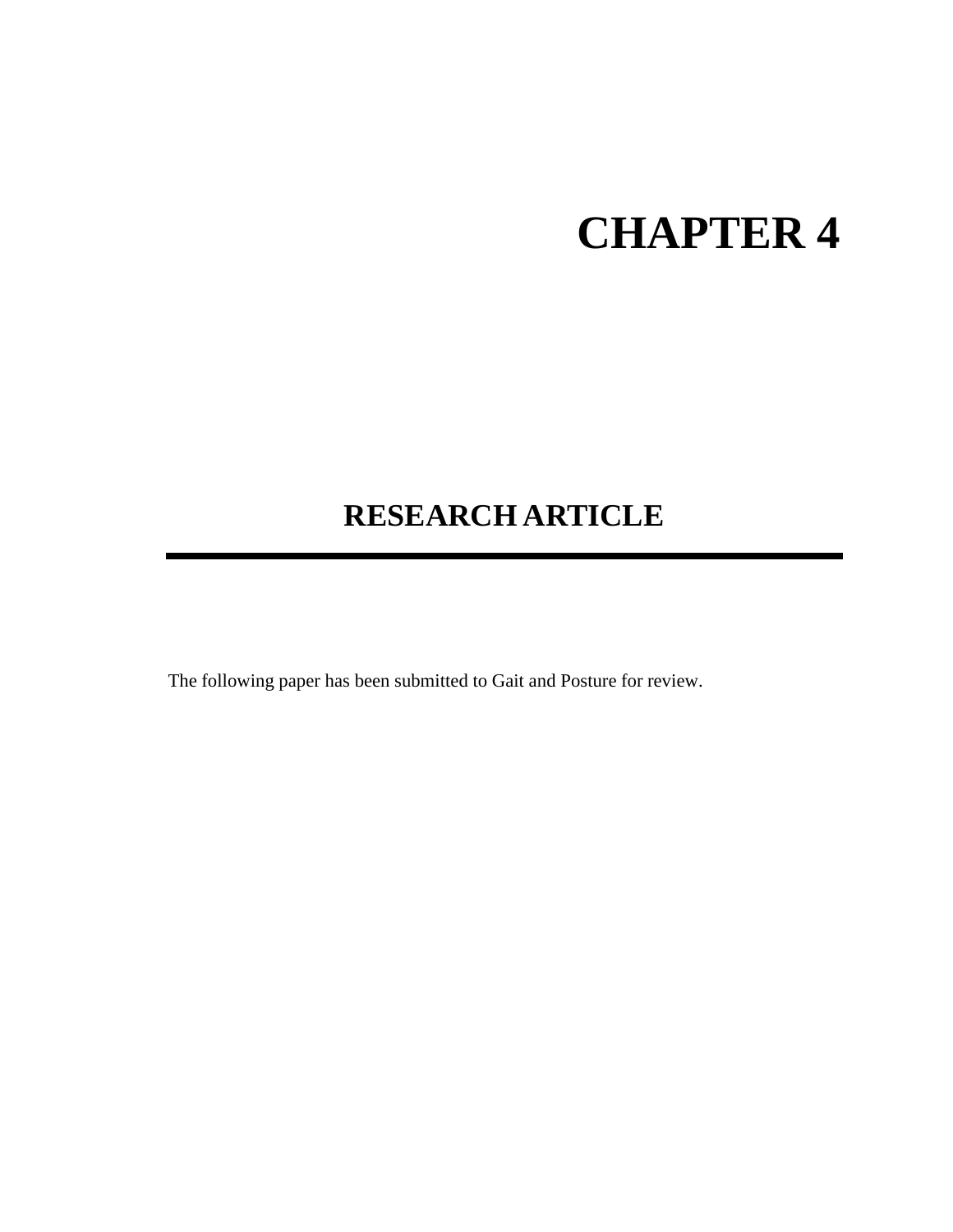## THE EFFECT OF BODY WEIGHT SUPPORT TREADMILL TRAINING ON PARETIC LEG CONTRIBUTION IN HEMIPARETIC WALKING IN PERSONS WITH CHRONIC STROKE

Elicia N. Ozimek<sup>1</sup>, Stephanie Combs<sup>2</sup>, and Eric L. Dugan<sup>1</sup>

*<sup>1</sup>School of Physical Education, Sport, and Exercise Science, Ball State University, Muncie, IN 47306, USA <sup>2</sup>Krannert School of Physical Therapy, University of Indianapolis, Indianapolis, IN 46227, USA*

Submitted to:

Gait & Posture, May 2009

Keywords: gait, stroke, rehabilitation, treadmill, biomechanics

ADDRESS CORRESPONDENCE TO: Elicia N. Ozimek Biomechanics Laboratory Ball State University McKinley Avenue, PL 202 Muncie, IN 47306 Phone: (Int+1)(765) 285-5178 Fax: (Int+1)(765) 285-8762 Email: enbennett@bsu.edu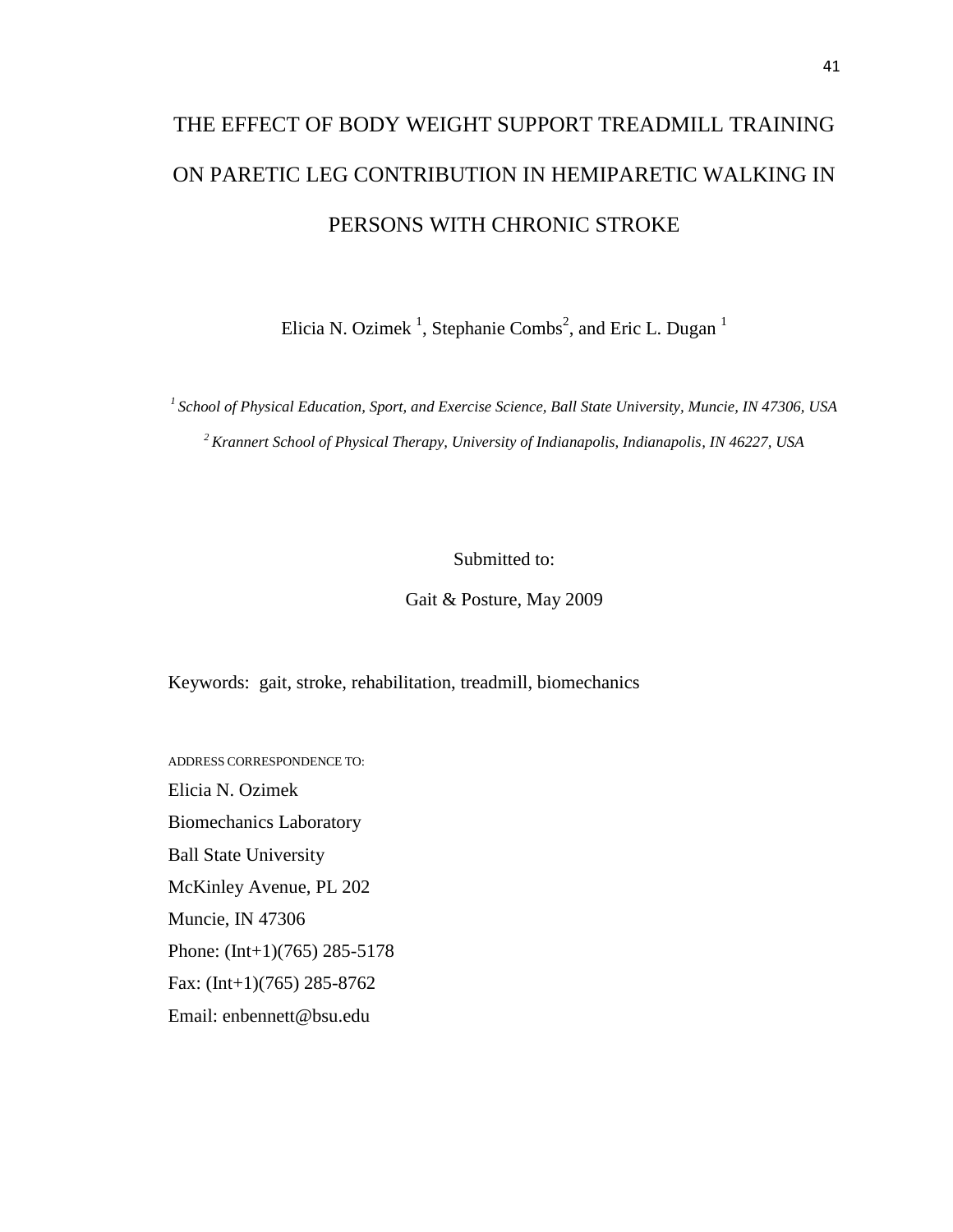#### **Abstract**

Body weight support treadmill training (BWSTT) has proven to increase the walking speed of patients with stroke. However, there is minimal research on the effects of BWSTT on the function of the paretic and non-paretic limbs, relative to walking speed. The purpose of this study was to assess the effect of BWSTT on paretic limb function using the outcome measures of overground walking velocity, paretic leg propulsion, and mechanical work produced by the hip, knee, and ankle of the paretic limb. Thirteen participants with chronic stroke, ranging in age from 40 to 80 years, completed 24 sessions of BWSTT over eight weeks. Overground walking velocity and bilateral kinematics and kinetics were collected prior to and following completion of the BWSTT intervention. All participants exhibited statistically significant increases in overground walking velocity post BWSTT. Neither the propulsive impulse of the paretic limb, relative to total propulsive impulse, nor the relative contribution of the paretic hip, knee, and ankle to total positive work significantly changed post BWSTT. The results suggest that paretic limb function remains unchanged following BWSTT, despite improvements in overground walking velocity.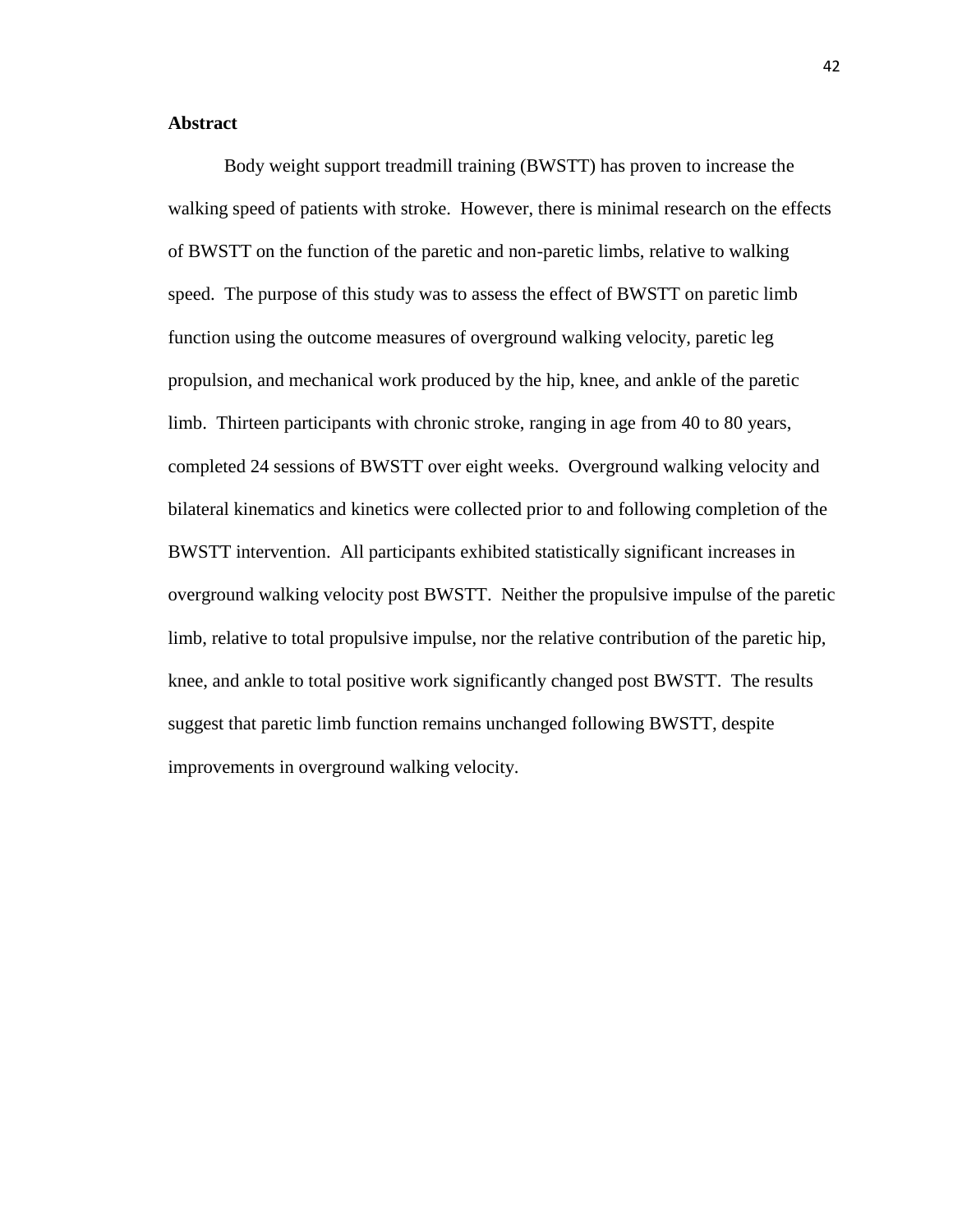#### **1. Introduction**

Body weight support treadmill training (BWSTT) is a task-oriented therapy approach used for retraining walking in persons with post-stroke hemiparesis. Compared to other methods used for retraining gait, BWSTT has been suggested to be more effective at restoring ambulatory function in persons with stroke with respect to overground walking speed [1-4]. However, the mechanisms used by these persons to achieve such improvements in walking speed are unclear. The measurement of walking speed is easy to obtain, therefore it is one of the most widely used measures of performance. For individuals with stroke, increases in walking speed are important for improving community access [5]. However, functional walking speeds are achievable, despite poor coordination of the paretic limb and decreased symmetry between the paretic and non-paretic limbs [6, 7]. Therefore, a better understanding of the effects of BWSTT on the function of the paretic and non-paretic limbs is needed, in conjunction with the changes in walking speed.

Post-stroke hemiparesis results in a disrupted, asymmetrical walking pattern. The unilateral impairment of the paretic limb often leads to an increased dependency on the non-paretic limb for walking. The goal of BWSTT is to reduce the asymmetries present between the paretic and non-paretic limbs. Therefore, an important measure of paretic limb function is the contribution of the paretic limb to forward propulsion in hemiparetic walking. For non-disabled individuals, the propulsive impulse of the right and left limbs, relative to the total propulsive impulse, is almost symmetrical between limbs. However, for individuals with post-stroke hemiparesis, the propulsive impulse of the non-paretic and paretic limbs, relative to total propulsive impulse, is often asymmetrical, with a larger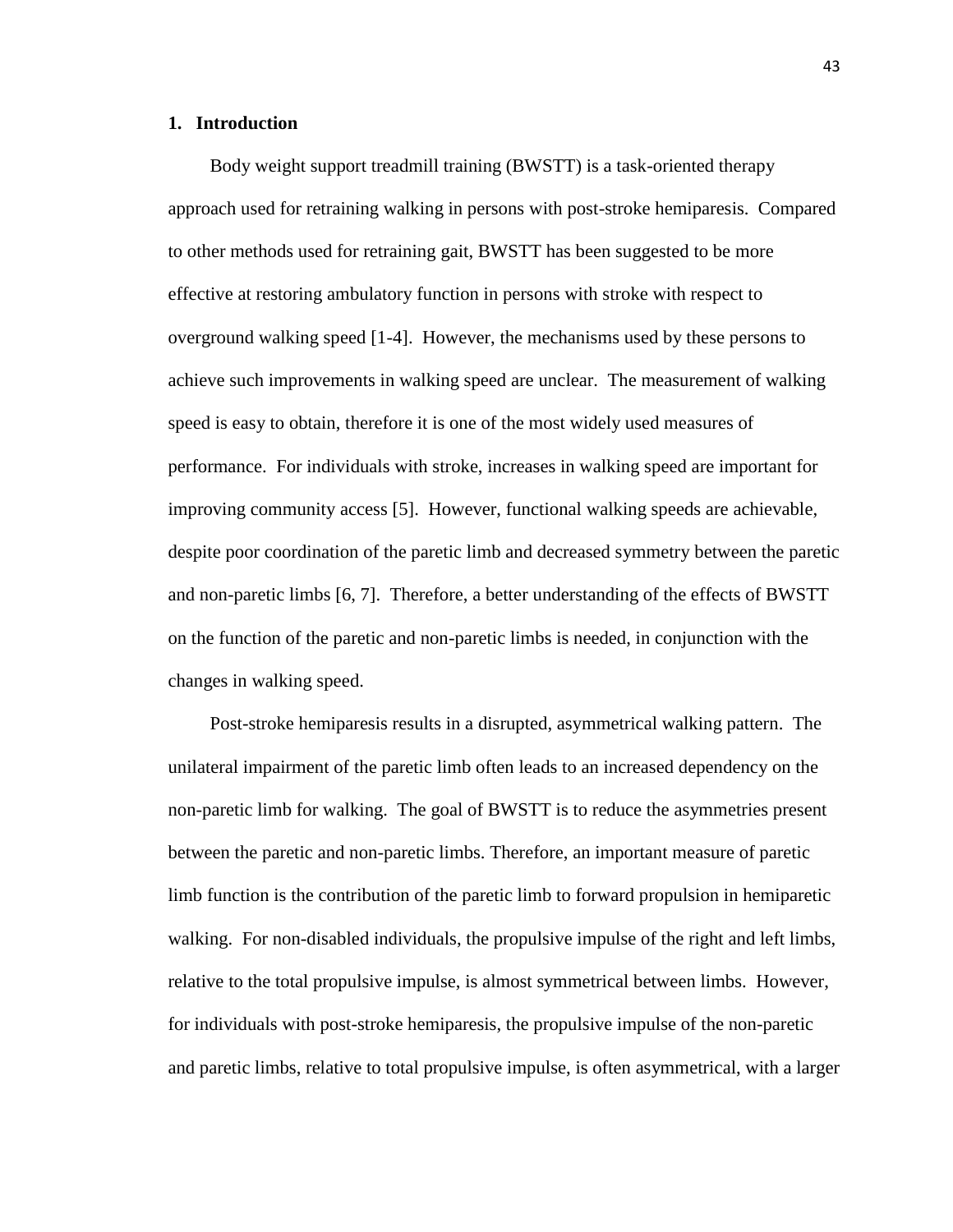percentage of the total propulsive impulse being generated by the non-paretic limb [6]. This asymmetry is reduced with improved motor recovery [6].

The propulsive impulse of the paretic limb provides a gross measure of paretic limb function; however it does not provide any specific information on the contribution of the individual joints. The quantification of the mechanical work performed at each joint, relative to total work, can identify where the specific deficits are occurring in the paretic limb. Similar to the propulsive impulse of the paretic limb, it has been suggested that a smaller percentage of the total positive work is performed by the paretic limb compared to the non-paretic limb. Olney et al found that the non-paretic limb performed approximately 60% of the total positive work, compared to the 40% performed by the paretic limb, across all walking speeds [7]. Closer examination of the positive work performed at each individual joint of the paretic limb revealed differences, primarily between the hip and ankle, at different walking speeds. Overall, as walking speed increased the positive work performed at the hip decreased, while the positive work at the ankle increased [7]. For non-disabled individuals, a majority of the positive work, relative to the total positive work of the limb, is performed at the ankle. Therefore, a therapeutic intervention aimed at restoring normal gait function would suggest that an increase in the amount of positive work performed at the ankle in the paretic limb should be expected.

The purpose of this study was to determine the effects of a BWSTT intervention program on overground walking velocity, paretic propulsion, and mechanical work produced by the paretic hip, knee, and ankle in individuals with chronic stroke. It was hypothesized that the propulsive impulse generated by the paretic limb, relative to total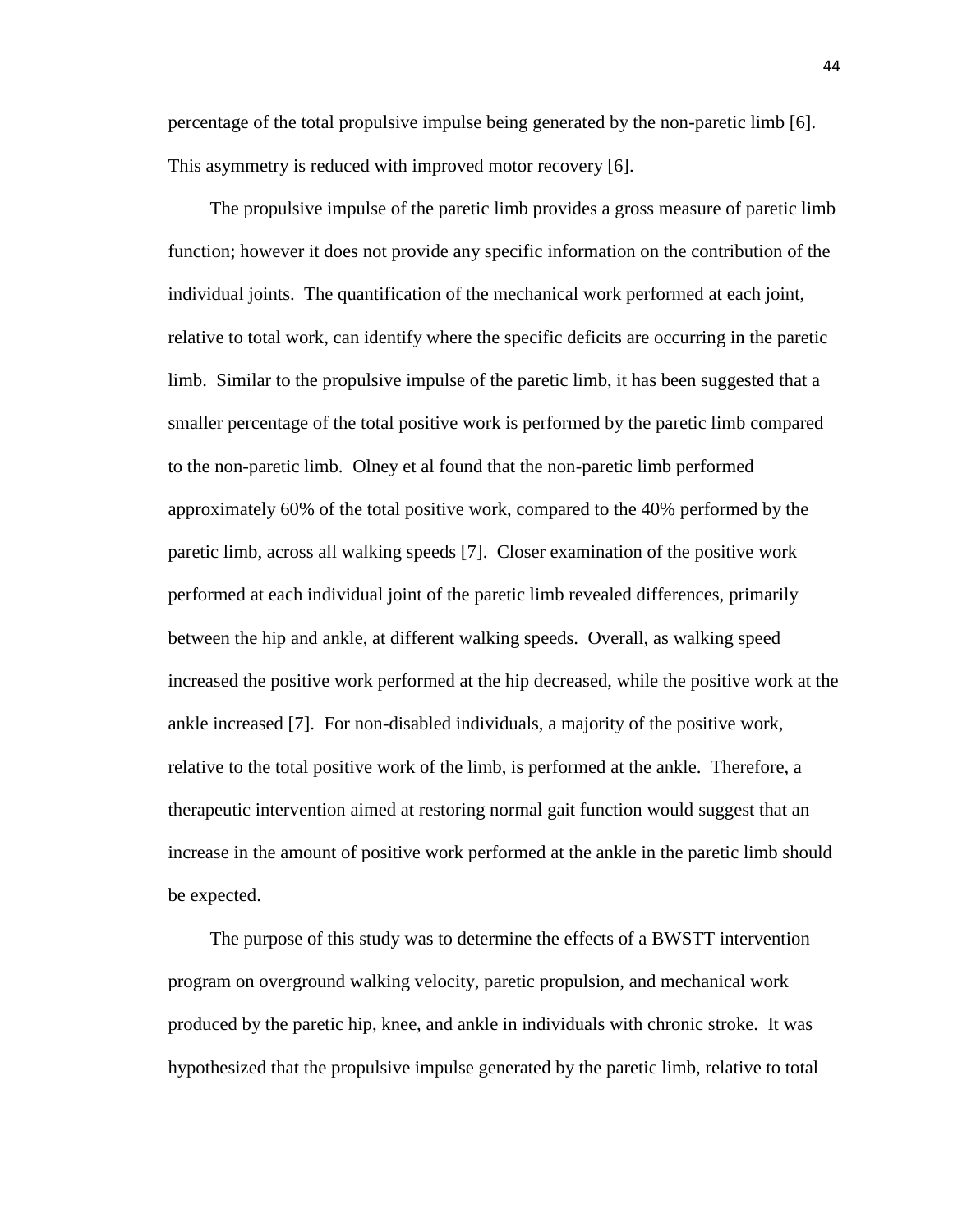propulsive impulse, would increase following BWSTT. It was also hypothesized that there would be a change in the relative contribution of the paretic hip, knee, and ankle to total positive work following BWSTT.

#### **2. Methods**

#### *2.1 Subjects*

Fifteen individuals with a single stroke and resultant hemiparesis were recruited from local stroke support groups, rehabilitation centers, and clinicians who treat people with stroke. Inclusion criteria for this study were  $(1)$  between 40 and 80 years of age,  $(2)$ a single stroke at least 6 months prior to study, (3) ability to walk independently with or without the use of an assistive device or ankle foot orthosis (AFO), (4) a self-selected gait speed between 0.4 m/s and 0.8 m/s, (5) not currently receiving physical therapy services, and (6) no pre-existing or current cardiovascular, neurological, musculoskeletal, or other health conditions, separate from the effects of stroke, that could influence walking. Fifteen non-disabled individuals were recruited to serve as a non-equivalent comparison group for the hemiparetic subjects. The non-disabled subjects were within the same age range, able to walk independently, and had no apparent gait abnormalities. Subject characteristics are presented in Table 1. All procedures were approved by the Ball State University Institutional Review Board.

#### *2.2 BWSTT Protocol*

Subjects with chronic stroke completed 24 sessions of BWSTT over eight weeks under the supervision of a licensed physical therapist. They wore a fitted harness that connected to an overhead suspension system (Litegait<sup>®</sup>) as they walked on a treadmill (3106 Gaitkeeper® , Mobility Research, Tempe, AZ, USA). Each session consisted of 20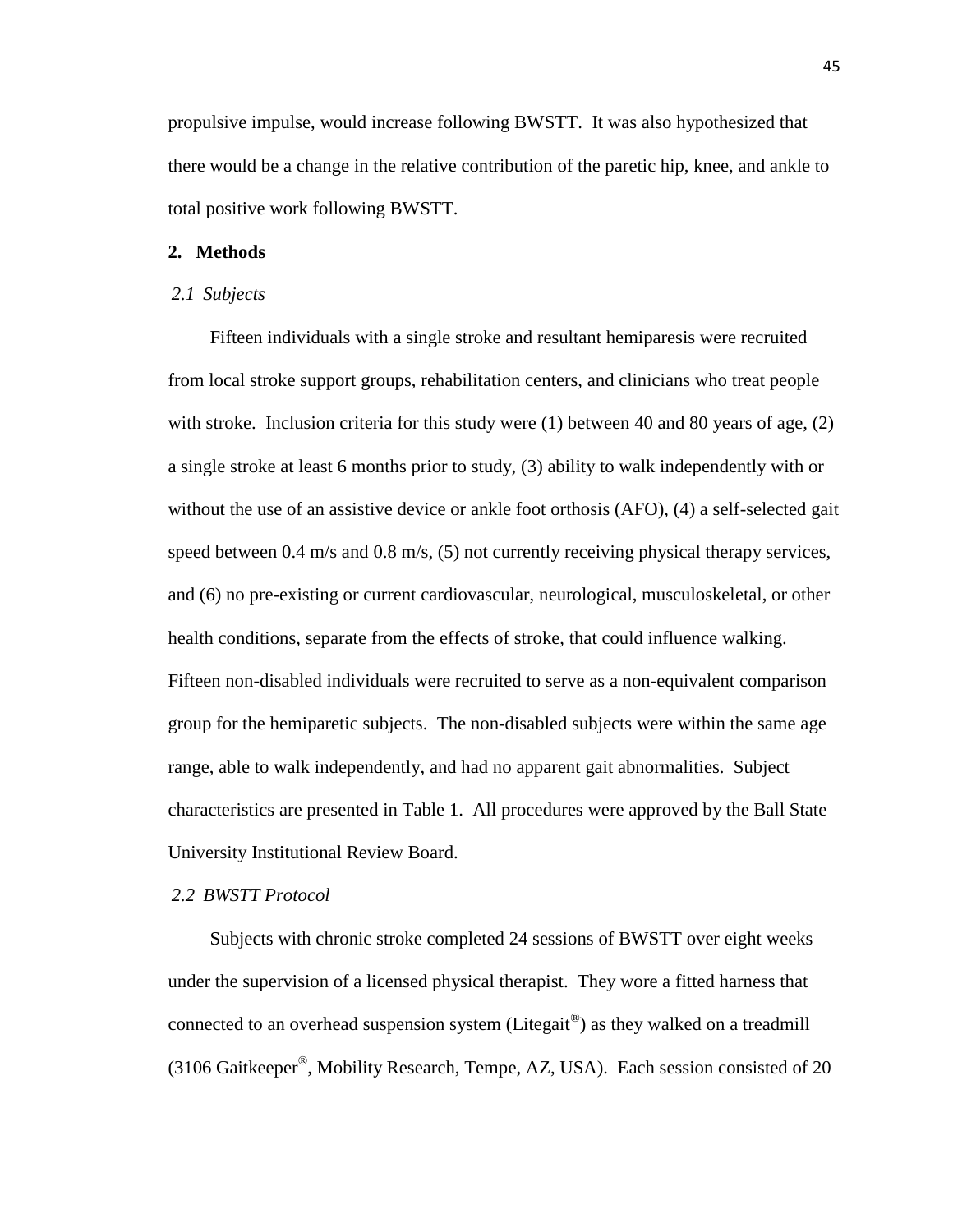minutes total walking time with rest breaks permitted as needed. Training was initiated at 30% body weight support (BWS) at the fastest possible pace the subject could achieve within the first two minutes of training on the first day. Verbal and manual assistance was provided, as needed throughout training to promote an improved walking pattern. Handrail holding was not permitted in order to encourage typical arm swing.

Progression of the BWSTT protocol was dependent on the subject meeting parameter requirements for speed, time, and quality. On each subsequent treatment day, the treadmill speed was increased by 0.2 mph until the minimum age and gender norms for community walking speed [8] or the maximum subject tolerance was met. Subjects could take no more than one rest break per 20 minutes of total walking time to progress the protocol. Quality requirements, without therapist assistance, included symmetrical step length and stance time, upright trunk alignment, and consistent heel strike bilaterally. Subjects had to maintain these requirements for a minimum of five minutes during the total 20 minutes. Successful achievement of these requirements was based on the subjective assessment of the supervising physical therapist. Once all parameter requirements were met, BWS was decreased to 15% or 0%, accordingly, at the next session. These protocol progression guidelines are similar to those carried out in previous studies [3, 4, 9, 10].

#### *2.3 Testing Protocol*

Overground gait velocity was assessed using a comfortable 10-meter walk test (CWT) [11], conducted in an open room, along a 14-meter walkway. Subjects were timed for the middle 10 meters using electronic timing gates (Fitness Technologies, Adelaide, Australia). The subjects were instructed to walk at a comfortable, self-selected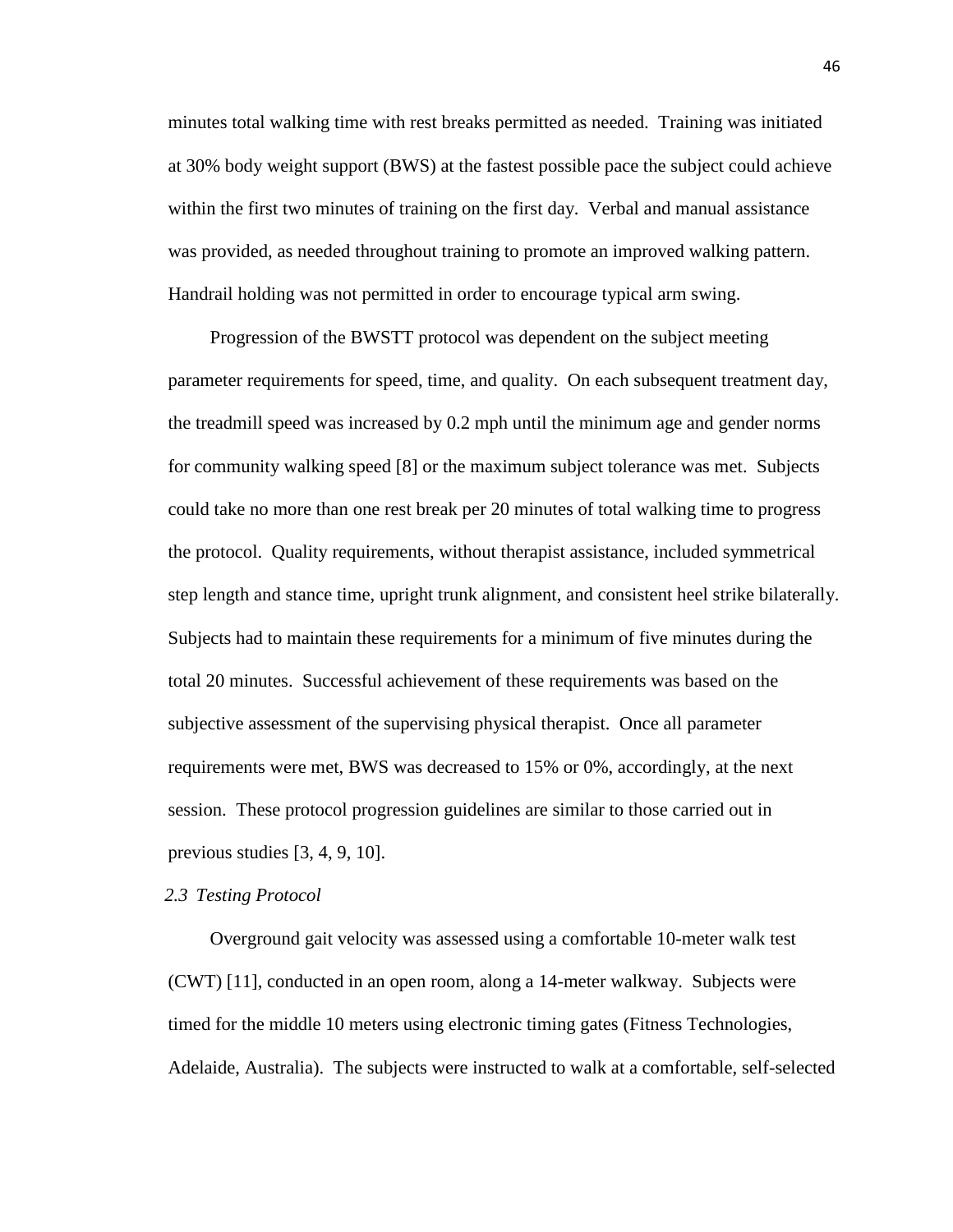pace. Each subject completed the CWT three times and an average of the three trials was used for subsequent analysis.

Bilateral kinematics and kinetics were captured with a 10 camera VICON F-series motion capture system (Vicon, Lake Forest, CA, USA) and two AMTI force plates (Model BP600900-6-1000, Advanced Medical Technology, Inc., Watertown, MA, USA), at 60Hz and 1200Hz, respectively. Thirty-nine retro-reflective markers were attached to the subjects based on the VICON Plug-In-Gait (PiG) model. Three good trials were collected for each limb during data collection of the subject walking at his/her selfselected speed along a 6-meter walkway equipped with embedded force plates. A trial was defined as good if the whole foot and no part of the contralateral food landed on the force plate during the stride.

The subjects with chronic stroke completed a testing session prior to and following completion of the BWSTT intervention program. The non-disabled subjects only completed one testing session.

#### *2.4 Data reduction and analysis*

The kinematic and kinetic data was initially processed using VICON Workstation software (Vicon, Lake Forest, CA, USA). Customized MATLAB 7.5 (Mathworks, Boston, MA) programs were written to calculate the anterior-posterior GRF (A-P GRF) impulse and the mechanical work produced by the hip, knee, and ankle of the paretic and non-paretic (right and left) limbs. The GRF data, normalized by each subject's body weight, was filtered with a recursive low-pass fourth order Butterworth filter at 50Hz. The three trials for each limb were averaged together for subsequent analysis.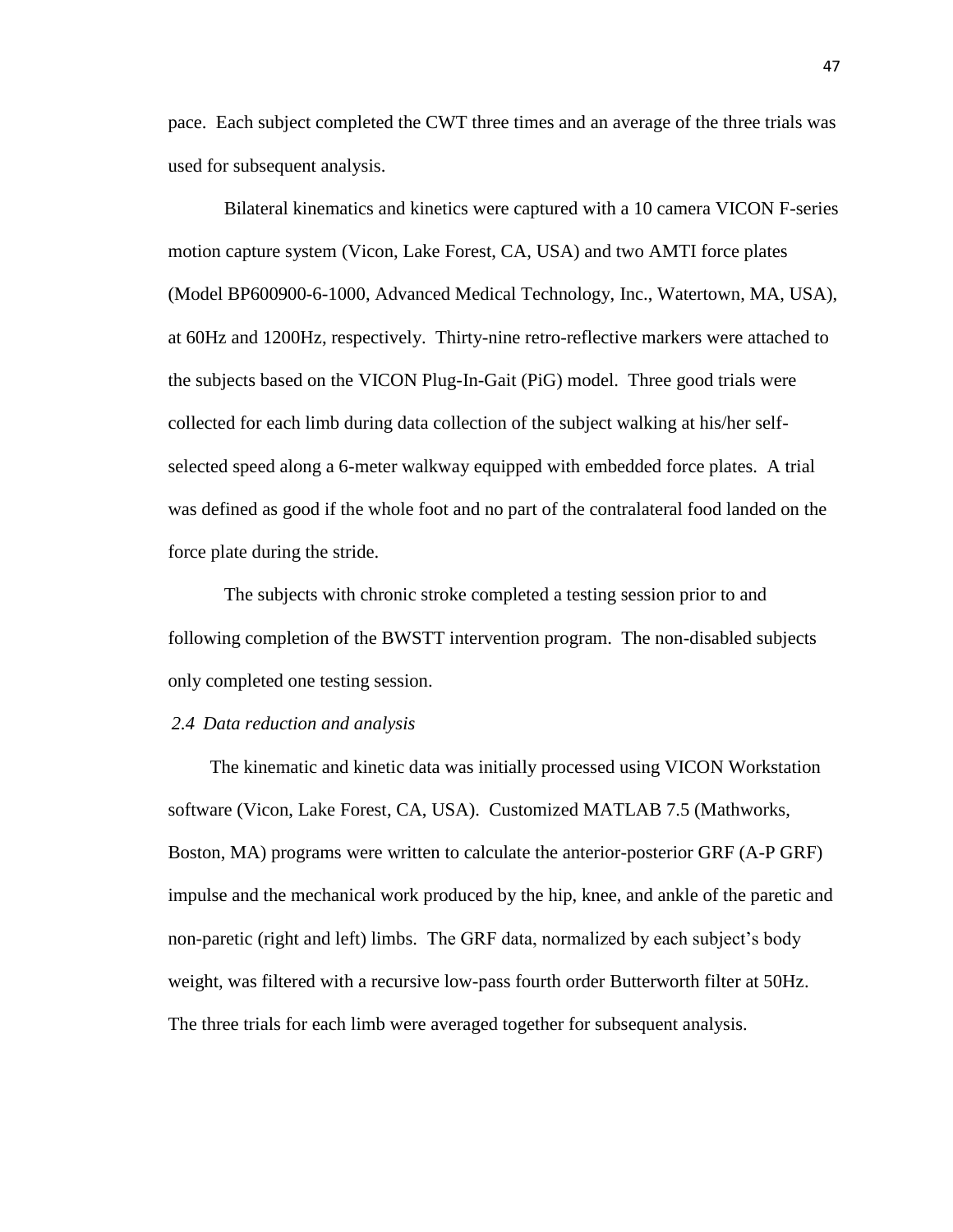The propulsive impulse, defined as the time integral of the positive A-P GRF, for each limb was used for further calculations. The percentage contribution of the paretic limb to total propulsive impulse, referred to as paretic propulsion  $(P_p)$ , was calculated by dividing the propulsive impulse of the paretic limb by the sum of the paretic and nonparetic propulsive impulses [6]. The percentage contribution of the right limb to total propulsive impulse for the non-disabled subjects was used for comparison.

The positive mechanical work produced by the hip, knee, and ankle of the paretic limb, defined as the integration of positive joint power with respect to time, was used for further calculations. The total positive work of the paretic limb was calculated by adding the positive work values for each respective joint together. The relative contribution of the paretic hip, knee, and ankle to total positive work was calculated by dividing the positive work of the respective joint by the total positive work of the paretic limb. For the non-disabled subjects, the relative contribution of the hip, knee, and ankle to total positive work was based on the right limb.

#### *2.5 Statistics*

The differences in the mean values of gait velocity and paretic propulsion before and after BWSTT were assessed using paired t-tests. Repeated measures ANOVA were used to analyze the differences in the mean values of the relative contribution of the paretic hip, knee, and ankle to total positive work. Statistical significance was accepted at p < 0.05. All statistical analyses were compiled using the Statistics Package for the Social Sciences (SPSS Inc., Chicago, IL).

The gait velocity, right limb propulsion, and relative contribution of the right hip, knee, and ankle to total positive work of the non-disabled subjects was used as a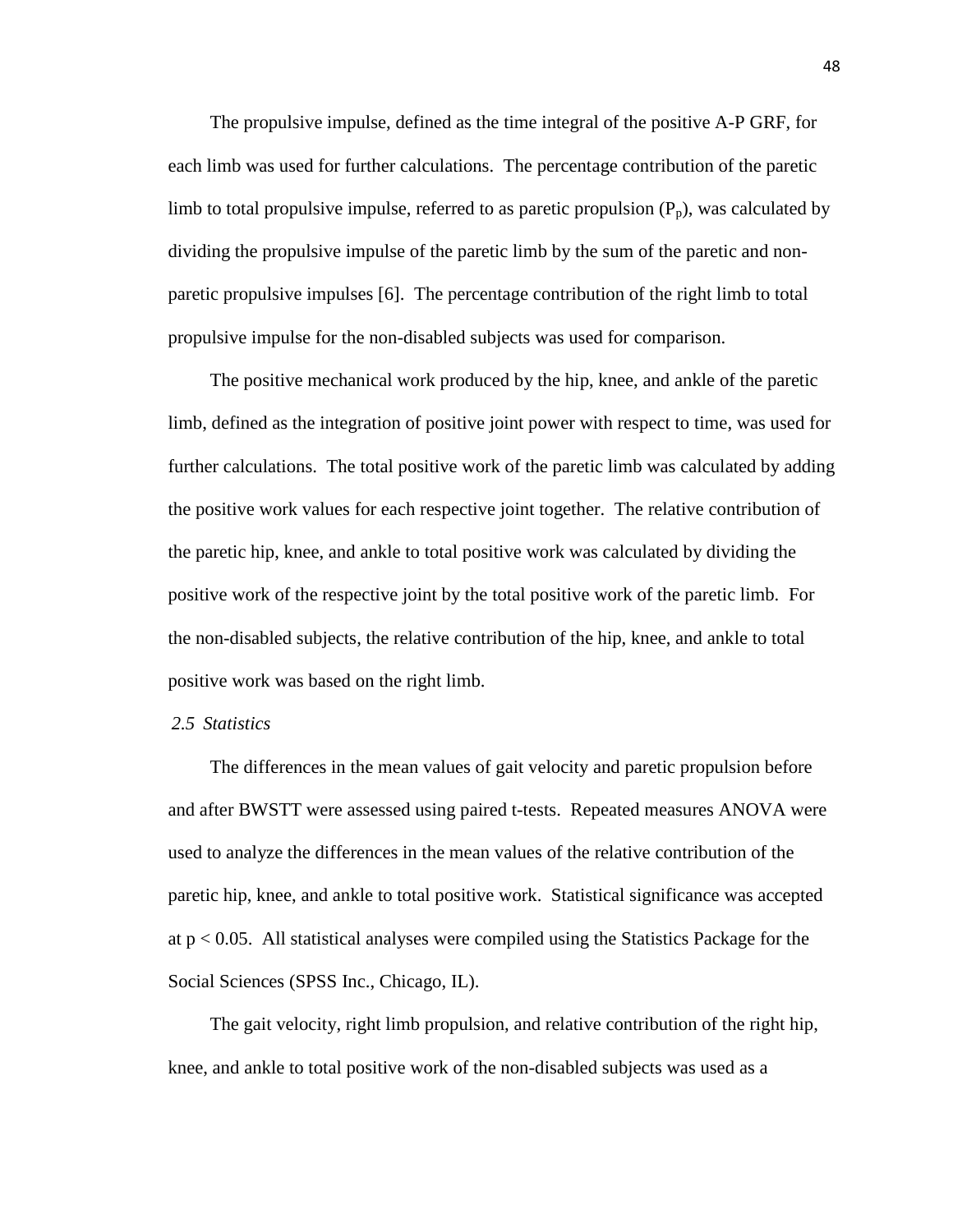reference of comparison for the subjects with chronic stroke to determine if they moved more towards normal following BWSTT. No statistical analyses were run on these data.

#### **3. Results**

Two subjects were excluded from the study because they were unable to complete the testing protocol safely without the use of their assistive walkers. Table 2 presents the group means for overground gait velocity,  $P_p$ , and relative contribution of the paretic hip, knee, and ankle to total positive work. Overground gait velocity was significantly increased following the eight-week BWSTT intervention program ( $p = .003$ ). The average  $P_p$  for all of the subjects with stroke remained unchanged post BWSTT ( $p = .918$ , Figure 1). Changes in  $P_p$  per subject did occur post BWSTT, though the direction of change was inconsistent across subjects. Changes in the average relative contribution of the paretic hip ( $p = .821$ ), knee ( $p = .930$ ), and ankle ( $p = .919$ ) to total positive work post BWSTT were minimal (Figure 2). Similar to  $P_p$ , changes did occur in each joint per subject, however the direction of change was inconsistent across subjects.

#### **4. Discussion**

The purpose of this study was to assess the effect of BWSTT on paretic limb function in individuals with post-stroke hemiparesis using outcome measures of overground walking velocity, paretic leg propulsion, and mechanical work produced by the hip, knee, and ankle of the paretic limb. Overground walking velocity was found to significantly increase following 24 sessions of BWSTT. However, despite hypotheses that the percentage of total propulsive impulse generated by the paretic limb would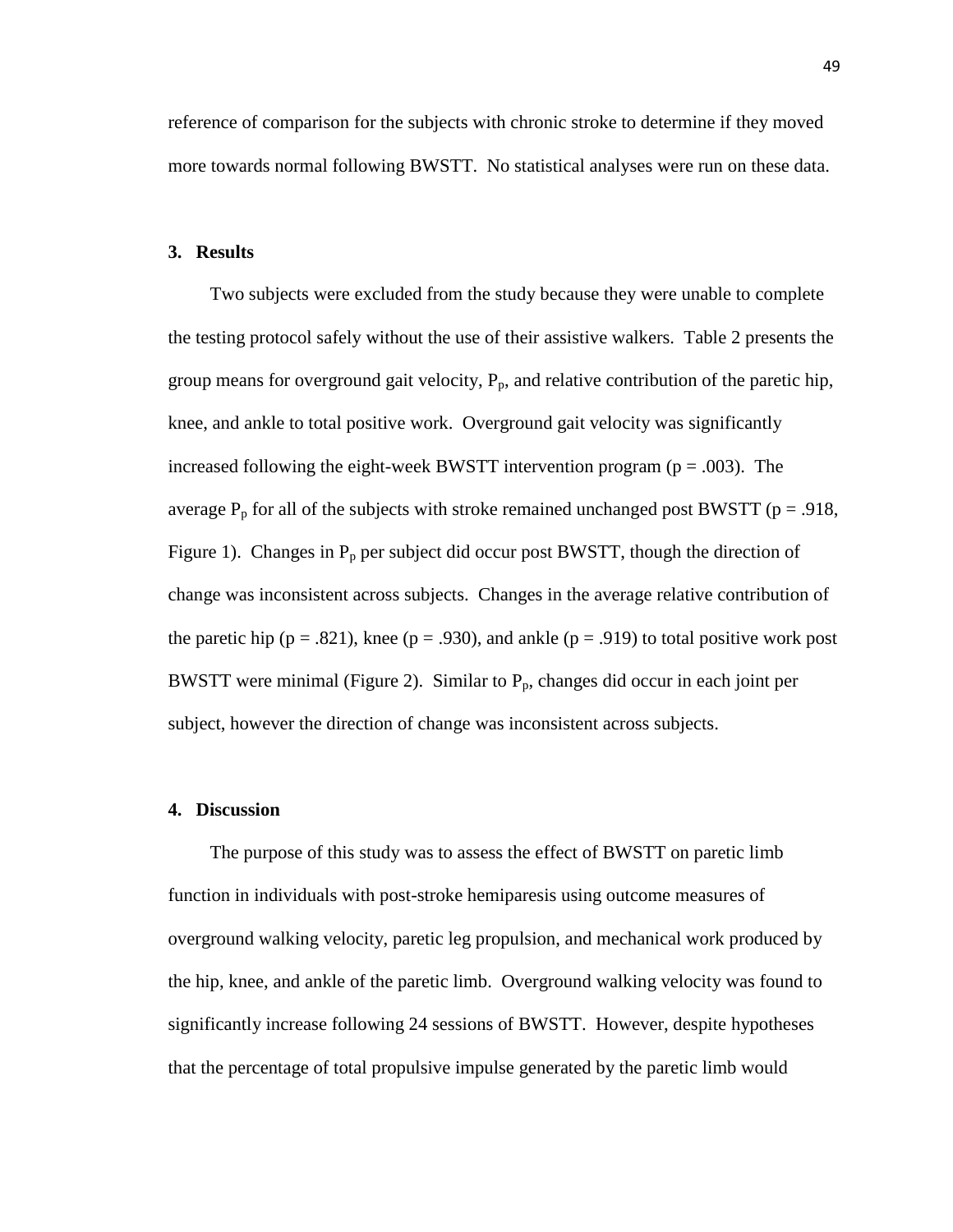increase following BWSTT, no significant differences were found. Additionally, expectations for the percent contribution to total positive work of the paretic hip, knee, and ankle following BWSTT to change, with more work being performed by the paretic ankle, were not supported by the results.

The increases in walking velocity following BWSTT are consistent with results from previous studies  $[1, 2, 4, 10]$ . During BWSTT, the individuals with hemiparesis were able to practice walking at faster treadmill speeds than their self-selected walking speed. Therefore, the increase in walking velocity following BWSTT may be the result of training at faster treadmill speeds. This implies that there is some carryover from supported treadmill training to overground walking for individuals with stroke.

Paretic propulsion has been suggested to provide a quantitative measure of the coordinated output of the paretic limb that is sensitive to hemiparetic severity and, as such, may be considered a valuable measure of the outcomes of a therapeutic walking intervention [6]. While our subjects were not separated by hemiparetic severity, the average  $P_p$ , both prior to and following BWSTT, exhibited by our subjects resembled the  $P_p$  seen by Bowden et al in individuals with moderate post-stroke hemiparesis (36%) [10]. When interpreting  $P_p$  per subject, our results were more similar to those of the pilot study by Plummer et al [10], where the  $P_p$  increased post-intervention for some subjects, whereas it was decreased or remained steady for others. It is possible that for those subjects who had an increase in  $P_p$  post-intervention, advancing more towards normal, there was some restitution of the motor coordination of the paretic limb. Comparatively, the decreases in  $P_p$  would suggest a more functional compensation by the non-paretic limb.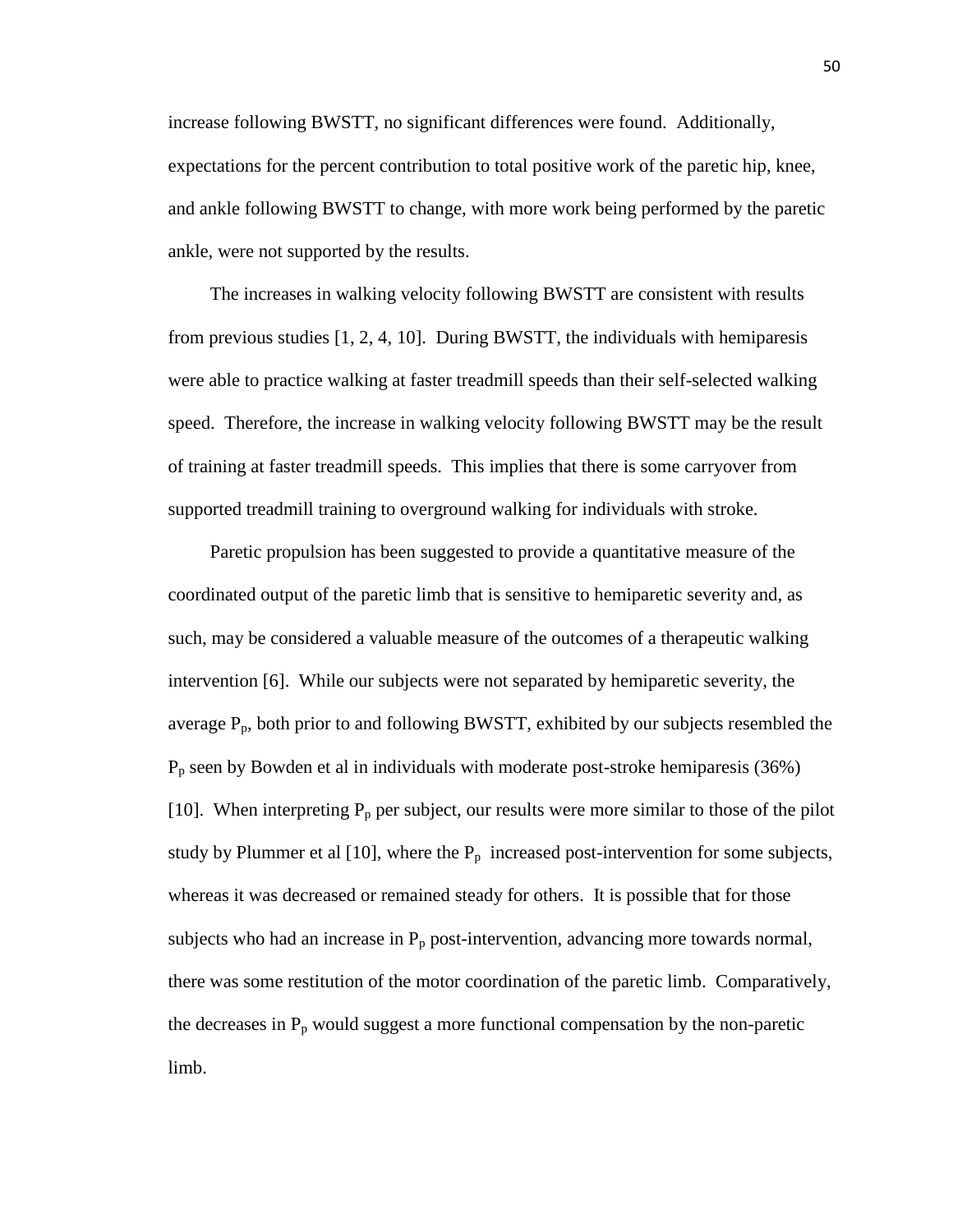In addition to  $P_p$ , the changes in the relative contribution of the paretic hip, knee, and ankle to total positive work were examined to further our understanding of the contribution of the paretic limb to forward propulsion in hemiparetic walking. Olney et al suggested that the paretic limb performs approximately 40% of the mechanical work of walking across all walking speeds [7]. However, large discrepancies in the amount of work being performed by the paretic ankle and moderate differences in the amount of work being performed by the paretic hip were noted between different walking speeds. The subjects with stroke that exhibited a faster self-selected walking speed (0.63m/s) performed more work with the paretic ankle and slightly less work with the paretic hip, compared to those subjects that walked at a slower self-selected gait speed (0.25 m/s) [7]. Additionally, a major focus of BWSTT is the repetitive forced-use of the paretic limb and improved stepping with the paretic limb. Therefore, we expected to see an increase in the relative contribution of the paretic ankle to total positive work as walking speed increased post BWSTT. However, contrary to our expectations, there was no significant change in the relative contribution of any of the joints of the paretic limb to total positive work. In comparison to the results of Olney et al, the average relative contribution of the paretic hip was similar to those with faster self-selected walking speeds, although the average relative contributions of the paretic knee and ankle were more similar to those with slower self-selected walking speeds. These confounding results suggest that the relative contribution of the paretic hip, knee, and ankle to total positive work are not necessarily related to walking speed.

In conclusion, the lack of change in the  $P_p$  and the relative percent contribution of the paretic hip, knee, and ankle to total positive work suggest that patients with stroke are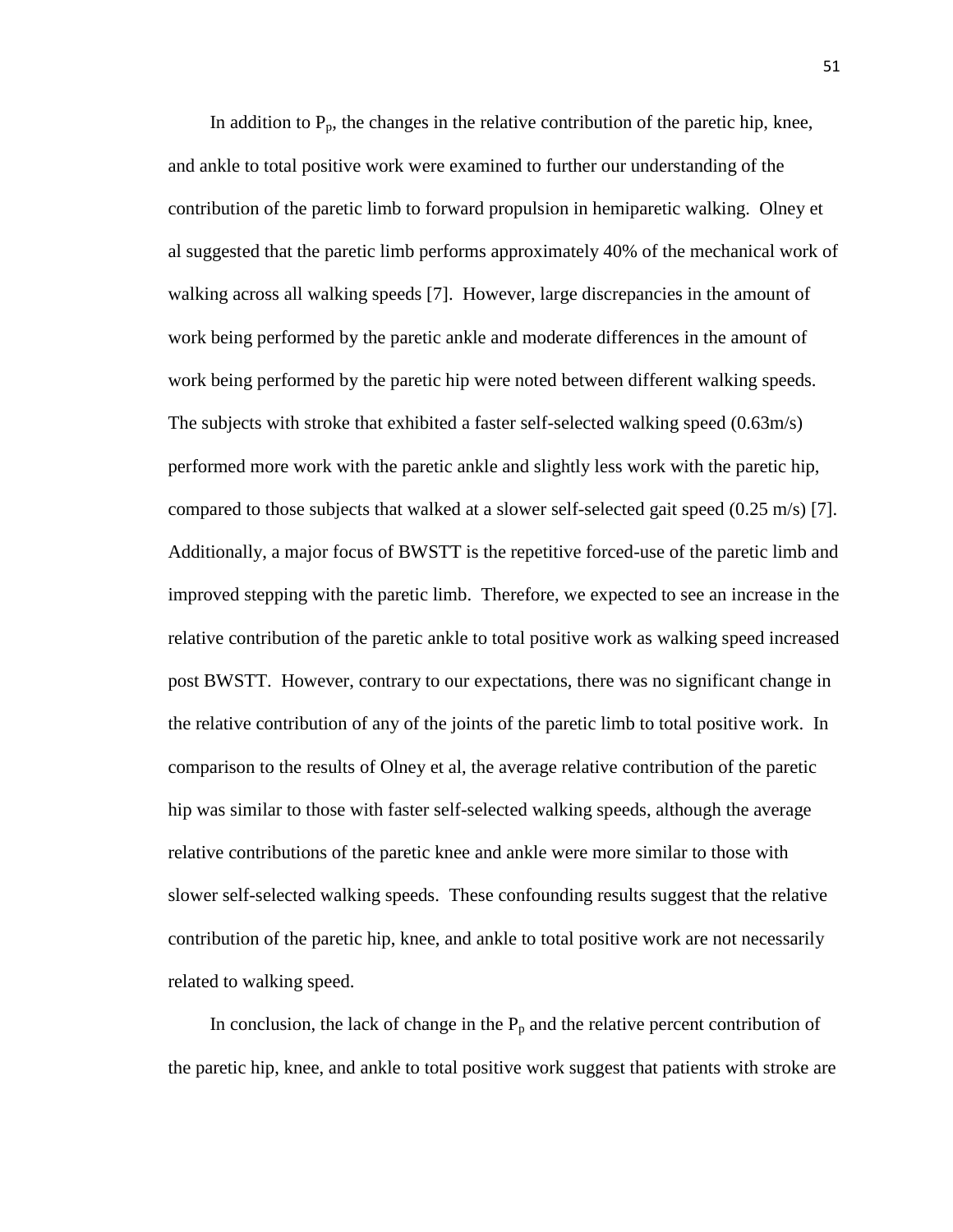achieving increases in walking velocity, post BWSTT, by some other means than changes in paretic limb function. It is possible that the patients with stroke have already developed compensatory mechanisms to help them functionally achieve the goal of walking and BWSTT just strengthens an already existing compensatory pattern, allowing patients to attain faster walking velocities. Using  $P_p$  as an outcome measure of BWSTT, the average  $P_p$  results from this study would suggest that BWSTT is not a valuable intervention for improving paretic limb function. However, per subject  $P_p$  results may suggest otherwise. Further research is needed regarding the mechanisms that are responsible for the improved walking velocities following BWSTT.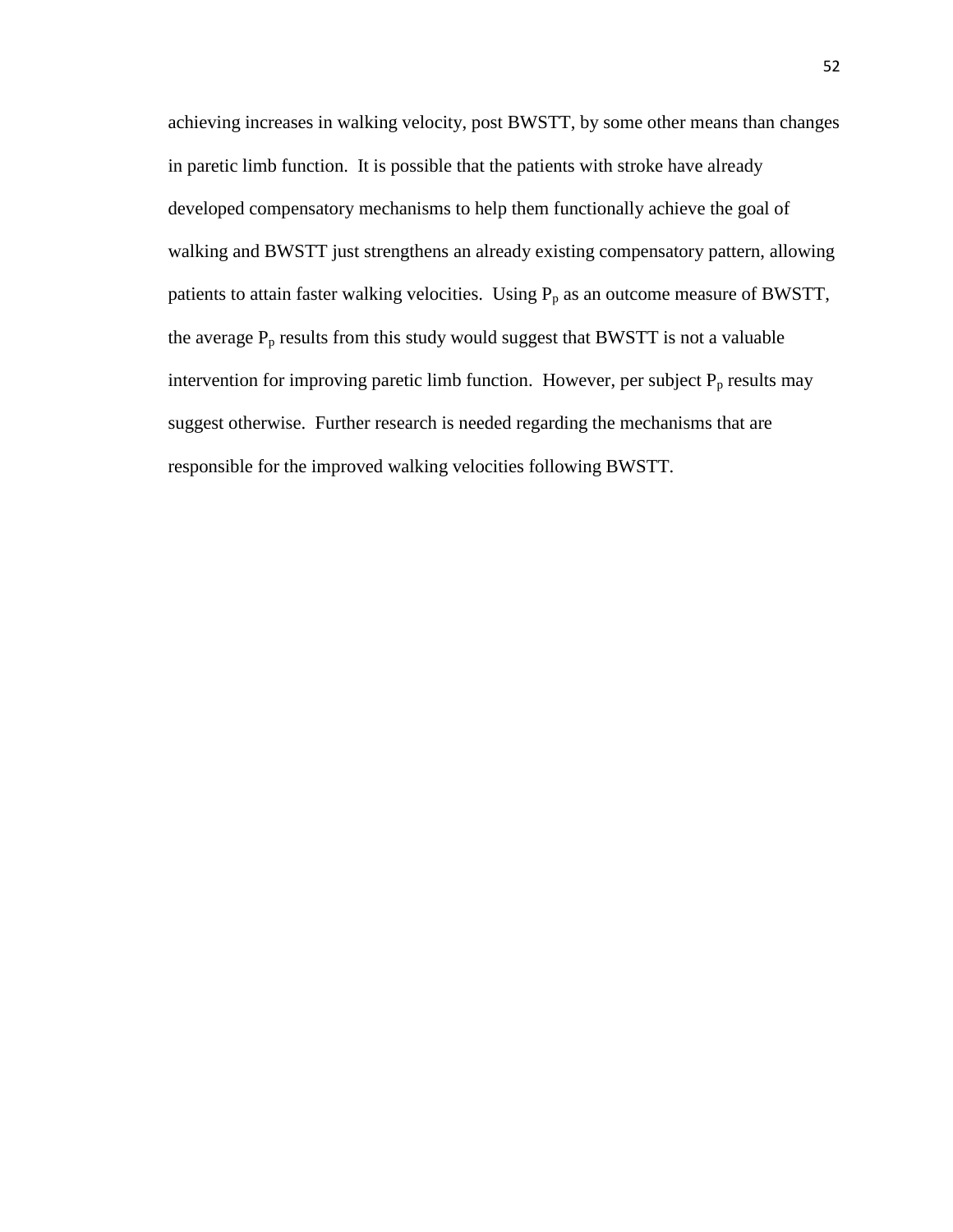#### **References**

- 1. Barbeau, H. and M. Visintin, *Optimal outcomes obtained with body-weight support combined with treadmill training in stroke subjects.* Arch Phys Med Rehabil, 2003. **84**(10): p. 1458-65.
- 2. Hesse, S., et al., *Treadmill training with partial body weight support compared with physiotherapy in nonambulatory hemiparetic patients.* Stroke, 1995. **26**(6): p. 976-81.
- 3. Sullivan, K.J., B.J. Knowlton, and B.H. Dobkin, *Step training with body weight support: effect of treadmill speed and practice paradigms on poststroke locomotor recovery.* Arch Phys Med Rehabil, 2002. **83**(5): p. 683-91.
- 4. Visintin, M., et al., *A new approach to retrain gait in stroke patients through body weight support and treadmill stimulation.* Stroke, 1998. **29**(6): p. 1122-8.
- 5. Schmid, A., et al., *Improvements in speed-based gait classifications are meaningful.* Stroke, 2007. **38**(7): p. 2096-100.
- 6. Bowden, M.G., et al., *Anterior-posterior ground reaction forces as a measure of paretic leg contribution in hemiparetic walking.* Stroke, 2006. **37**(3): p. 872-6.
- 7. Olney, S.J., et al., *Work and power in gait of stroke patients.* Arch Phys Med Rehabil, 1991. **72**(5): p. 309-14.
- 8. Oberg, T., A. Karsznia, and K. Oberg, *Basic gait parameters: reference data for normal subjects, 10-79 years of age.* J Rehabil Res Dev, 1993. **30**(2): p. 210-23.
- 9. Chen, G. and C. Patten, *Treadmill training with harness support: selection of parameters for individuals with poststroke hemiparesis.* J Rehabil Res Dev, 2006. **43**(4): p. 485-98.
- 10. Plummer, P., et al., *Effects of stroke severity and training duration on locomotor recovery after stroke: a pilot study.* Neurorehabil Neural Repair, 2007. **21**(2): p. 137-51.
- 11. Flansbjer, U.B., et al., *Reliability of gait performance tests in men and women with hemiparesis after stroke.* J Rehabil Med, 2005. **37**(2): p. 75-82.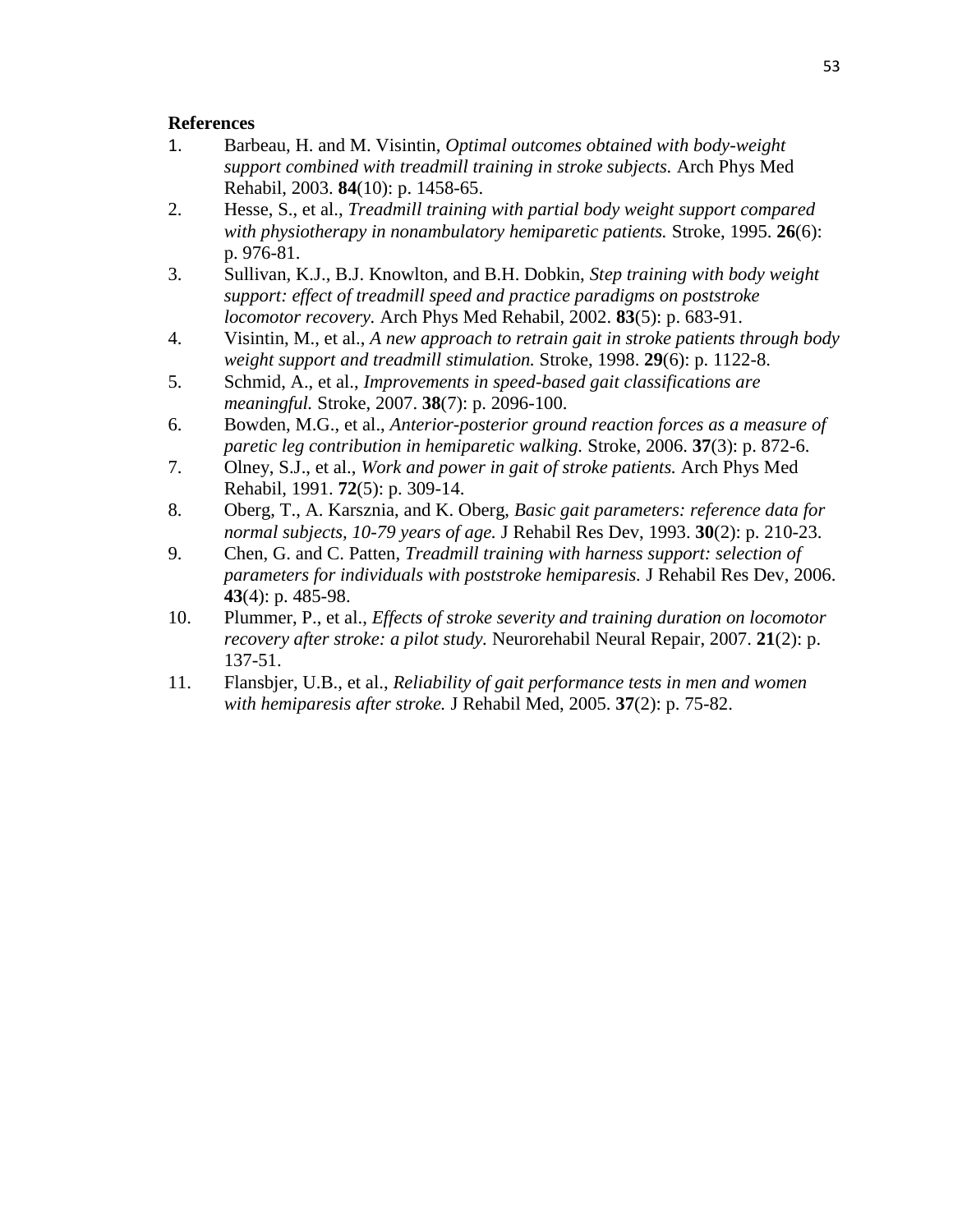| Tieniparenc ( $\mu = 13$ ) and non-disabled ( $\mu = 13$ ) subject characteristics |             |                  |            |  |  |
|------------------------------------------------------------------------------------|-------------|------------------|------------|--|--|
|                                                                                    | Hemiparetic | Non-<br>disabled | Range      |  |  |
| Age (years)                                                                        | 61.5(11.4)  | 58.1 (6.6)       | $40 - 79$  |  |  |
| Gender (M/F)                                                                       | 3/12        | 7/8              |            |  |  |
| Paretic side (right/left)                                                          | 11/4        |                  |            |  |  |
| Time since stroke (years)                                                          | 3.4(2.7)    |                  | $0.75 - 7$ |  |  |
|                                                                                    |             |                  |            |  |  |

Table 1 Hemiparetic ( $n = 15$ ) and non-disabled ( $n = 15$ ) subject characteristics

Group means and standard deviations (in parentheses).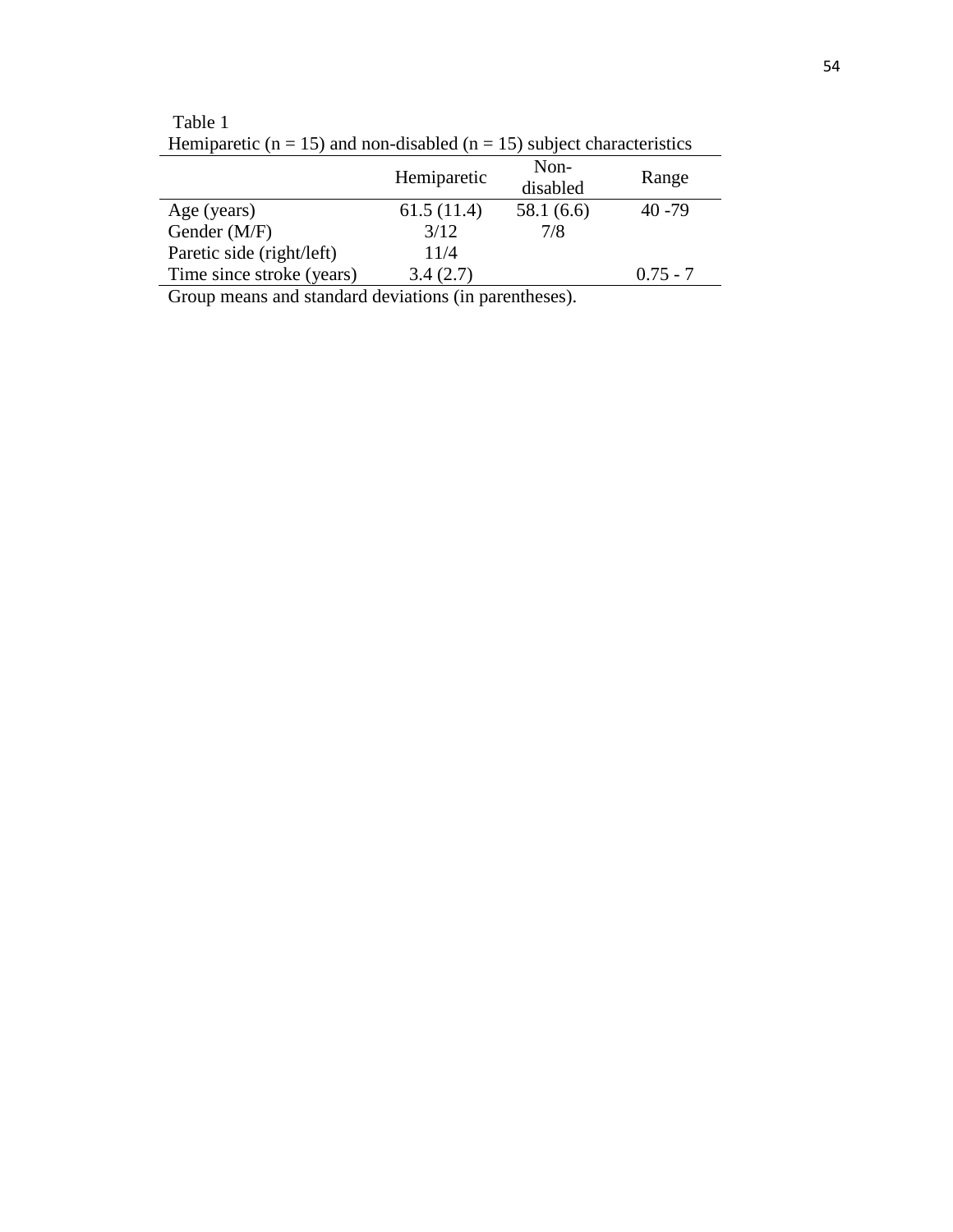Table 2 Outcome Measures

| o alcomo nicabarco                    |            |            |         |
|---------------------------------------|------------|------------|---------|
|                                       | Pre BWSTT  | Post BWSTT | p-value |
| $CWT$ Walking Velocity $(m/s)$        | 0.62(0.14) | 0.73(0.17) | 0.003   |
| Motion Capture Walking Velocity (m/s) | 0.66(0.19) | 0.77(0.22) | 0.027   |
| Paretic Propulsion $(P_p)$ (%)        | 34(19)     | 34(17)     | 0.918   |
| % Contribution to Total Positive Work |            |            |         |
| Hip                                   | 43(13)     | 42(13)     | 0.821   |
| Knee                                  | 27(15)     | 27(18)     | 0.930   |
| Ankle                                 | 30(15)     | 31 (14)    | 0.919   |

Group means and standard deviations (in parentheses).  $P_p$  and % contribution to total positive work values are representative of the paretic limb.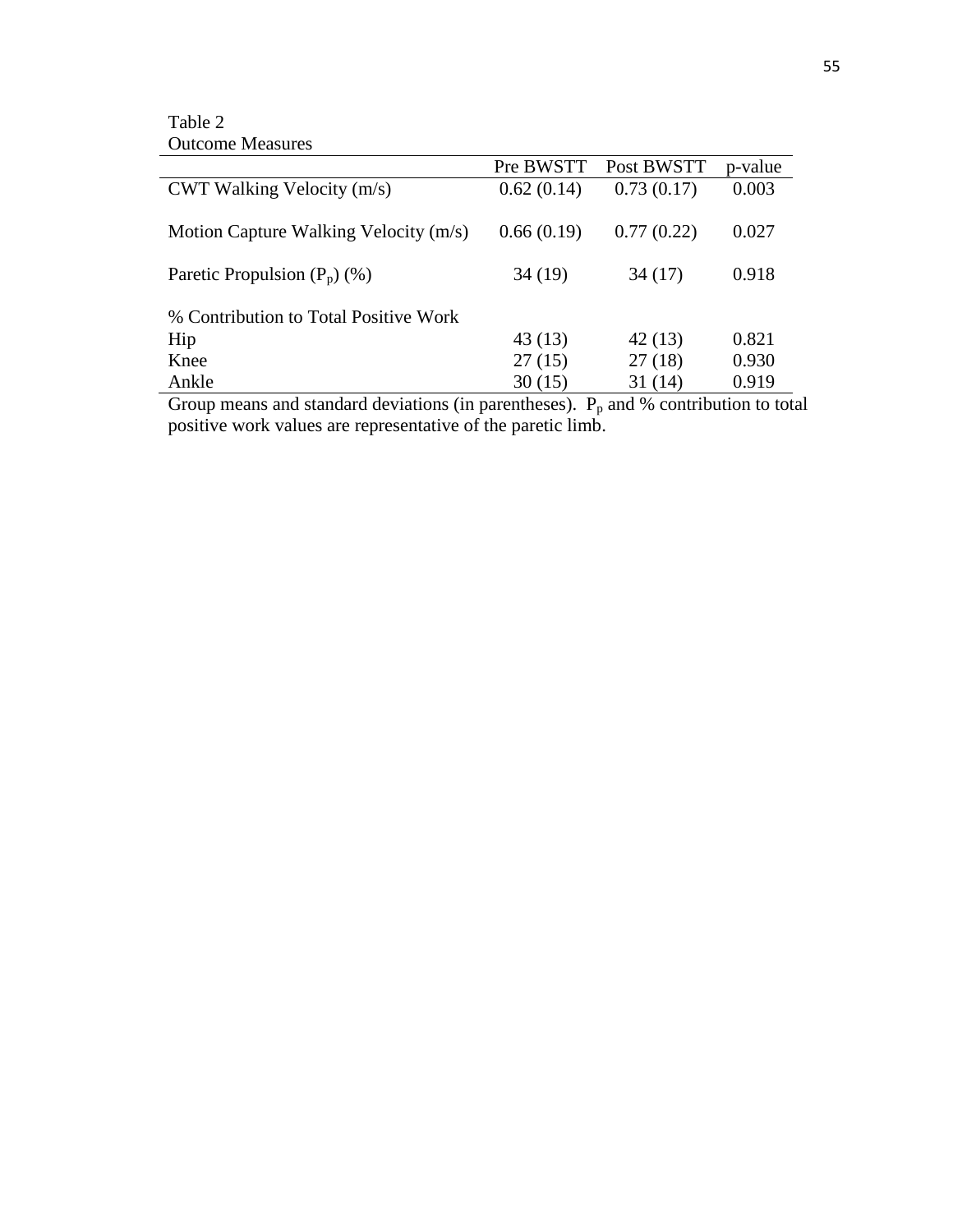

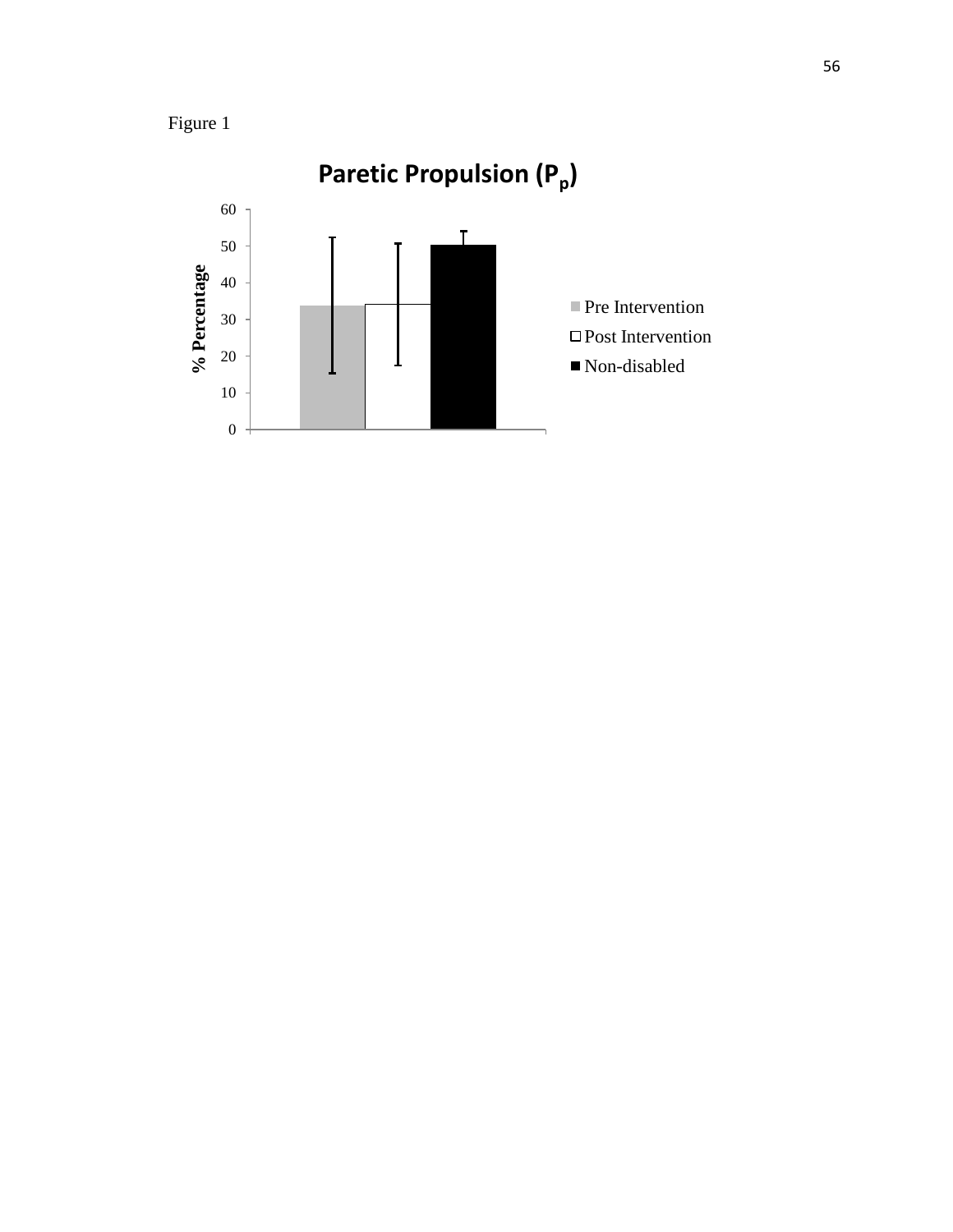



# **% Contribution to Total Positive**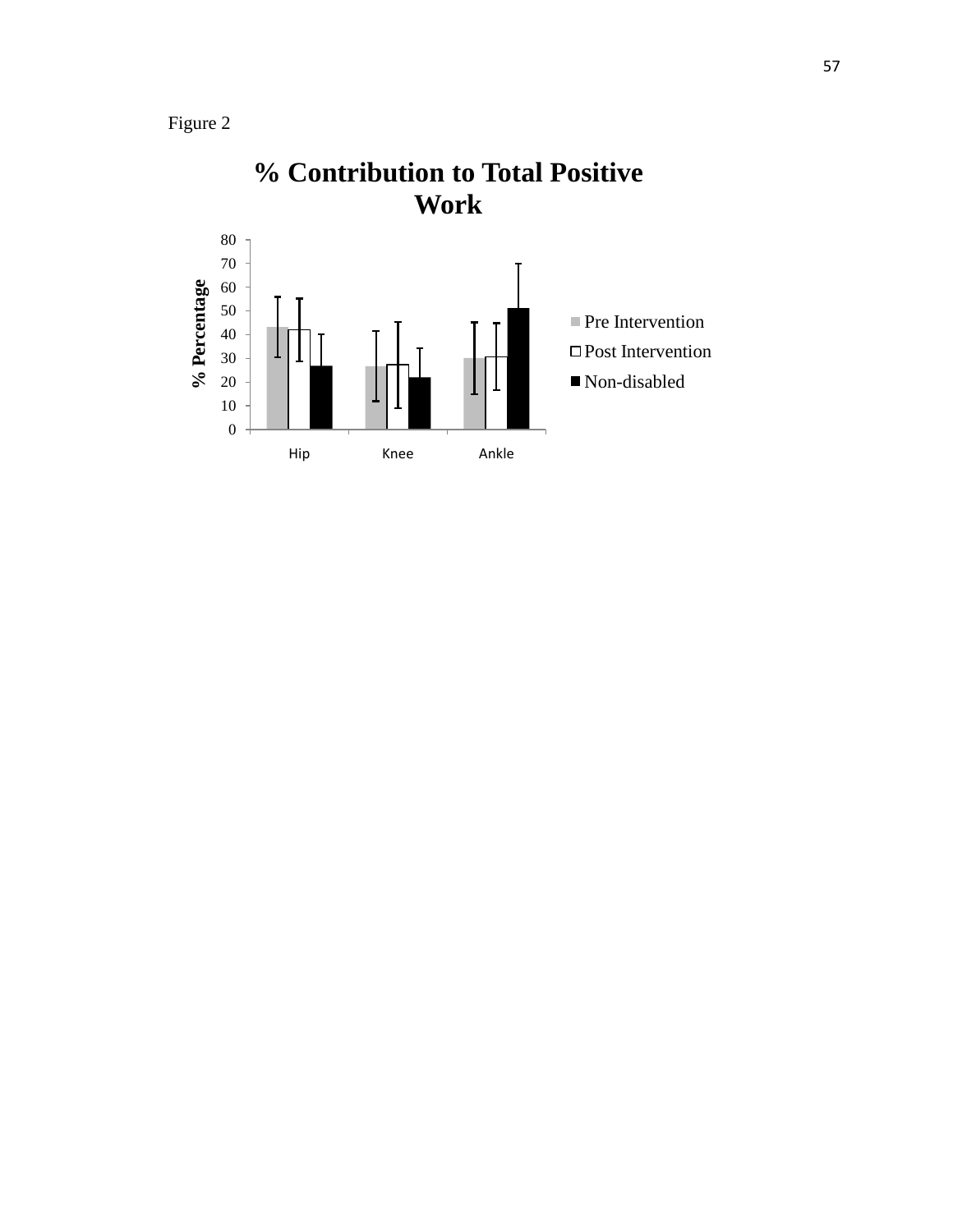#### Figure 1 Caption

Comparison of the average propulsion (expressed as a percentage of total propulsion) generated by the paretic limb  $(P_p)$  before (gray bars) and after (white bars) completion of BWSTT intervention for the hemiparetic subjects. The black bars represent the average propulsion of the right limb of the non-disabled subjects. There were no significant differences in the percent of  $P_p$  of the hemiparetic subjects between testing sessions. Error bars indicate SD.

#### Figure 2 Caption

Comparison of the average relative contribution of the paretic hip, knee, and ankle to total positive work (expressed as a percentage for each joint) before (gray bars) and after (white bars) completion of BWSTT intervention for the hemiparetic subjects. The black bars represent the average relative contribution of the right hip, knee, and ankle to total positive work. There were no significant differences in the relative contribution of the paretic hip, knee, and ankle of the hemiparetic subjects between testing sessions. Error bars indicate SD.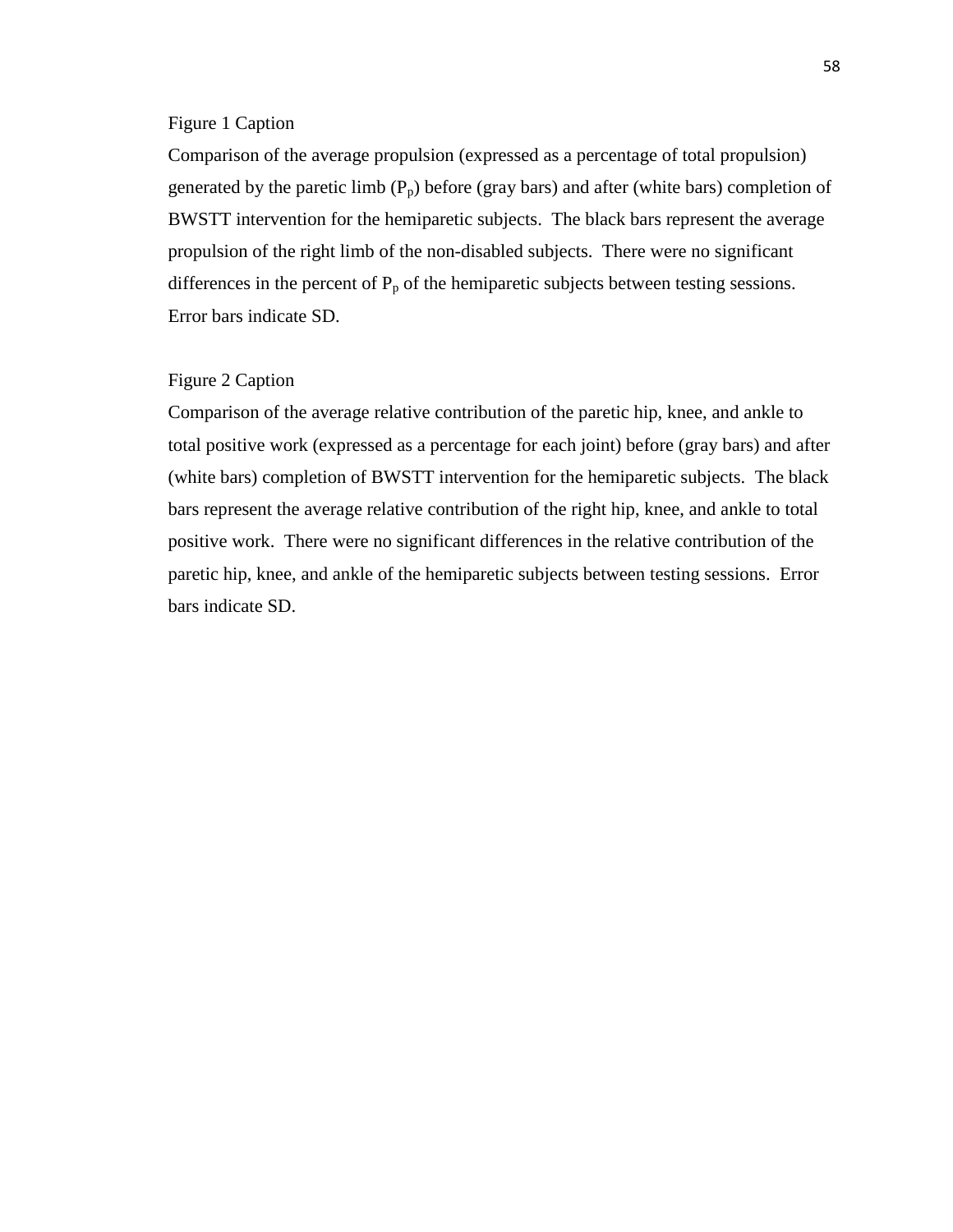# **CHAPTER 5**

## **SUMMARY AND CONCLUSIONS**

#### **Summary**

The gait of individuals with post-stroke hemiparesis is characterized by reduced walking speed, disproportionate timing of the gait cycle, uncoordinated movement patterns, and decreased force output by the paretic limb. Gait retraining interventions, such as BWSTT, have aimed to improve these impairments, however the positive outcomes reported are limited to increases in walking speed. There is minimal research examining the changes in paretic and non-paretic limb function following rehabilitation utilizing BWSTT. The purpose of this study was to assess the effect of BWSTT on paretic limb function using the outcome measures of overground walking velocity, paretic leg propulsion, and the mechanical work produced by the hip, knee, and ankle of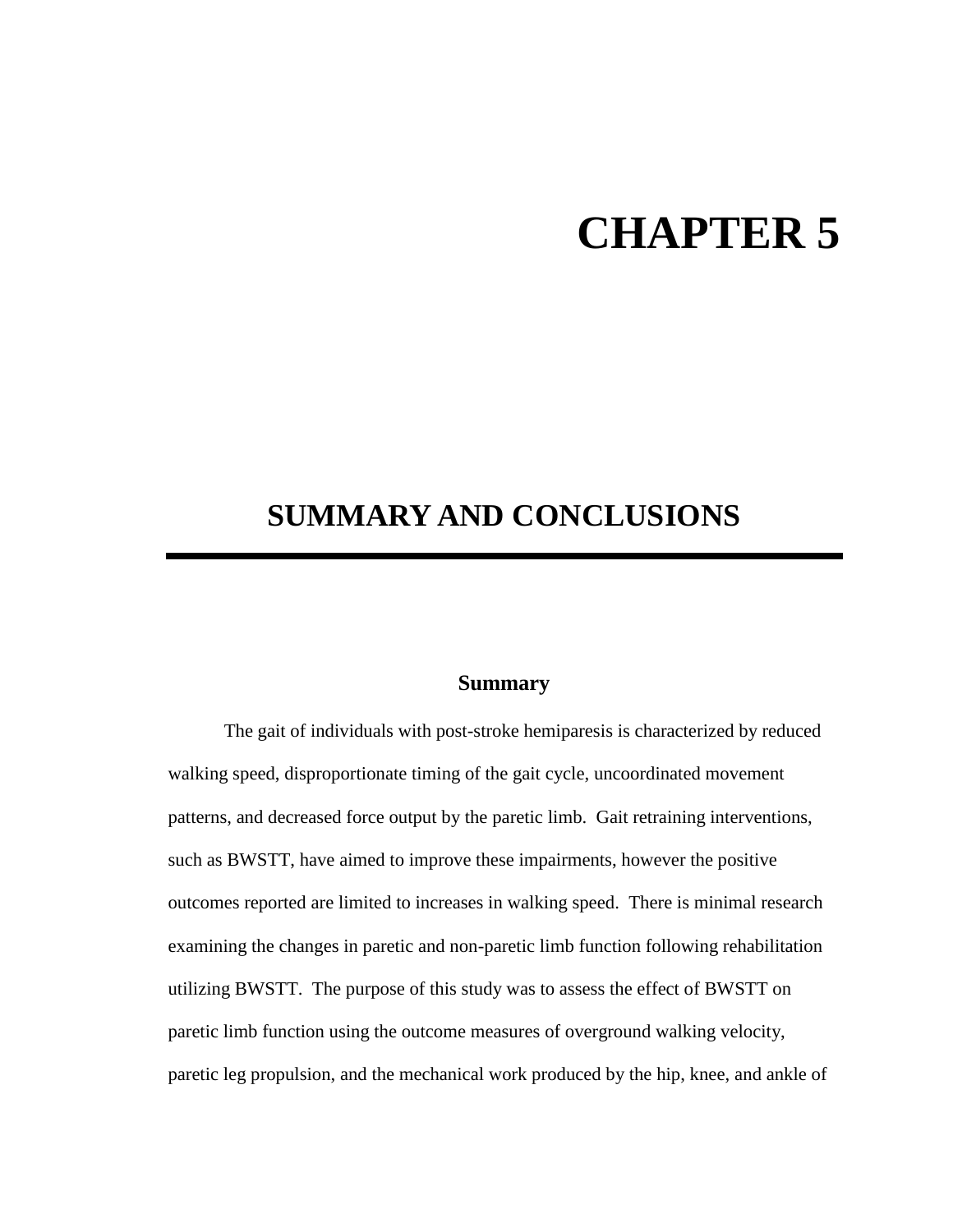the paretic limb. Thirteen participants with chronic stroke, between the ages of 40 and 80 years, completed 24 sessions of BWSTT over eight weeks. Overground walking velocity and bilateral kinematics and kinetics were collected prior to and following completion of the BWSTT intervention.

Overground walking velocity significantly increased ( $p = 0.003$ ) following completion of the BWSTT intervention, consistent with the findings from previous studies examining the use of BWSTT for retraining gait in patients with stroke (Hesse, Bertelt et al. 1995; Visintin, Barbeau et al. 1998; Sullivan, Knowlton et al. 2002; Barbeau and Visintin 2003). No significant differences were found between the pre-intervention and post-intervention values for the average percent contribution of propulsion generated by the paretic limb, or paretic propulsion ( $P_p$ ) ( $p = .918$ ). Changes were present in the  $P_p$ per subject post BWSTT, though the direction of change was inconsistent across subjects. There were also no significant differences in the average relative contribution of the paretic hip ( $p = .821$ ), knee ( $p = .930$ ), and ankle ( $p = .919$ ) to total positive work pre to post BWSTT. Similar to  $P_p$ , changes were present at each joint per subject, however the direction of change was inconsistent across subjects.

#### **Conclusions**

Overground walking velocity improved following the eight weeks of BWSTT, indicating that BWSTT leads to a more successful recovery of walking function with respect to walking velocity. Increases in walking velocity are necessary for improving the community access of patients with stroke. However, the goal of BWSTT for retraining walking in patients with stroke is not limited to increases in walking velocity.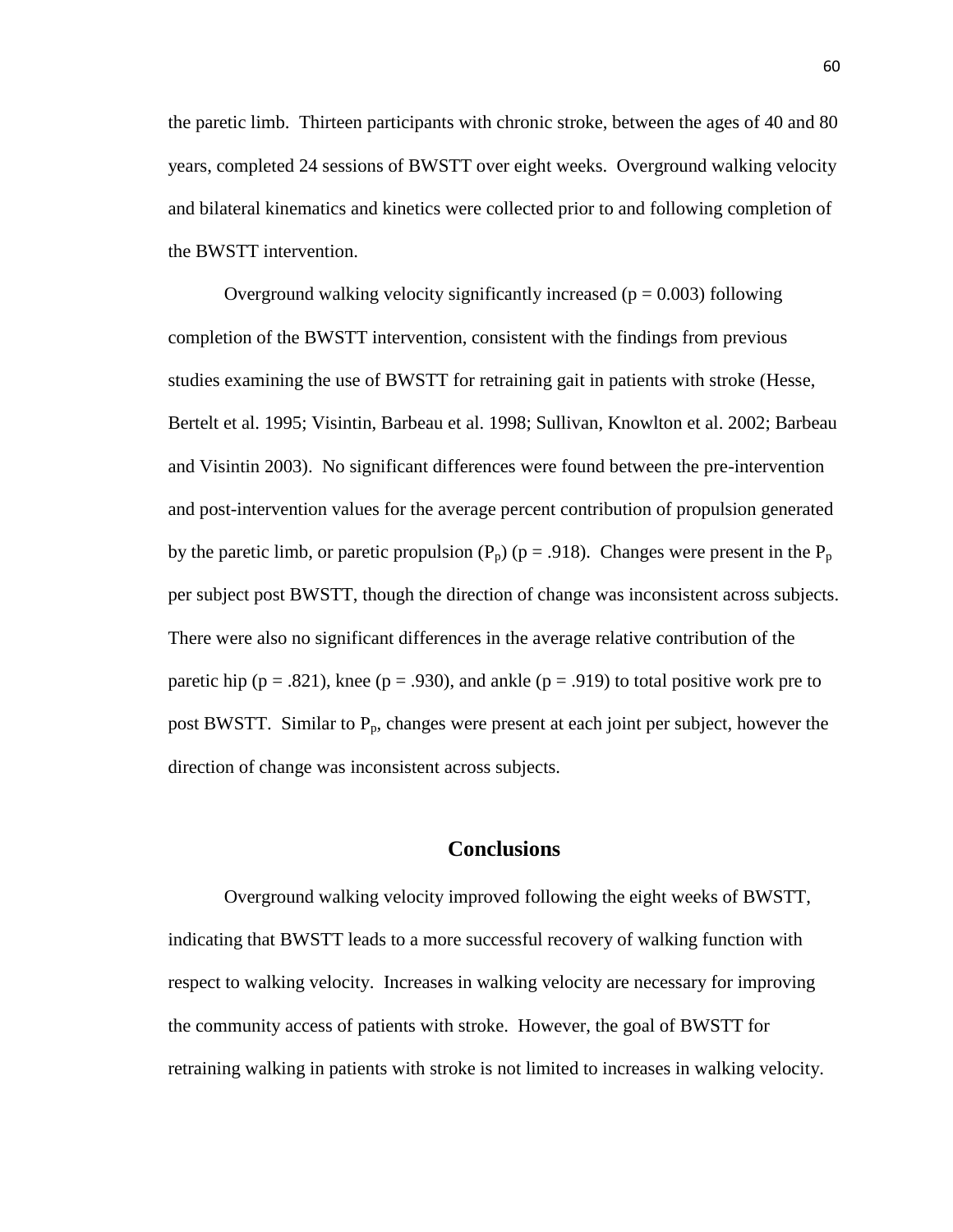The aim of rehabilitation approaches used for retraining gait in patients with stroke, including BWSTT, is to restore the "normal" patterns of gait, as exhibited by healthy, non-disabled individuals. Therefore, a major focus of BWSTT is on the deficits present in the paretic limb.

The contribution of the paretic limb to forward propulsion, as measured by paretic propulsion, has been suggested to provide a quantitative measure of the coordinated output of the paretic limb and as such, may be considered a valuable measure of the outcomes of therapeutic walking interventions. Based on the results of this study, BWSTT has no effect on the coordinated output of the paretic limb. Further supporting this assessment is the lack of change in the relative contribution of the paretic hip, knee, and ankle to total positive work. However, before quickly eliminating BWSTT as a possible option for retraining gait in persons with stroke, it is important to evaluate the individual results per subject. Some of the subjects in this study did exhibit increases in the amount of paretic propulsion post BWSTT, indicating that there was some change in the coordinated output of the paretic limb. Paretic propulsion has also been suggested to be sensitive to hemiparetic severity. For this study, our subjects were not separated by hemiparetic severity. Therefore, it is possible that for those subjects participating in this study that were able to increase their paretic propulsion, only had a moderate degree of hemiparetic severity.

Despite the lack of change in the overall paretic propulsion and relative contribution of the paretic hip, knee, and ankle to total positive work post BWSTT, overground walking velocity still increased. This may suggest that individuals with chronic stroke have already developed compensatory mechanisms to help them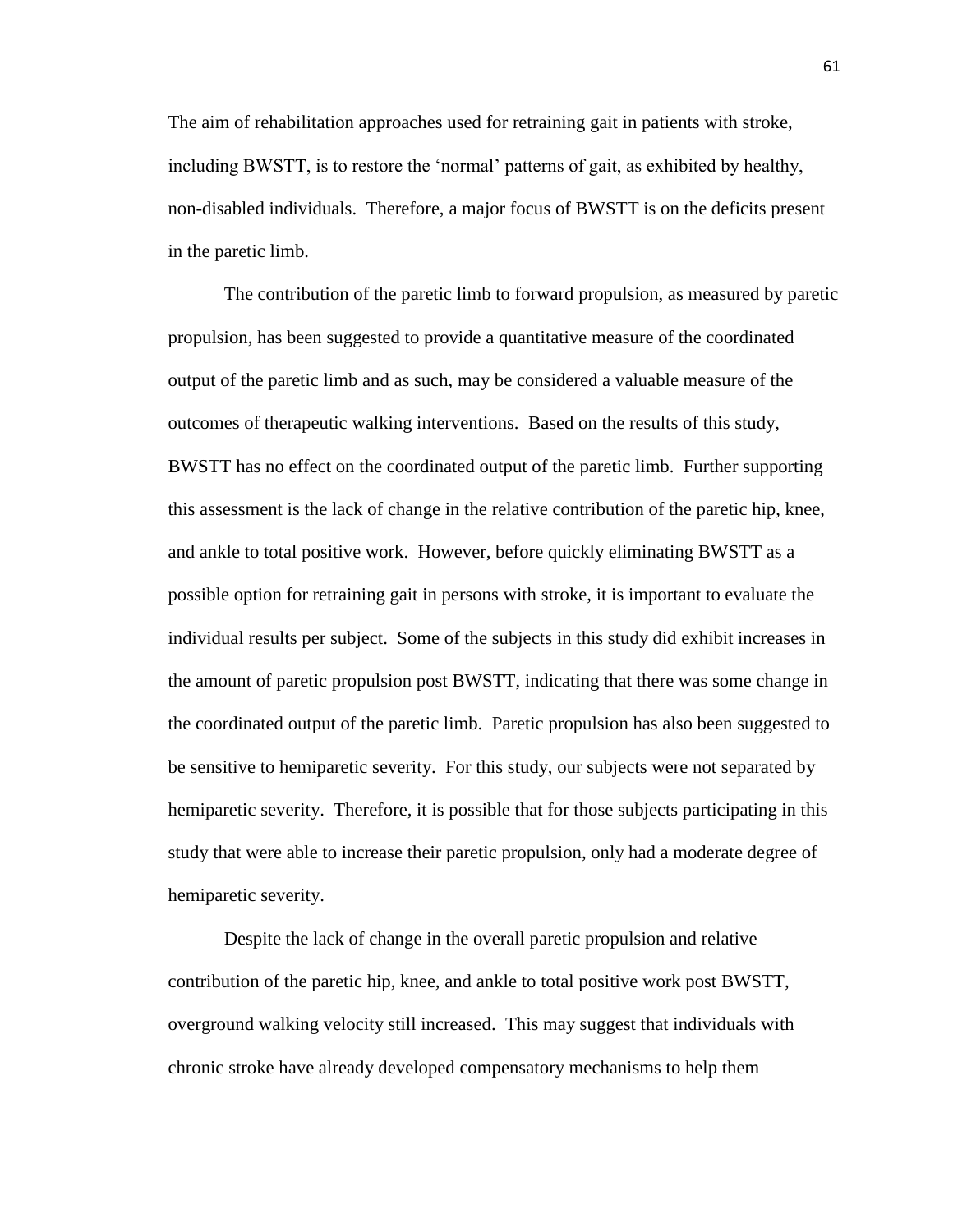functionally achieve walking. The increases in walking velocity are a result of the BWSTT strengthening this already existing compensatory mechanism and making it more effective. If the goal of BWSTT is to achieve optimal functional performance for individuals with stroke, it is possible that the approach should be less focused on restoring "normal" gait patterns and more focused on what is the new normal, most effective walking pattern for the individual.

#### **Future Recommendations**

The paretic propulsion and relative contribution of the paretic hip, knee, and ankle to total positive work did not change post BWSTT, indicating that BWSTT had no effect on paretic limb function. However, there was a moderate degree of variability in the results across subjects, indicating that changes in paretic limb function following BWSTT should not be applied broadly to all individuals with stroke, at least six months post. Rather, recommendations to repeat this study, recruiting a larger sample of individuals with stroke, across different time frames since stroke would be suggested. It would also be recommended to examine the effect of hemiparetic severity, physical activity levels prior to initiating BWSTT and outside of training, time since stroke, and age on the outcomes of BWSTT, particularly paretic propulsion and relative contribution of the paretic hip, knee, and ankle to total positive work.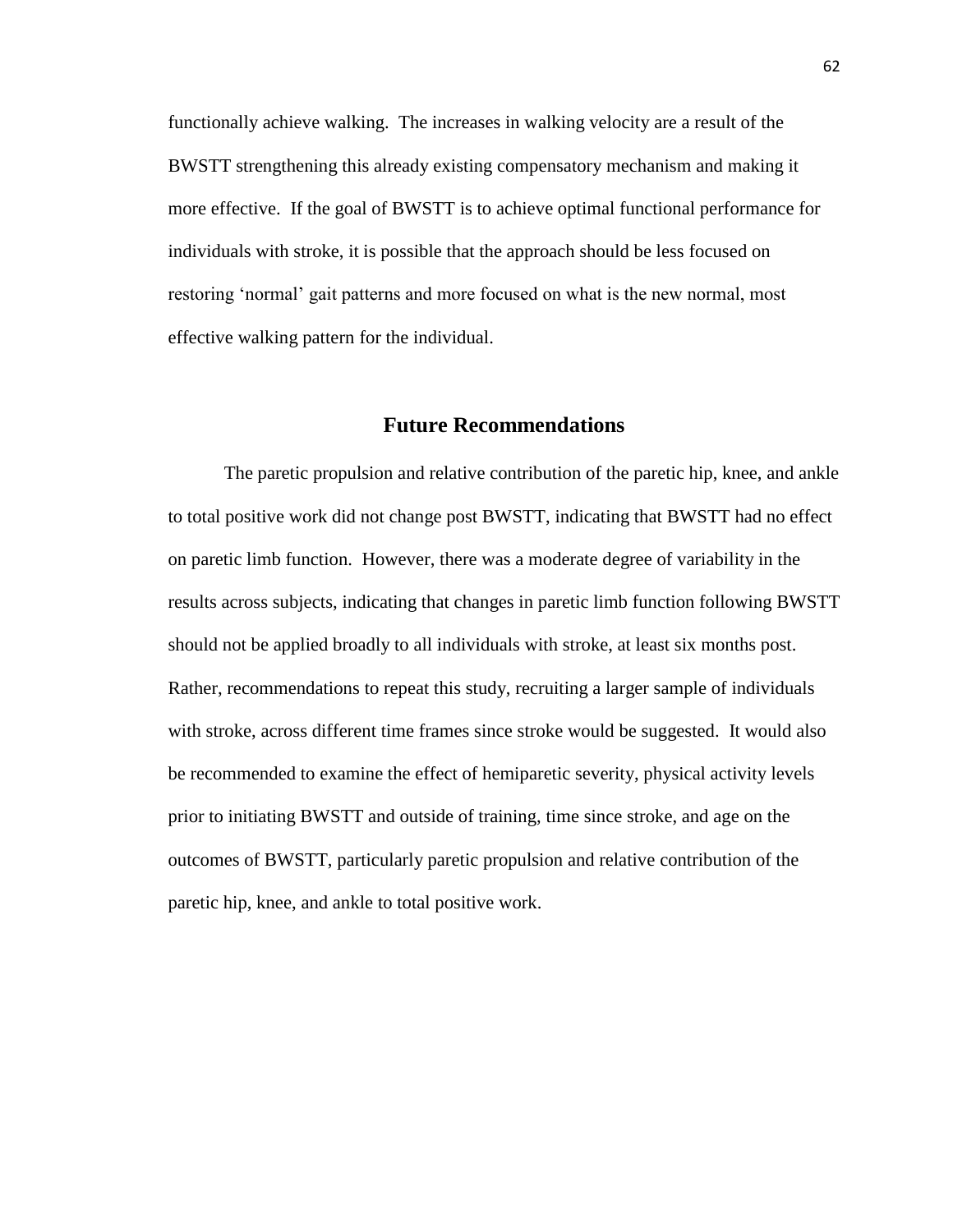## **CHAPTER 6**

## **REFERENCES**

- Ada, L., C. M. Dean, et al. (2003). "A treadmill and overground walking program improves walking in persons residing in the community after stroke: a placebo-controlled, randomized trial." Arch Phys Med Rehabil **84**(10): 1486-91.
- American College of Sports Medicine., M. H. Whaley, et al. (2006). ACSM's guidelines for exercise testing and prescription. Philadelphia, Pa., Lippincott Williams & Wilkins.
- Barbeau, H. and M. Visintin (2003). "Optimal outcomes obtained with body-weight support combined with treadmill training in stroke subjects." Arch Phys Med Rehabil **84**(10): 1458-65.
- Barela, J. A., J. Whitall, et al. (2000). "An examination of constraints affecting the intralimb coordination of hemiparetic gait." Human Movement Science **19**: 251-273.
- Bobath, B. (1990). Adult Hemiplegia: Evaluation and Treatment. London, England, Heinemann Medical Books.
- Bowden, M. G., C. K. Balasubramanian, et al. (2006). "Anterior-posterior ground reaction forces as a measure of paretic leg contribution in hemiparetic walking." Stroke **37**(3): 872-6.
- Brandstater, M. E., H. de Bruin, et al. (1983). "Hemiplegic gait: analysis of temporal variables." Arch Phys Med Rehabil **64**(12): 583-7.
- Brown, D. A. and S. A. Kautz (1999). "Speed-dependent reductions of force output in people with poststroke hemiparesis." Phys Ther **79**(10): 919-30.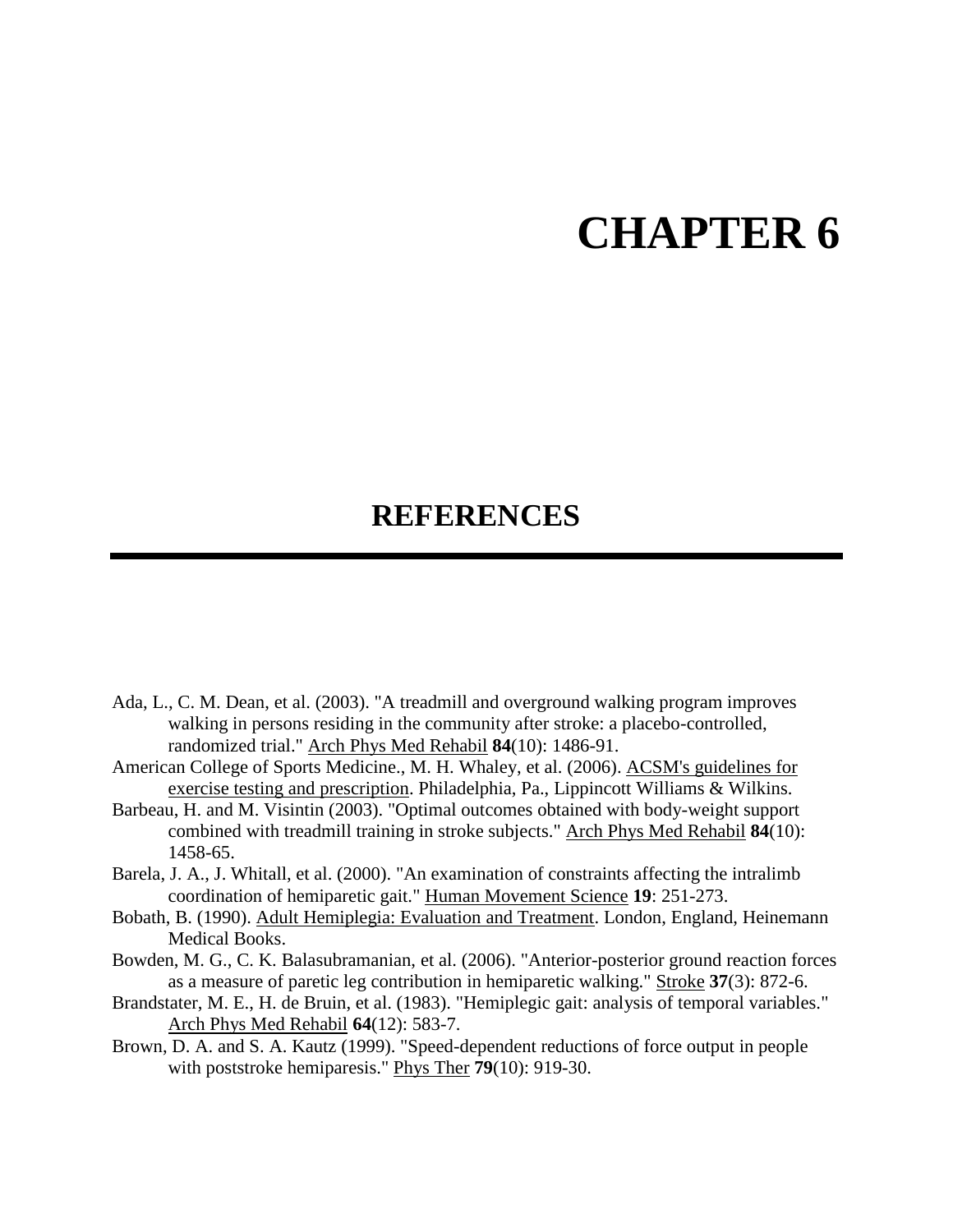- Carr, J. and R. Shepherd (1998). Neurological Rehabilitation: Optimizing Motor Performance. Oxford, Butterworth-Heinemann.
- Chen, C. L., H. C. Chen, et al. (2003). "Gait performance with compensatory adaptations in stroke patients with different degrees of motor recovery." Am J Phys Med Rehabil **82**(12): 925-35.
- Chen, G. and C. Patten (2006). "Treadmill training with harness support: selection of parameters for individuals with poststroke hemiparesis." J Rehabil Res Dev **43**(4): 485-98.
- Chen, G. and C. Patten (2008). "Joint moment work during the stance-to-swing transition in hemiparetic subjects." J Biomech **41**(4): 877-83.
- Chen, G., C. Patten, et al. (2005). "Gait deviations associated with post-stroke hemiparesis: improvement during treadmill walking using weight support, speed, support stiffness, and handrail hold." Gait Posture **22**(1): 57-62.
- Chen, G., C. Patten, et al. (2005). "Gait differences between individuals with post-stroke hemiparesis and non-disabled controls at matched speeds." Gait Posture **22**(1): 51-6.
- Dean, C. and F. Mackey (1992). "Motor Assessment Scale scores as a measure of rehabilitation outcome following stroke." Australian Journal of Physiotherapy **38**: 31-35.
- Dewald, J. (1987). Sensorimotor neurophysiology and the basis of neurofacilitation therapeutic techniques. Stroke Rehabilitation. M. Brandstater, JV Basmajian. Baltimore, MD, Williams & Wilkins**:** 109-183.
- Eng, J. J. and D. A. Winter (1995). "Kinetic analysis of the lower limbs during walking: what information can be gained from a three-dimensional model?" J Biomech **28**(6): 753-8.
- Flansbjer, U. B., A. M. Holmback, et al. (2005). "Reliability of gait performance tests in men and women with hemiparesis after stroke." J Rehabil Med **37**(2): 75-82.
- Goldie, P. A., T. A. Matyas, et al. (1996). "Deficit and change in gait velocity during rehabilitation after stroke." Arch Phys Med Rehabil **77**(10): 1074-82.
- Harris-Love, M. L., L. W. Forrester, et al. (2001). "Hemiparetic gait parameters in overground versus treadmill walking." Neurorehabil Neural Repair **15**(2): 105-12.
- Hesse, S., C. Bertelt, et al. (1995). "Treadmill training with partial body weight support compared with physiotherapy in nonambulatory hemiparetic patients." Stroke **26**(6): 976- 81.
- Hesse, S., M. Konrad, et al. (1999). "Treadmill walking with partial body weight support versus floor walking in hemiparetic subjects." Arch Phys Med Rehabil **80**(4): 421-7.
- Hesse, S., C. Werner, et al. (2003). "Treadmill training with partial body weight support after stroke." Phys Med Rehabil Clin N Am **14**(1 Suppl): S111-23.
- Hesse, S. A., M. T. Jahnke, et al. (1994). "Gait outcome in ambulatory hemiparetic patients after a 4-week comprehensive rehabilitation program and prognostic factors." Stroke **25**(10): 1999-2004.
- Jette, D. U., N. K. Latham, et al. (2005). "Physical therapy interventions for patients with stroke in inpatient rehabilitation facilities." Phys Ther **85**(3): 238-48.
- Jorgensen, H. S., H. Nakayama, et al. (1995). "Recovery of walking function in stroke patients: the Copenhagen Stroke Study." Arch Phys Med Rehabil **76**(1): 27-32.
- Kim, C. M. and J. J. Eng (2003). "Symmetry in vertical ground reaction force is accompanied by symmetry in temporal but not distance variables of gait in persons with stroke." Gait Posture **18**(1): 23-8.
- Kim, C. M. and J. J. Eng (2004). "Magnitude and pattern of 3D kinematic and kinetic gait profiles in persons with stroke: relationship to walking speed." Gait Posture **20**(2): 140-6.